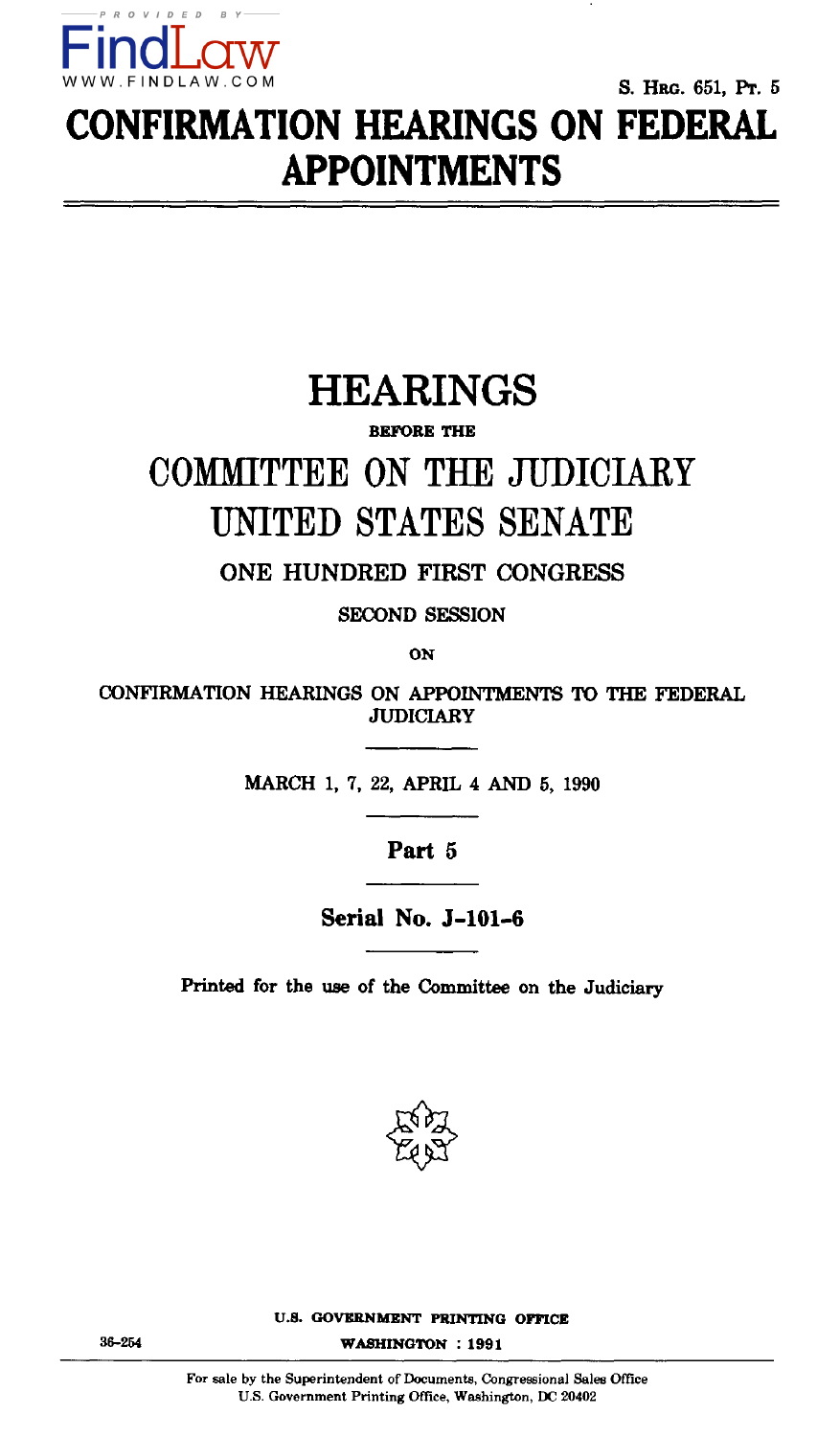#### **COMMITTEE ON THE JUDICIARY**

**JOSEPH R. BroEN, JR., Delaware,** *Chairman* 

**EDWARD M. KENNEDY, Massachusetts HOWARD M. METZENBAUM, Ohio**  DENNIS DECONCINI, Arizona<br>PATRICK J. LEAHY, Vermont **HOWELL HEFLIN, Alabama PAUL SIMON, Illinois HERBERT KOHL, Wisconsin** 

**STROM THURMOND, South Carolina ORRIN G. HATCH, Utah ALAN K. SIMPSON, Wyoming CHARLES E. GRASSLEY, Iowa ARLEN SPECTER, Pennsylvania GORDON J. HUMPHREY, New Hampshire** 

**RONALD A. KLAIN,** *Chief Counsel*  **DIANA HUFFMAN,** *Staff Director*  **JEFFREY J. PECK,** *General Counsel*  **TERRY L. WOOTEN,** *Minority Chief Counsel and Staff Director* 

**(II)**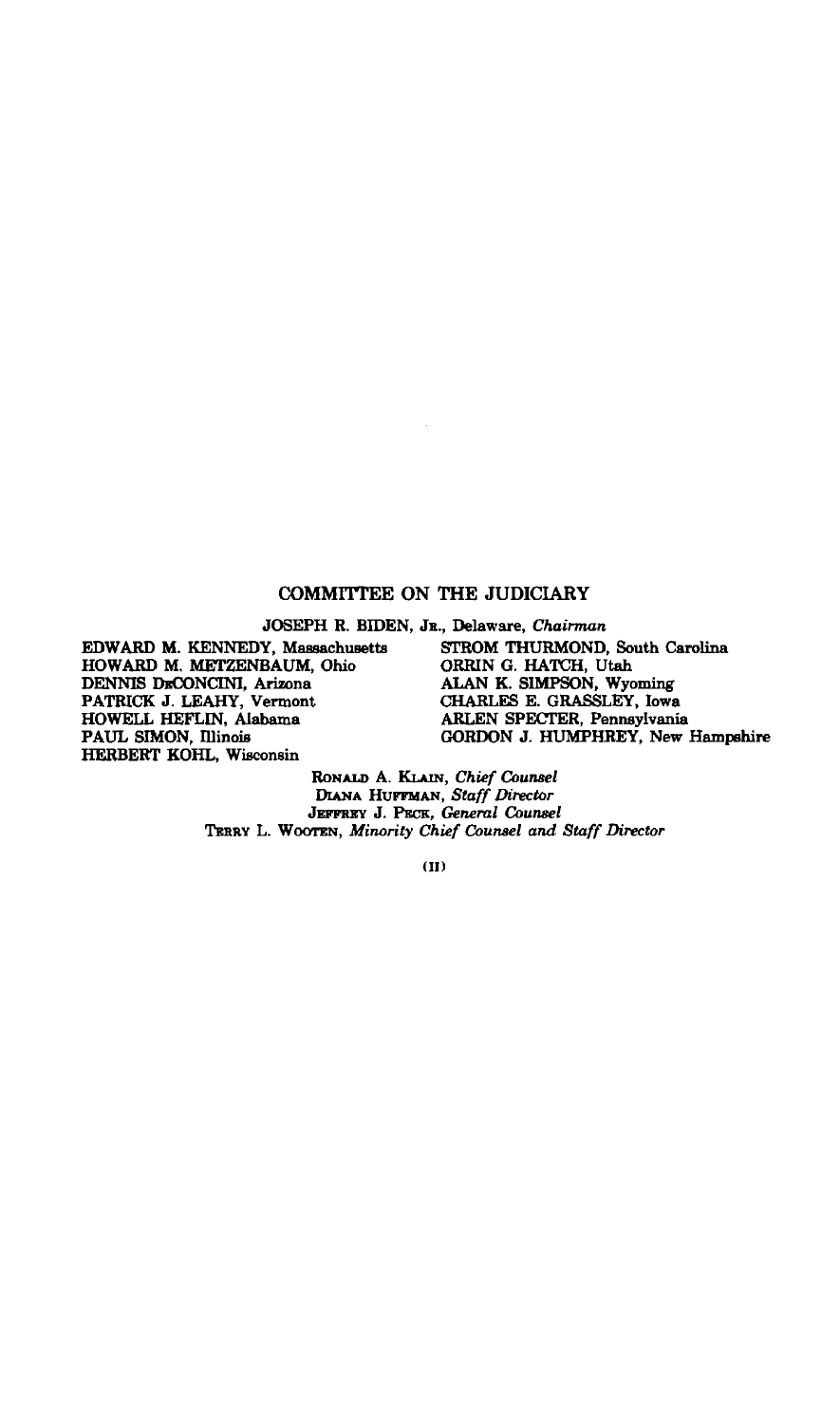# **CONTENTS**

#### THURSDAY, MARCH 1, 1990

#### **STATEMENTS**

| Page |
|------|
|      |
|      |
|      |
|      |
|      |
|      |
| 10   |
|      |
| 12   |
|      |
|      |

#### TESTIMONY OF NOMINEE

| Sweet, Robert, Fairfax, VA, to be Director of the Office of Juvenile Justice |    |
|------------------------------------------------------------------------------|----|
|                                                                              | 33 |
|                                                                              |    |

#### **WITNESSES**

| Panel consisting of: Robert E. Shepherd, Jr., chairperson, Virginia Advisory<br>Committee on Juvenile Justice and Delinquency Prevention, on behalf of<br>the National Coalition of State Juvenile Justice Advisory Groups; and<br>William W. Treanor, director, American Youth Work Center, Washington,<br>DC | 100        |
|----------------------------------------------------------------------------------------------------------------------------------------------------------------------------------------------------------------------------------------------------------------------------------------------------------------|------------|
| Callaway, Robbie, director, government relations, Boys Clubs of America                                                                                                                                                                                                                                        | 129        |
| QUESTIONNAIRE AND OTHER SUBMISSIONS                                                                                                                                                                                                                                                                            |            |
| Biden, Chairman Joseph R., Jr.: Prepared statement of Representative Dale                                                                                                                                                                                                                                      | 144        |
| Callaway Robbie:                                                                                                                                                                                                                                                                                               |            |
|                                                                                                                                                                                                                                                                                                                | 129<br>135 |
| Humphrey, Hon. Gordon J.:                                                                                                                                                                                                                                                                                      |            |
|                                                                                                                                                                                                                                                                                                                | 12         |
| Prepared statement of Beverly LaHaye, president, Concerned Women for                                                                                                                                                                                                                                           |            |
| America                                                                                                                                                                                                                                                                                                        | 13         |
| Correspondence from:                                                                                                                                                                                                                                                                                           |            |
| Judge Leonard C. Staisey, Court of Common Pleas, Pittsburgh, PA                                                                                                                                                                                                                                                | 15<br>17   |
| Justin Dart, the President's Committee on Employment of People                                                                                                                                                                                                                                                 |            |
| With Disabilities .                                                                                                                                                                                                                                                                                            | 19         |
|                                                                                                                                                                                                                                                                                                                | 22         |
| Joni Eareckson Tada.                                                                                                                                                                                                                                                                                           | 23         |
|                                                                                                                                                                                                                                                                                                                | 24         |
| Jeffrey L. Ethell, Home Educators Association of Virginia                                                                                                                                                                                                                                                      | 25         |
|                                                                                                                                                                                                                                                                                                                | 26         |
|                                                                                                                                                                                                                                                                                                                | 28         |
|                                                                                                                                                                                                                                                                                                                | 29         |
|                                                                                                                                                                                                                                                                                                                | 31         |
|                                                                                                                                                                                                                                                                                                                | 132        |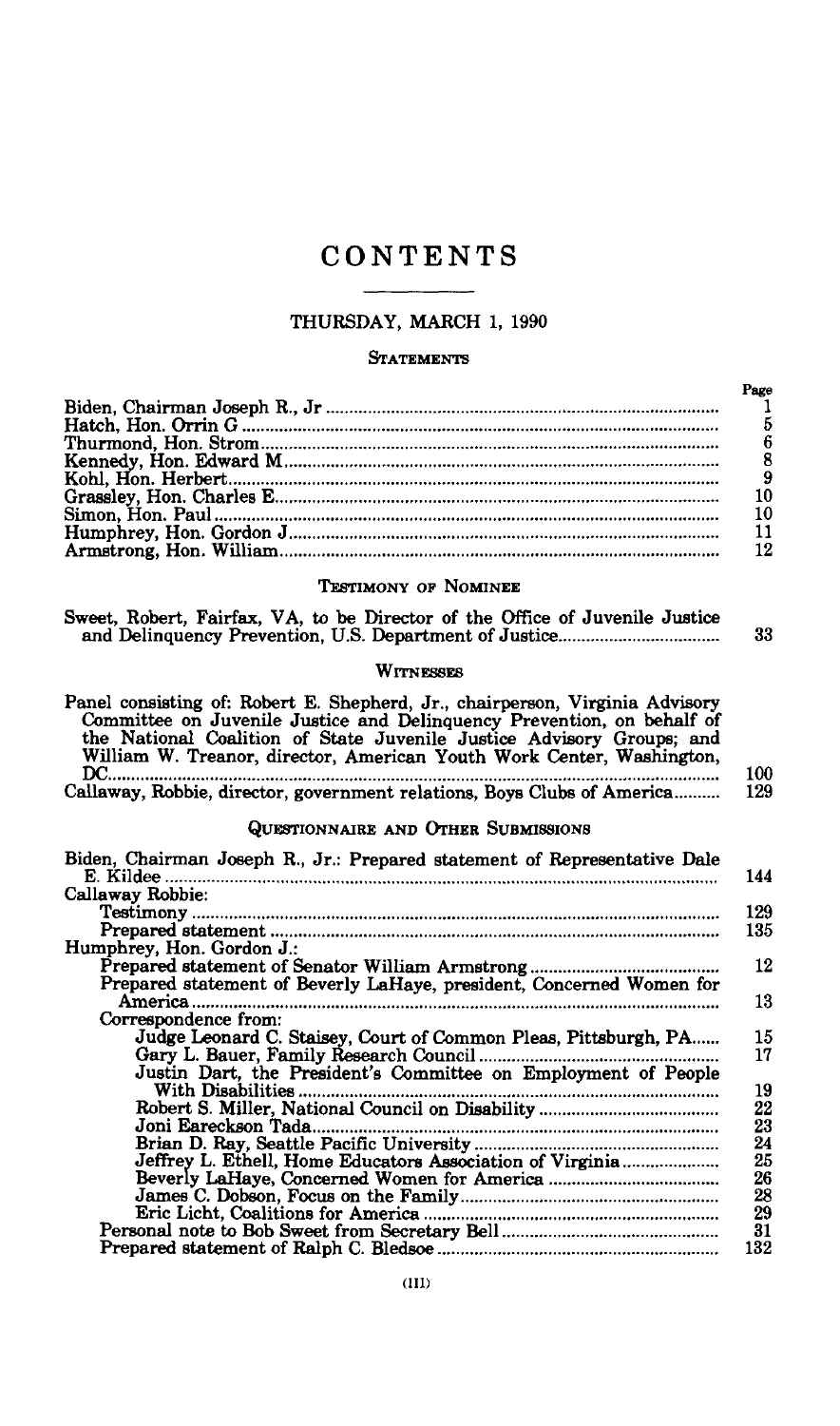#### **Page**

| Shepherd, Robert E.:                                                |     |
|---------------------------------------------------------------------|-----|
|                                                                     | -00 |
|                                                                     | 105 |
| Simon. Hon. Paul:                                                   |     |
| Letter from Dallas Ingemunson, Illinois Juvenile Justice Commission | 35  |
| Sweet, Robert:                                                      |     |
|                                                                     | 33  |
|                                                                     | 71  |
| Responses to written questions from Senators:                       |     |
|                                                                     | 78  |
|                                                                     | 83  |
|                                                                     | 90  |
| Kohl.                                                               | 95  |
|                                                                     | 97  |
| Treanor, William W.:                                                |     |
|                                                                     | 15  |
|                                                                     | 18  |
|                                                                     |     |

#### Testimony 115 (1991) and 115 (1991) and 115 (1991) and 115 (1991) and 115 (1991) and 115 (1991) and 115 (1991) STATEMENTS

| 147<br>150 |
|------------|
|            |
|            |
| 151        |
| 157        |
| 160        |
| 162        |
| 163        |
| 163        |
| 164        |
| 165        |
| 165        |

#### $\mathbb{F}_{\mathbb{G}}$  is the set of  $\mathbb{G}$  163  $\mathbb{G}$  163  $\mathbb{G}$  163  $\mathbb{G}$  163  $\mathbb{G}$  163  $\mathbb{G}$  163  $\mathbb{G}$  163  $\mathbb{G}$  163  $\mathbb{G}$  163  $\mathbb{G}$  163  $\mathbb{G}$  163  $\mathbb{G}$  163  $\mathbb{G}$  163  $\mathbb{G}$  163  $\mathbb{G}$  1 TESHWONX OR LIOMINEE

| Dunne, John R. of New York, to be Assistant Attorney General, Civil Rights |     |
|----------------------------------------------------------------------------|-----|
|                                                                            | 166 |

#### OTHER SUBMISSIONS OTHER DUBMISSIONS

| Dunne, John R.:                                                    |     |
|--------------------------------------------------------------------|-----|
|                                                                    | 166 |
| Response to written questions from Senators:                       |     |
|                                                                    | 185 |
|                                                                    | 189 |
| Moynihan, Hon. Daniel Patrick:                                     |     |
| Article entitled "A Man Of Character," by Tom Wicker, from the New |     |
|                                                                    | 149 |
| Thurmond, Hon. Strom:                                              |     |
|                                                                    | 153 |
| Letter to the chairman from the U.S. House Members from New York   | 154 |

### THURSDAY, MARCH 22, 1990

#### STATEMENTS

| 205 |
|-----|
| 207 |
|     |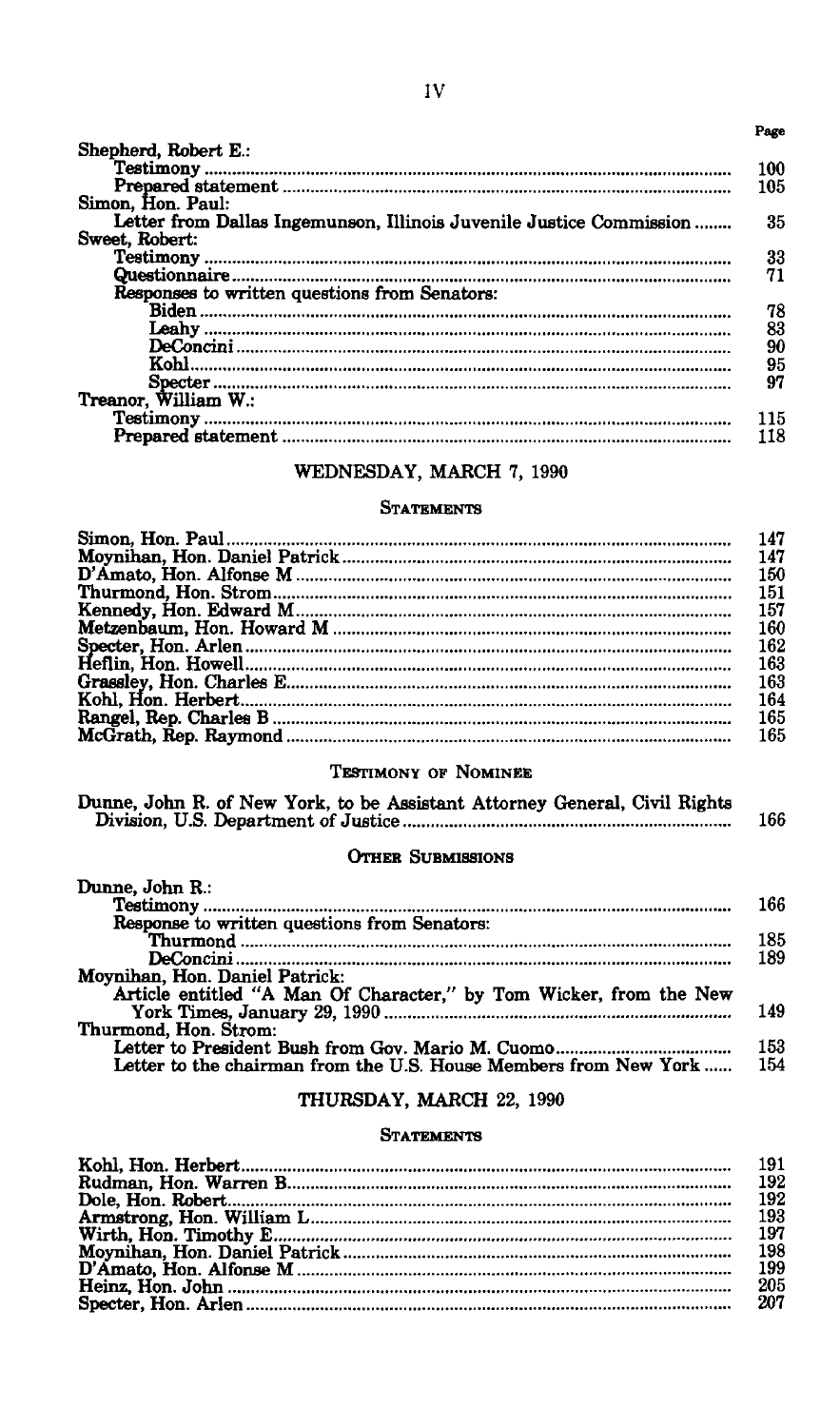#### **TESTIMONY OF NOMINEES**

**Page** 

| Stahl, Norman H., of New Hampshire, to be a U.S. District Judge for the      | 201 |
|------------------------------------------------------------------------------|-----|
|                                                                              |     |
|                                                                              | 212 |
| Martin, John S., Jr., of New York, to be a U.S. District Judge for the       |     |
|                                                                              | 221 |
| Lourie, Alan D., of Pennsylvania, to be a U.S. Circuit Judge for the Federal |     |
|                                                                              | 225 |

**WITNESSES** 

|                                                                     | 208 |
|---------------------------------------------------------------------|-----|
| McAuliffe, Steven J., vice president, New Hampshire Bar Association | 211 |

#### **QUESTIONNAIRES AND OTHER SUBMISSIONS**

| Broderick. John:                                                                          |     |
|-------------------------------------------------------------------------------------------|-----|
|                                                                                           | 208 |
|                                                                                           | 210 |
| Lourie, Alan D.:                                                                          |     |
|                                                                                           | 225 |
|                                                                                           | 216 |
|                                                                                           | 345 |
| Martin, John S., Jr.:                                                                     |     |
|                                                                                           | 221 |
|                                                                                           | 218 |
| ${\bf \overbrace{Response~to~written~questions~}.}.\\ {\bf \overbrace{Questionnaire}}.$   | 313 |
|                                                                                           | 211 |
| Sparr, Hon. Daniel B.:                                                                    |     |
|                                                                                           | 212 |
|                                                                                           | 220 |
| ${\bf \overbrace{Response~to~written~questions~}.}.}$ ${\bf \overbrace{Questionnaire}.}.$ | 258 |
| Stahl. Norman H.:                                                                         |     |
|                                                                                           | 201 |
|                                                                                           | 230 |
|                                                                                           |     |

#### **Testimony 201**   $W$ **EDINESDAT**, APRIL 4,  $1990$

# $$

#### **TESTIMONY OF NOMINEES**

| Jones, Hon. Robert E., of Oregon, to be a U.S. District Court Judge for the |     |
|-----------------------------------------------------------------------------|-----|
|                                                                             | 398 |
| Hornby, Hon. D. Brock, of Maine, to be a U.S. District Court Judge for the  |     |
|                                                                             | 400 |
| Hood, Joseph M., of Kentucky, to be a U.S. District Court Judge for the     |     |
|                                                                             | 402 |
| Clevenger, Raymond C., III, of Washington, DC, to be a U.S. Circuit Court   |     |
|                                                                             | 404 |
|                                                                             |     |

# **Judge for the Federal Circuit 404 QUESTIONNAIRES AND OTHER SUBMISSIONS**

| Clevenger, Raymond C., III: |     |
|-----------------------------|-----|
|                             | 404 |
|                             | 518 |
| Hood, Joseph M.:            |     |
|                             | 402 |
|                             | 497 |
|                             |     |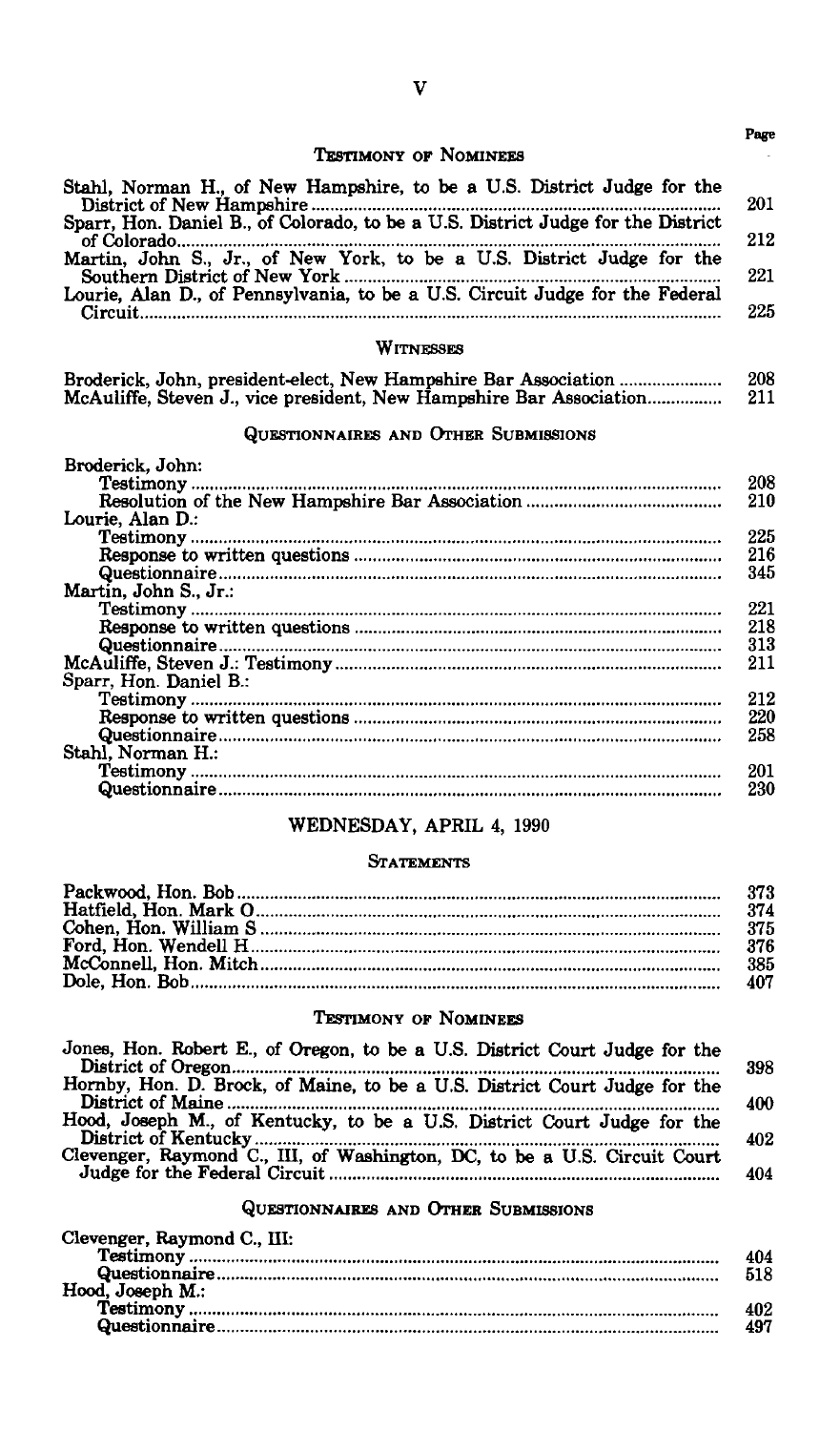**Page** 

| 463                    |  |
|------------------------|--|
| Jones. Hon. Robert E.: |  |
| 398                    |  |
| 409                    |  |

#### **QUESTIONAV ADDIT E 1000 THURSDAY, APRIL 5, 1990**

#### **STATEMENTS**

| 558 |
|-----|
| 560 |
|     |
|     |
|     |
|     |
|     |
| 581 |
|     |

#### **TESTIMONY OF NOMINEES**

| Souter, David H., Concord, NH, to be a U.S. Court of Appeals Judge for the   |
|------------------------------------------------------------------------------|
| Alito, Samuel A., Jr., Newark, NJ, to be a U.S. Court of Appeals Judge for   |
| McClure, James F., Jr., Lewisburg, PA, to be a U.S. District Court Judge for |
| McKenna, Lawrence M., New York, NY, to be a U.S. District Court Judge for    |
|                                                                              |

#### **QUESTIONNAIRES AND OTHER SUBMISSIONS**

| Alito, Samuel A., Jr.:                                                                                                                                                                                                                                                                                           |     |
|------------------------------------------------------------------------------------------------------------------------------------------------------------------------------------------------------------------------------------------------------------------------------------------------------------------|-----|
|                                                                                                                                                                                                                                                                                                                  | 574 |
|                                                                                                                                                                                                                                                                                                                  | 632 |
| McClure. James F., Jr.:                                                                                                                                                                                                                                                                                          |     |
|                                                                                                                                                                                                                                                                                                                  | 577 |
| ${\bf Testimony}\,\, {} \,\, {} \,\, {} \,\, {} \,\, {} \,\, {} \,\, {} \,\, {} \,\, {} \,\, {} \,\, {} \,\, {} \,\, {} \,\, {} \,\, {} \,\, {} \,\, {} \,\, {} \,\, {} \,\, {} \,\, {} \,\, {} \,\, {} \,\, {} \,\, {} \,\, {} \,\, {} \,\, {} \,\, {} \,\, {} \,\, {} \,\, {} \,\, {} \,\, {} \,\, {} \,\, {}$ | 654 |
| McKenna. Lawrence M.:                                                                                                                                                                                                                                                                                            |     |
|                                                                                                                                                                                                                                                                                                                  | 587 |
|                                                                                                                                                                                                                                                                                                                  | 679 |
|                                                                                                                                                                                                                                                                                                                  | 570 |
| Souter, David H.:                                                                                                                                                                                                                                                                                                |     |
|                                                                                                                                                                                                                                                                                                                  | 571 |
|                                                                                                                                                                                                                                                                                                                  | 585 |
|                                                                                                                                                                                                                                                                                                                  |     |

 $\overline{\phantom{a}}$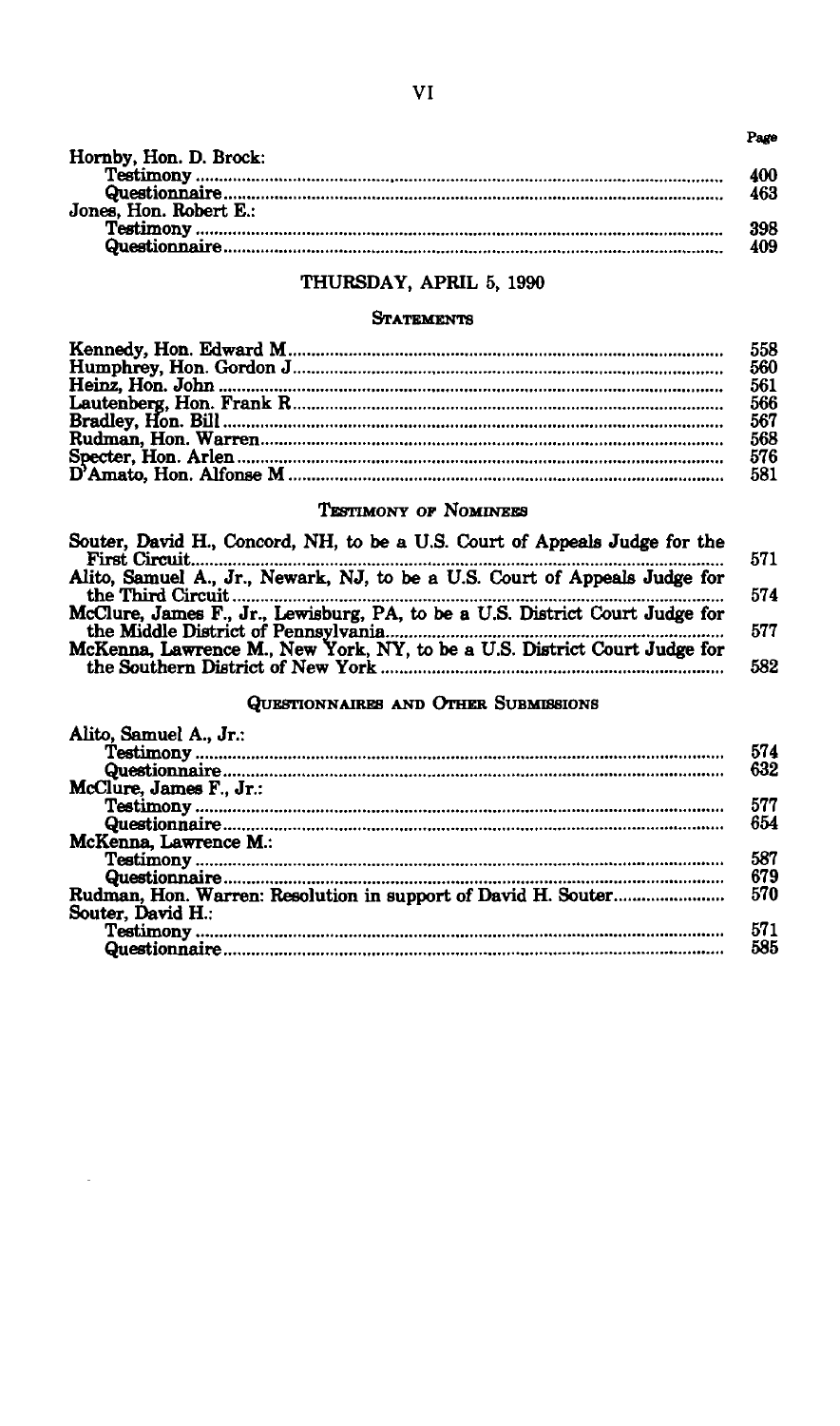#### VII

#### ALPHABETICAL LISTING OF NOMINEES FOR FEDERAL APPOINTMENTS

| Alito, Samuel, A., Jr., Newark, NJ, to be a U.S. Court of Appeals Judge for<br>the Third Circuit                                       |
|----------------------------------------------------------------------------------------------------------------------------------------|
| Clevenger, Raymond C., III, of Washington, DC, to be a U.S. Circuit Court<br>Judge for the Federal Circuit.                            |
| Dunne, John R., of New York, to be Assistant Attorney General, Civil Rights<br>Division, U.S. Department of Justice.                   |
| Hood, Joseph M., of Kentucky, to be a U.S. District Court Judge for the<br>District of Kentucky                                        |
| Hornby, Hon. D. Brock, of Maine, to be a U.S. District Court Judge for the<br>District of Maine.                                       |
| Jones, Hon. Robert E., of Oregon, to be a U.S. District Court Judge for the<br>District of Oregon                                      |
| Lourie, Alan D., of Pennsylvania, to be a U.S. Circuit Judge for the Federal<br>Circuit                                                |
| Martin, John S., Jr., of New York, to be a U.S. District Judge for the<br>Southern District of New York.                               |
| McClure, James F., Jr., Lewisburg, PA, to be a U.S. District Court Judge for<br>the Middle District of Pennsylvania                    |
| McKenna, Lawrence, M., New York, NY, to be a U.S. District Court Judge for<br>the Southern District of New York.                       |
| Souter, David H., Concord, NH, to be a U.S. Court of Appeals Judge for the<br>First Circuit.                                           |
| Sparr, Hon. Daniel B., of Colorado, to be a U.S. District Judge for the District<br>of Colorado.                                       |
| Stahl, Norman H., of New Hampshire, to be a U.S. District Judge for the<br>District of New Hampshire                                   |
| Sweet, Robert, Fairfax, VA, to be Director of the Office of Juvenile Justice<br>and Delinquency Prevention, U.S. Department of Justice |

Sparr, Hon. Daniel B., of Colorado, to be a U.S. District Judge for the District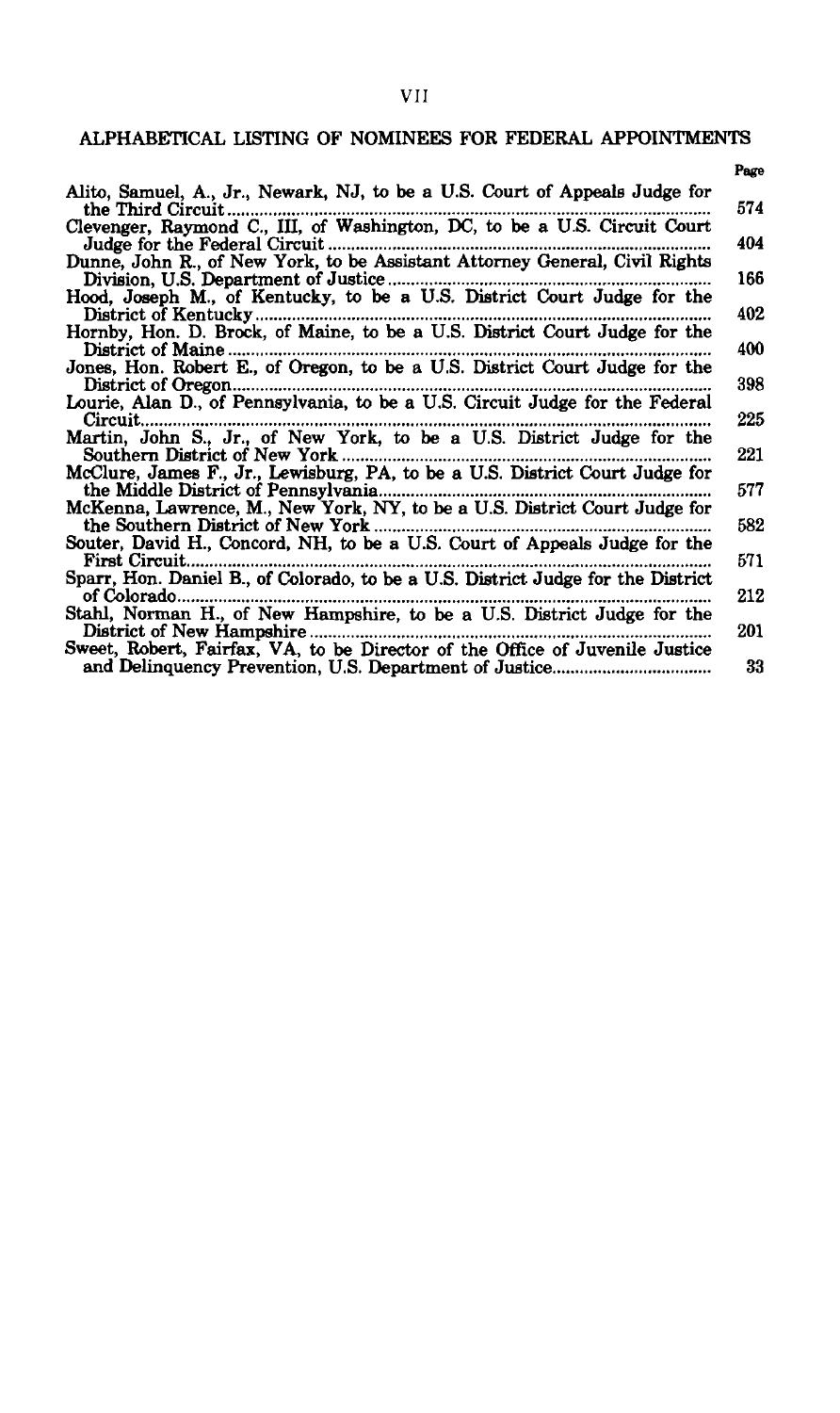## **CONFIRMATION HEARING ON: DAVID H. SOUTER, SAMUEL A. ALITO, JR., JAMES F. McCLURE, JR., AND LAWRENCE M. McKENNA**

#### **THURSDAY, APRIL 5, 1990**

U.S. SENATE, COMMITTEE ON THE JUDICIARY, *Washington, DC.* 

The committee met, pursuant to notice, at 2:09 p.m., in room SD-226, Dirksen Senate Office Building, Hon. Edward M. Kennedy presiding.

Present: Senators Kennedy, Specter, and Humphrey.

Senator KENNEDY. We will come to order.

We have some very distinguished nominees for extremely important positions, and we are going to be anticipating a vote in a very short period of time. The way that we will proceed is I will put my statement in the record. I know there are many people here, including the nominees, who would want to hear some good words, but I will put my statement in the record.

[The prepared statement of Senator Kennedy follows:]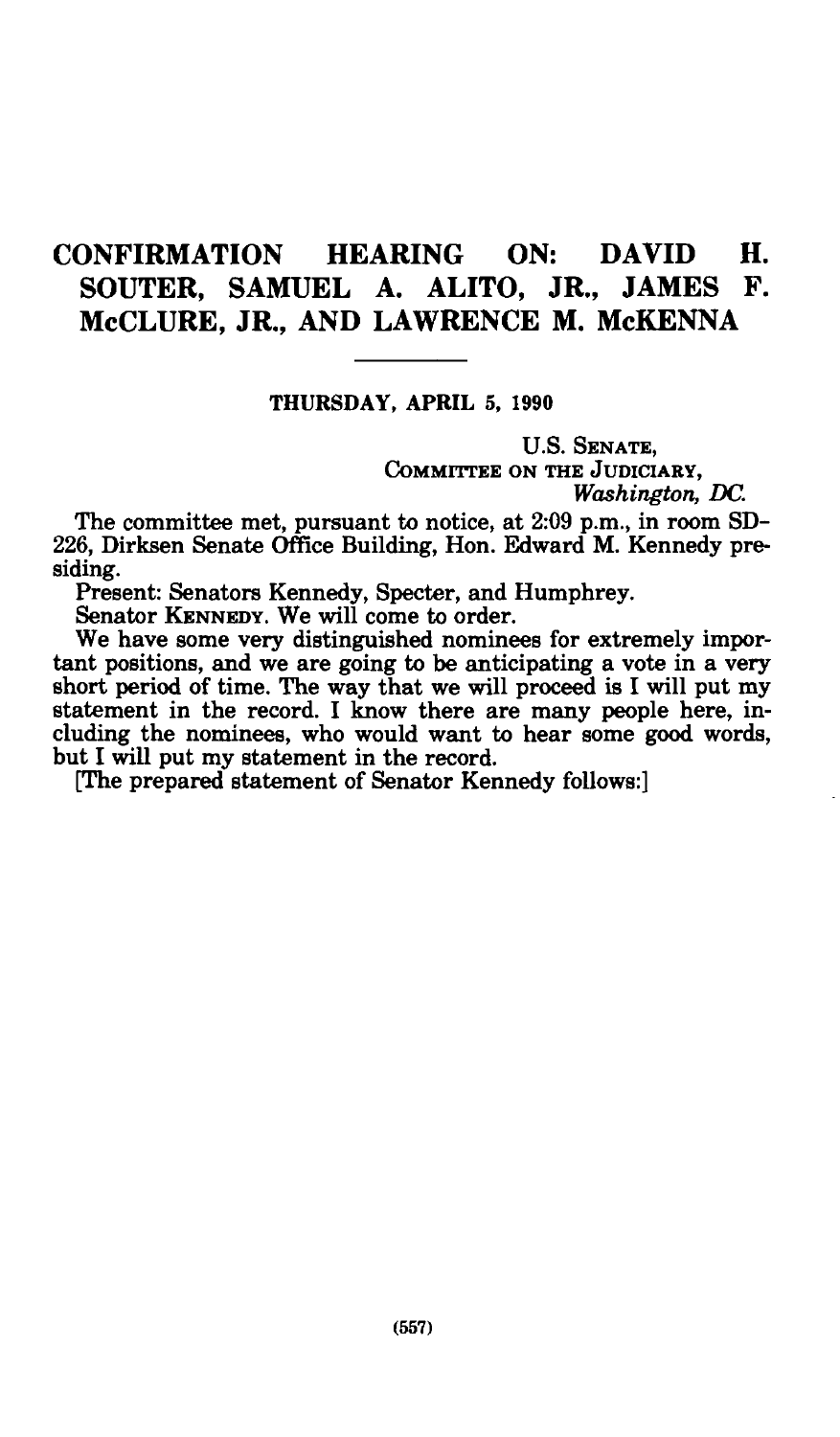## STATEMENT OF SENATOR EDWARD M. KENNEDY SENATE JUDICIARY COMMITTEE NOMINATIONS HEARING APRIL 5, 1990

The Constitution divides between the President and the Senate the responsibility to ensure that qualified men and women are appointed to the federal courts. We have few more important responsibilities, as Senators, for the persons we confirm will determine in large measure the quality of justice in America.

Today, the Judiciary Committee conducts its 13th hearing on judicial nominations by President Bush during this Congress. By and large, the members of the committee have worked together in a spirit of bipartisan cooperation to expedite the confirmation process.

But speed is not as important in making nominations, or in confirming them, as quality is. As Justice Potter Stewart once wrote in another context, "There's more to swift justice than just swiftness." We all should bear that in mind in considering judicial nominations.

I might add that I feel right at home chairing this hearing with Senator Thurmond, the ranking Republican member of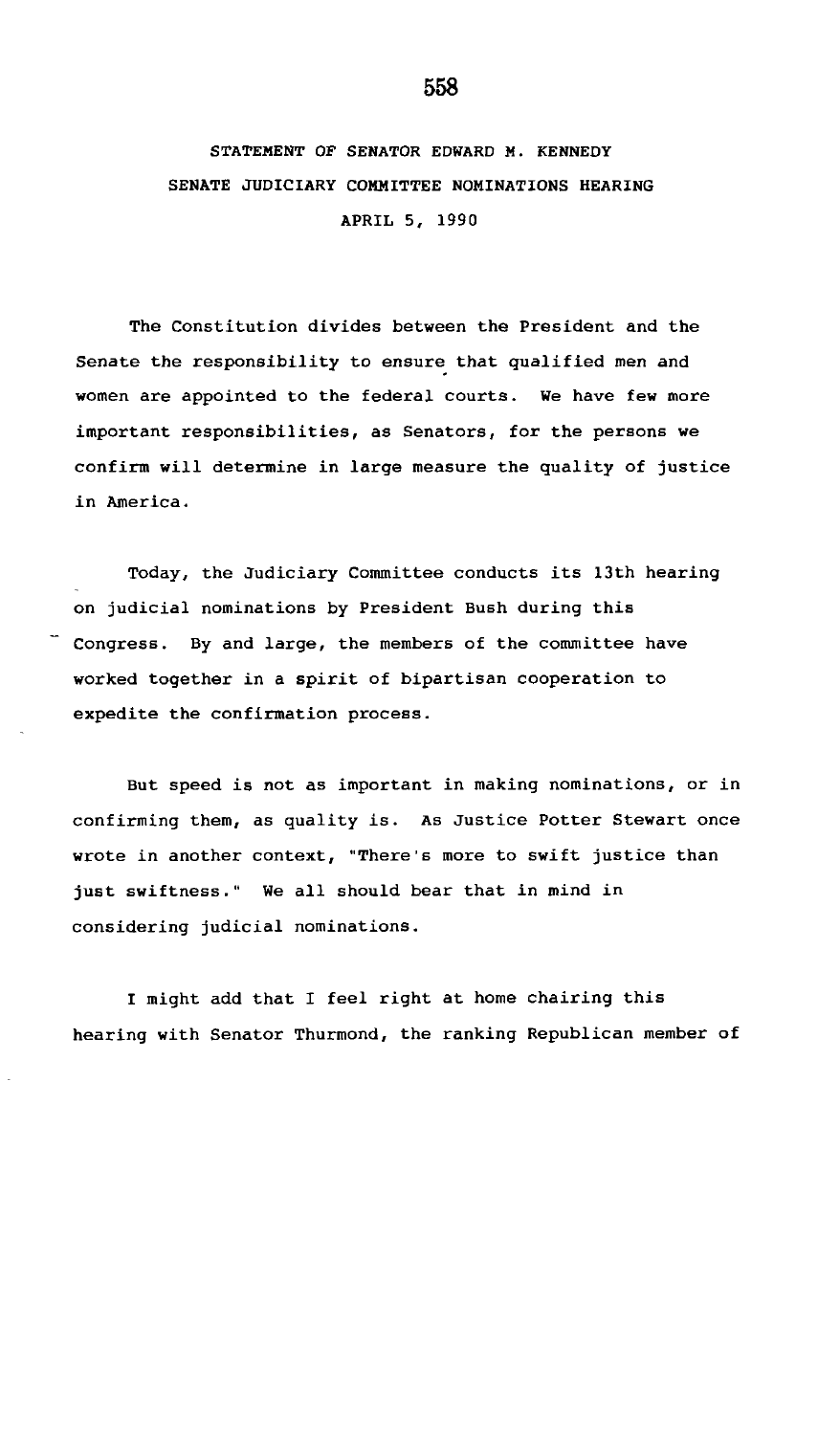the Committee. Ten years ago, I was chairman of the Committee, and Senator Thurmond was the ranking Republican. For six years, from 1981 to 1986, he was chairman of the Committee. Mr. Chairman, let me just say that I like you better as the ranking Republican member.

2

Today's nominees are fortunate to have distinguished members of the Senate here to introduce them. I look forward to the introductions and to their testimony.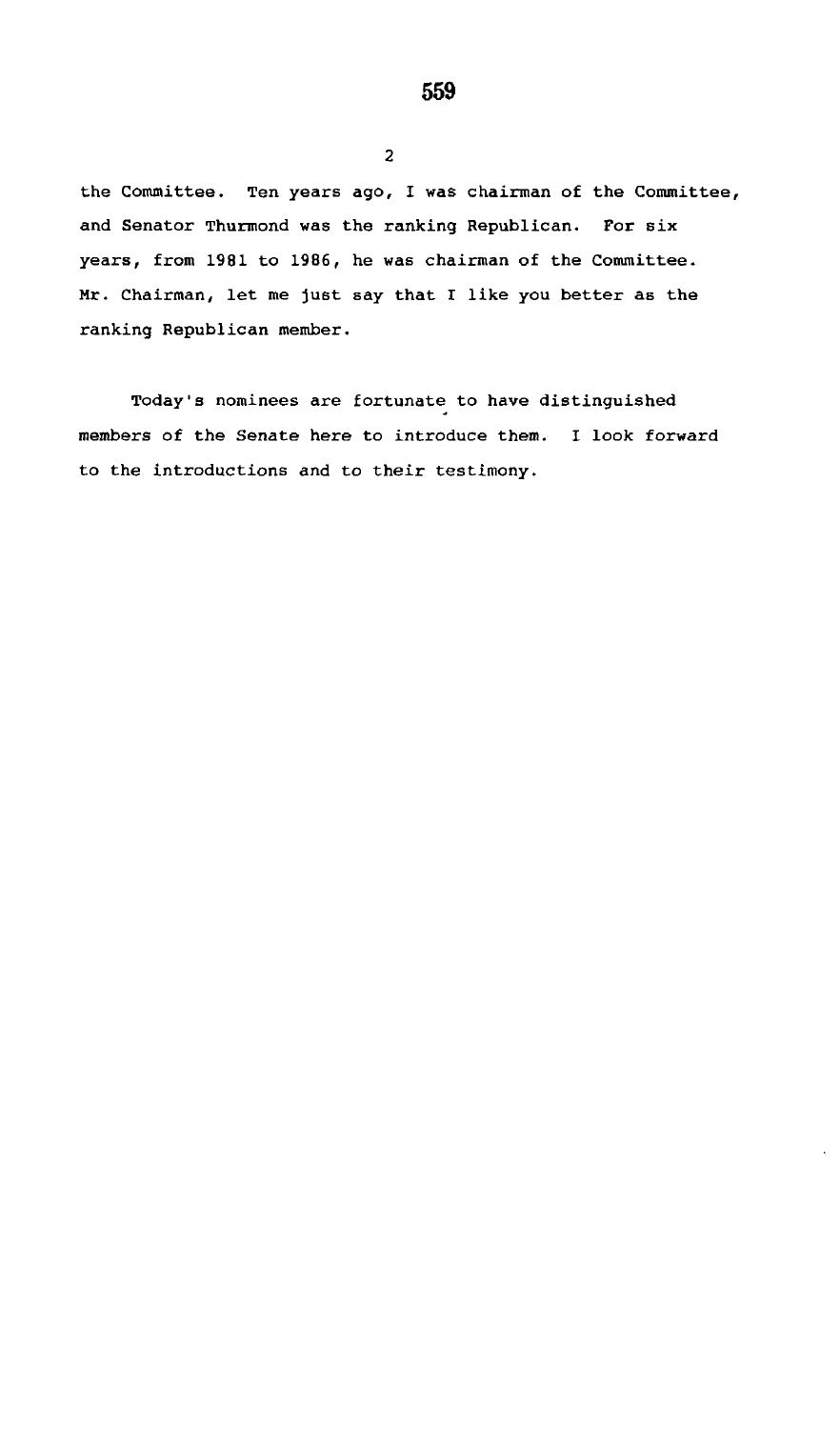Senator KENNEDY. I will ask our colleagues, if they would, who have come to introduce or present these nominees, to be good enough to come to the table. It would be the intention of the Chair to recognize Senator Humphrey, and then Senator Heinz, our other colleague, and then Senator Rudman last, and then we will go the various nominees. That is the way we will proceed.

Senator Humphrey, we are glad to have you here.

#### STATEMENT OF THE HONORABLE GORDON J. HUMPHREY, A U.S. SENATOR FROM THE STATE OF NEW HAMPSHIRE

Senator HUMPHREY. Thank you, Mr. Chairman. It is a very great pleasure to introduce to our colleagues a nominee to the bench whose qualifications are so superior, they speak for themselves. And since they so eloquently speak for themselves, I can be very brief.

David Souter graduated magna cum laude from Harvard, where he was a member of Phi Beta Kappa. He was awarded a Rhodes Scholarship and earned advanced degrees at Oxford University. He then obtained his law degree at Harvard Law School.

With credentials like these, David Souter could have spent his career earning millions of dollars with a blue chip law firm somewhere. Instead, he has devoted most of his career to public service, to the benefit of the people of New Hampshire.

He has worked his way from assistant attorney general to deputy attorney general, and finally was appointed to New Hampshire's top legal post, State attorney general, in 1976. In these positions, he handled the most important criminal and civil legal issues in our State with consistent excellence.

Senator Rudman, who was our attorney general when Justice Souter was deputy attorney general, can speak firsthand to the excellence of Justice Souter's performance in handling our State's legal affairs.

Justice Souter was then appointed to New Hampshire's Superior Court. There, he established an excellent record as a trial judge. His superior performance as trial judge led to his appointment in 1983 as a member of New Hampshire's highest court, the supreme court. Justice Souter's opinions demonstrate sound legal judgment, thorough scholarship, and a keen understanding of the Constitution. He is fair and he is thorough.

It is also instructive to note that Justice Souter is admired on both sides of the political spectrum in New Hampshire. Several prominent Democrats, members of the New Hampshire Bar, have enthusiastically confirmed the view that Justice Souter is an excellent choice for the Federal bench.

Mr. Chairman, Justice Souter's career demonstrates both professional excellence and proven commitment to the highest standards of public service, and therefore I join with great pleasure my colleague, Senator Rudman, in endorsing David Souter's confirmation, and urge the committee to promptly report the nomination to the floor.

Thank you, Mr. Chairman.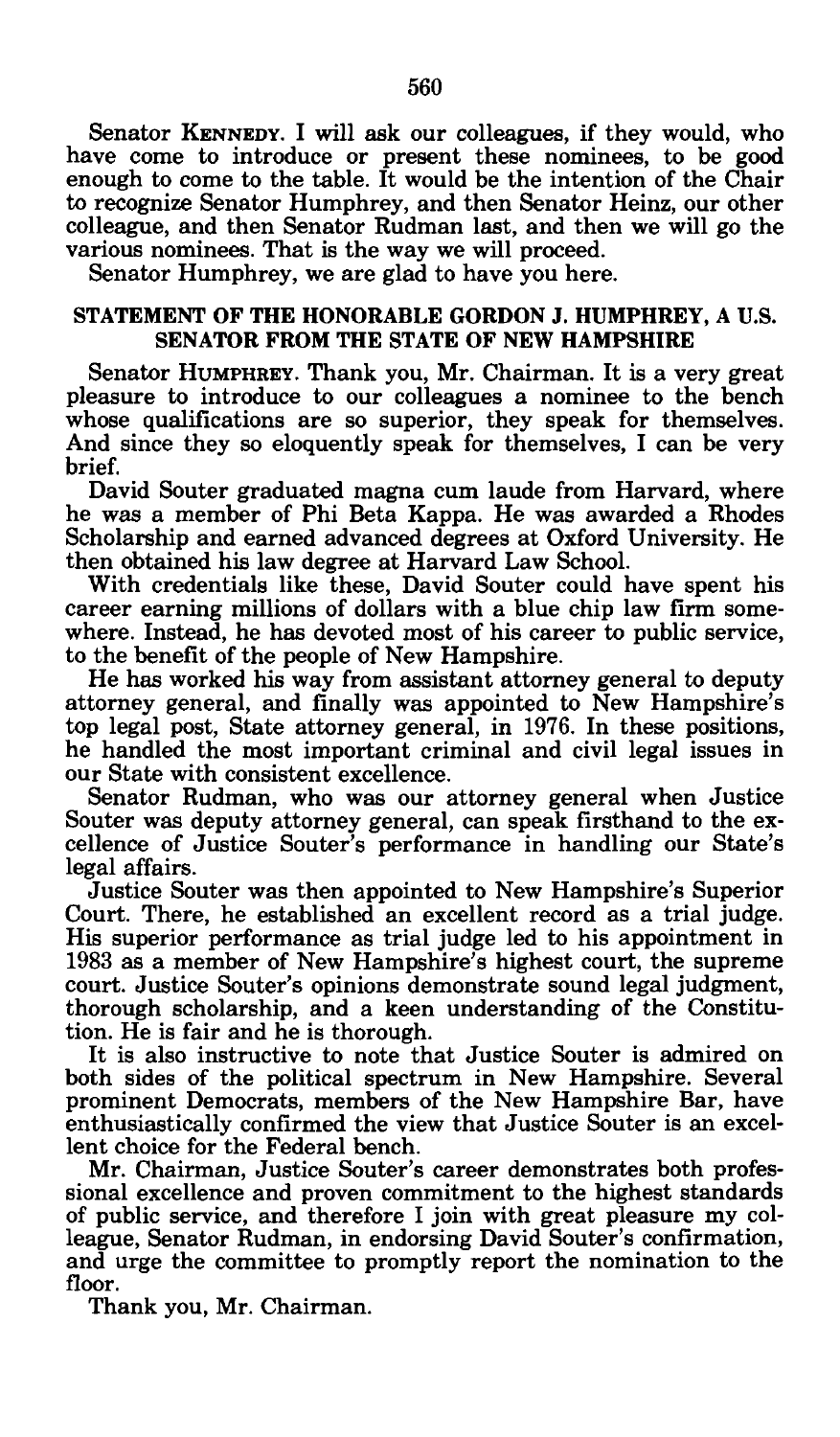Senator KENNEDY. Thank you very much. We are delighted to have you here, Senator, and we are glad to have your strong words of support.

Senator HUMPHREY. Thank you.

Senator KENNEDY. Thank you very much.

Senator Heinz.

#### STATEMENT OF THE HONORABLE JOHN HEINZ, A U.S. SENATOR FROM THE STATE OF PENNSYLVANIA

Senator HEINZ. Mr. Chairman, thank you very much. I have a prepared statement I would like unanimous consent to place in the record.

Senator KENNEDY. It will be placed in its entirety in the record. Senator HEINZ. Mr. Chairman, it is not often I have an opportunity to come before this committee to introduce somebody who literally has the law running and coursing through his veins, but the person I am privileged to introduce to you today, Judge James F. McClure, Jr., is indeed such a person.

He is the third of four generations of practicing lawyers from the area he hails from. His grandfather, the Honorable Harold McClure, was president judge of the 17th Judicial District from 1891 to 1911. His father practiced law in Lewisburg until his death in 1976, and his daughter, Holley McClure Kerwin, a 1979 graduate of Dickinson Law School, is also practicing law in the area.

Mr. Chairman, as you may know, Senator Specter and I have for many years maintained a judicial merit selection commission, and they are charged affirmatively with seeking out the most talented members, men and women, in each of our judicial districts in the State. The result is that we are pleased to present to the committee Jim McClure, no relation to our colleague, Jim McClure, but just as distinguished.

I could tell you that he has an excellent academic record; he does. He is a Phi Beta Kappa. He has had a distinguished career not only in law school, but on the bench. Indeed, he was first appointed to the bench through another merit selection process, that one established by Governor Thornburgh, now Attorney General of the United States Thornburgh, in 1985.

But what I would particularly commend to the attention of the committee is that Judge McClure has a tremendous record of service to his community that isn't subsumed in the jobs and professional responsibilities—and they are many—that he has held.

He is, among other things, a veteran. He has been chairman of the Lewisburg Planning Commission. He has been president of the Lewisburg School Board. He has been a member of the board of trustees of the YMCA. Clearly, he has been, and he continues to be an active contributor to his community and to this nation.

As the president judge in the 17th Judicial District, he has had the opportunity not only to try, but to rule on every conceivable kind of case, both civil and criminal. And Senator Specter and I know, indeed we are convinced, that you will agree that Judge McClure possesses the kind of experience, the approach to the law, the respect for legal traditions, the sense of justice, the kind of wisdom that we all believe should be part and parcel of being not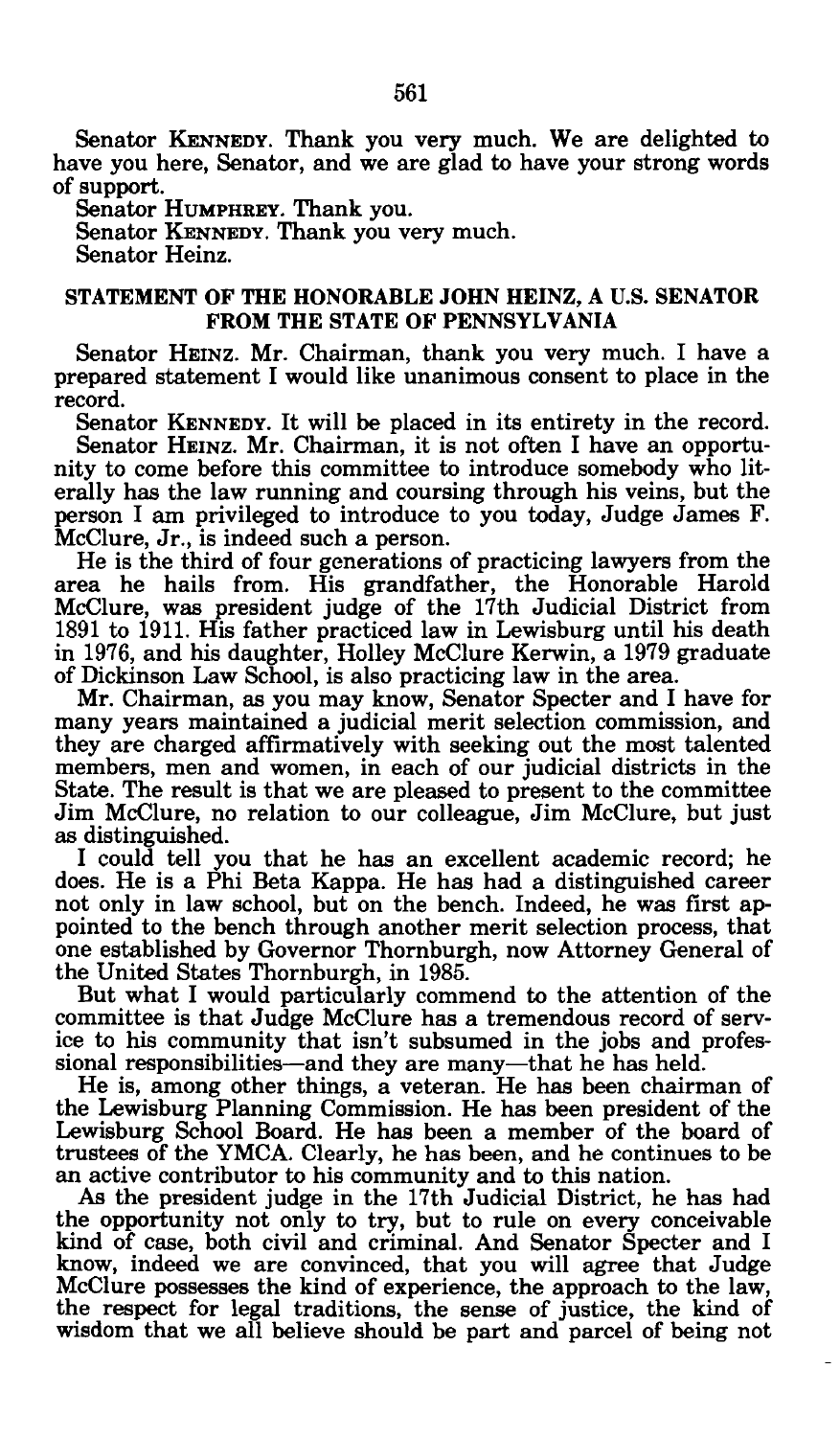only nominated for, but being confirmed into this lifetime position of responsibility.

So it is with great pleasure, Mr. Chairman, that I am privileged to present President Bush's nominee for the Middle Judicial District in Pennsylvania, Judge McClure.

[The prepared statement of Senator Heinz follows:]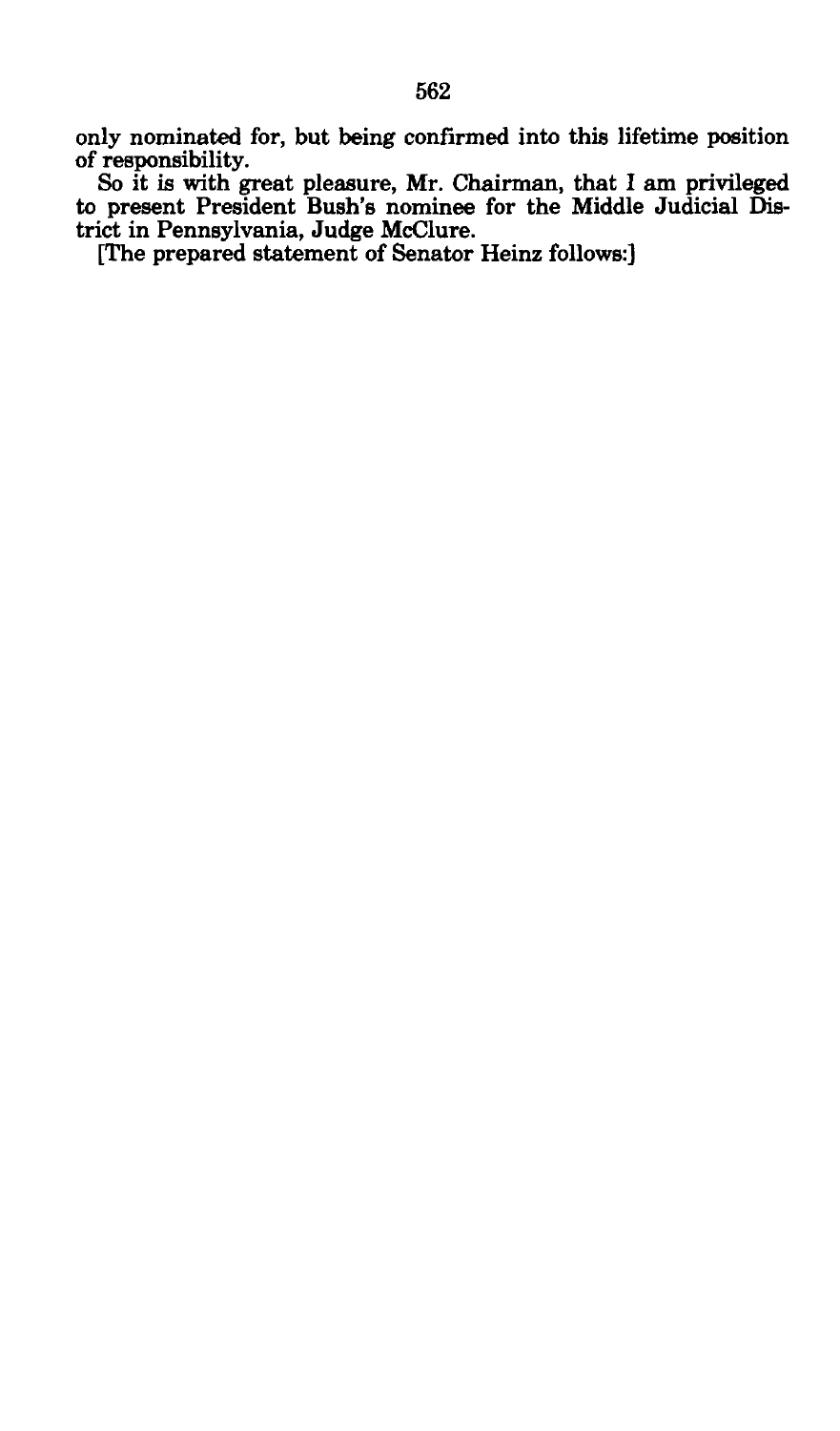**M**<br>EMARKS OF SENATOR JOHN HEINZ<br>**EMARKS** OF SENATOR JOHN HEINZ **EEFORE THE JUDICIARY COMMITTEE BONINATION OF JAMES F.MCCLURE, JR. UNITED STATES DISTRICT COURT MIDDLE DISTRICT OF PENNSYLVAN** 

**MR. CHAIRMAN, IT IS A PLEASURE TO JOIN WITH MY COLLEAGUE, SENATOR SPECTER TO INTRODUCE TO THE COMMITTEE JUDGE JAMES F.MCCLURE, JR., THE PRESIDENT'S NOMINEE TO BECOME UNITED STATES DISTRICT COURT JUDGE FOR THE MIDDLE DISTRICT OF PENNSYLVANIA.** 

**MR. CHAIRMAN, SINCE HIS GRADUATION FROM THE UNIVERSITY OF PENNSYLVANIA SCHOOL OF LAW SOME 33 YEARS AGO, JIM MCCLURE, HAS COMPILED AN IMPRESSIVE RECORD OF EXPERIENCE IN THE AREAS OF CRIMINAL, CIVIL, TAX, BUSINESS, CORPORATE, AND BANKING LAW. THIS BROAD EXPERIENCE ENCOMPASSES BOTH THE PRIVATE SECTOR AS A PRACTITIONER IN A PRIVATE LAW FIRM AND THE PUBLIC SECTOR AS A DISTRICT ATTORNEY FOR UNION COUNTY PENNSYLVANIA.** 

**MR. CHAIRMAN, ONE OF THE MOST IMPORTANT RESPONSIBILITIES I PERFORM AS A SENATOR IS MY CONSTITUTIONAL RESPONSIBILITY TO CONFIRM FEDERAL JUDICIAL NOMINEES. THIS IS A TASK THAT I DO NOT TAKE LIGHTLY. IN MY YEARS IN WASHINGTON PERFORMING THIS ROLE I HAVE FOUND THAT WHILE IT**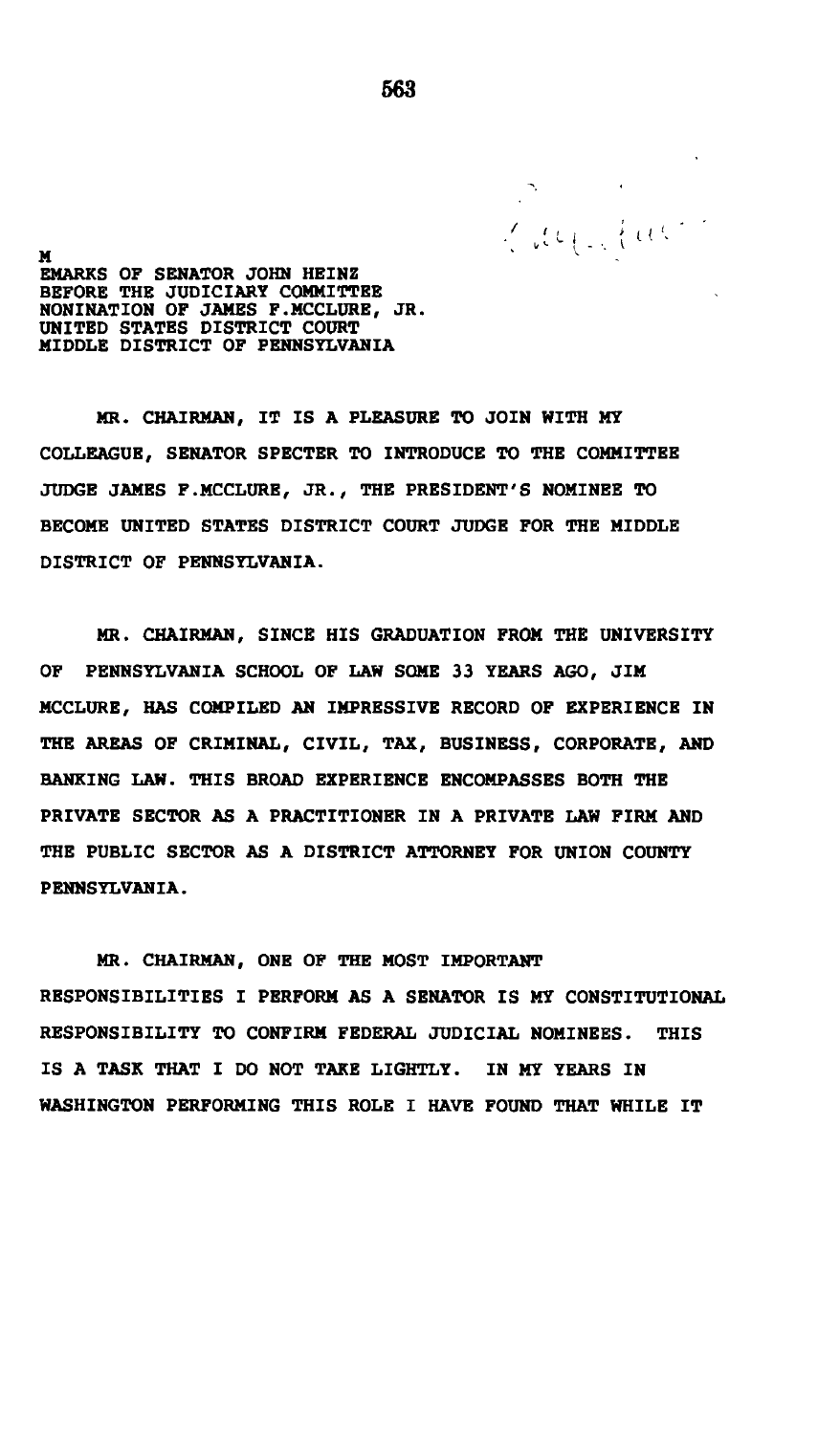IS EXTREMELY IMPORTANT THAT WE FIND PERSONS FOR JUDICIAL OFFICE WITH EXCEPTIONAL LEGAL OR JUDICIAL CREDENTIALS IT IS NOT THE MOST IMPORTANT CHARACTERISTIC OF A GOOD JUDGE. I POSIT TO YOU THAT THE MOST IMPORTANT CHARACTERISTIC OF A GOOD JUDGE IS THAT PERSONS'S UNDERSTANDING AND CONCERN FOR THE COMMUNITIES THEY SERVE.

MR. CHAIRMAN THIS POSITION IS A LIFETIME APPOINTMENT AND THEREFORE, GREAT WEIGHT SHOULD AND IN FACT MUST BE GIVEN TO THE CONNECTION THAT CANDIDATES HAVE TO THE COMMUNITIES THEY SERVE.

MR CHAIRMAN, JUDGE MCCLURE WAS BORN AND RAISED IN THE JUDICIALDISTRICT FOR WHICH HE WAS NOMINATED. HE HAS PRACTICED LAW IN THE DISTRICT—HE NOT ONLY UNDERSTANDS THE LAW BUT HE ALSO UNDERSTANDS THE PEOPLE OF THE MIDDLE JUDICIAL DISTICT OF PA.

MR. CHAIRMAN, JUDGE MCCLURE HAS SERVED AS PRESIDENT JUDGE OF THE COURT OF COMMON PLEAS FOR THE 17TH JUDICIAL DISTRICT OF PENNSYLVANIA. HE IS A VETERAN, HE HAS BEEN CHAIRMAN OF THE LEWISBURG PLANNING COMMISSION, PRESIDENT OF THE LEWISBURG SCHOOL BOARD AND MEMBER OF THE BOARD OF TRUSTEES OF THE YMCA. CLEARLY, HE HAS BEEN AND CONTINUES TO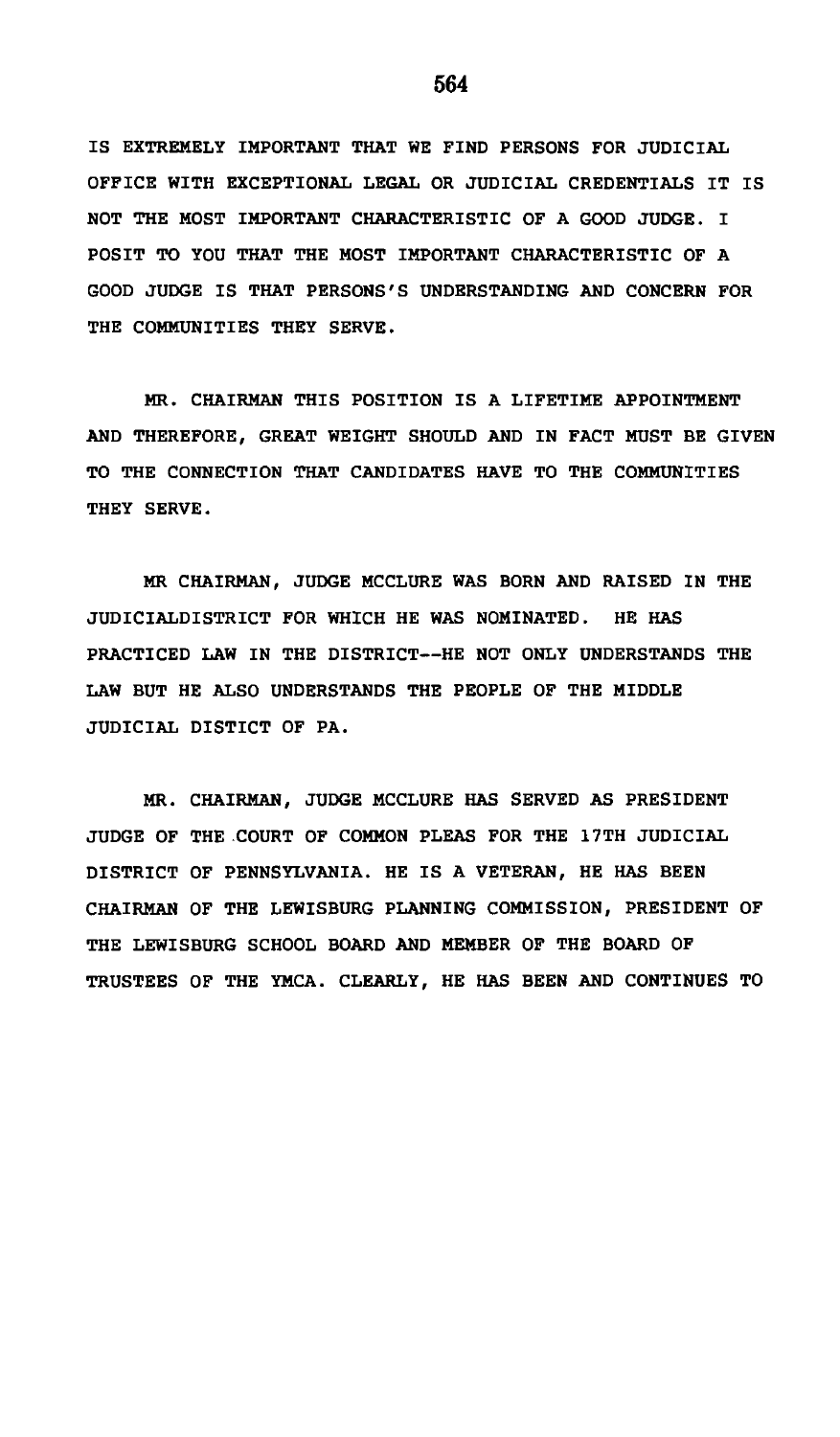BE AN ACTIVE CONTRIBUTOR TO THIS NATION AND TO HIS COMMUNITY.

MR. CHAIRMAN, JUDGE MCCLURE'S NOMINATION THIS AFTERNOON HAS A GREAT SIGNIFICANCE FOR THE CITIZENS OF PENNSYLVANIA. JIM IS A SEASONED, EXPERIENCED JUDGE. DURING HIS YEARS AS A DISTRICT ATTORNEY AND THEN AS PRESIDENT JUDGE OF THE COURT OF COMMON PLEAS HE HAD THE OPPORTUNITY TO NOT ONLY TRY BUT TO ALSO RULE ON NUMEROUS CIVIL AND CRIMINAL CASES. JUDGE MCCLURE KNOWS WHAT IT TAKES TO BE A GOOD JUDGE AND I BELIEVE POSSESES THE EXPERIENCE, THE APPROACH TO THE LAW, THE SENSE OF JUSTICE, AND KIND OF WISDOM THAT I THINK WE ALL WOULD WANT TO SEE IN A JUDICIAL CANDIDATE FOR THE BENCH.

SO I URGE THIS COMMITTEE TO ACT EXPEDITIOUSLY ON HIS CONFIRMATION AS JUDGE ON THE UNITED STATES DISTRICT COURT FOR THE MIDDLE DISTRICT OF PENNSYLVANIA.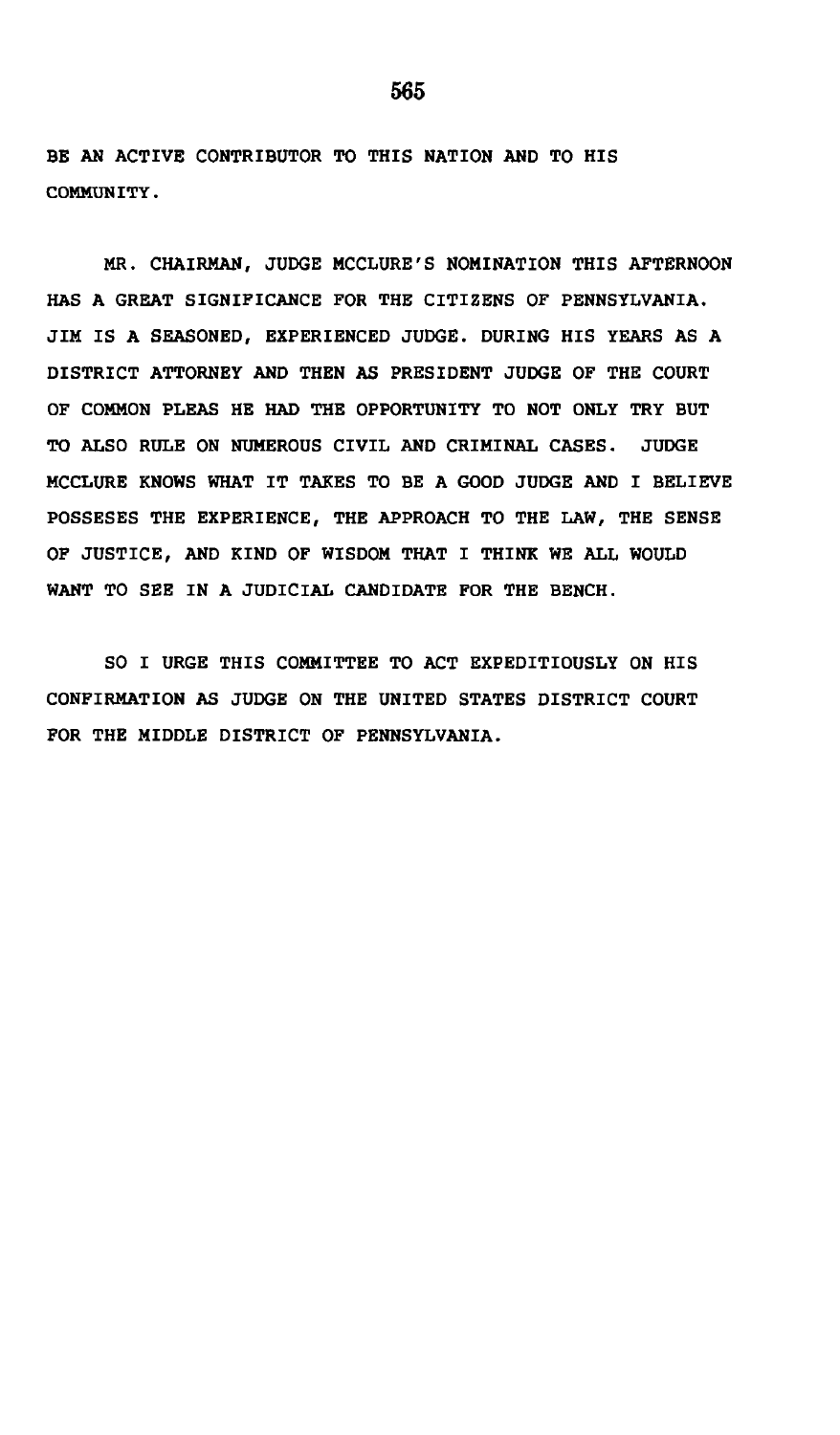Senator KENNEDY. Thank you very much. We are delighted to have your recommendation and we appreciate your taking the time to come here.

We can see the eloquence of our colleagues is going higher and higher, and we can't wait to hear Frank Lautenberg speak and then we leave the final batting position to Warren Rudman.

Senator LAUTENBERG. Mr. Chairman, I wonder—Senator Bradley is on his way. We have a vote on now and I wondered how the Chair

Senator KENNEDY. We would like to hear from you.

Senator LAUTENBERG. Senator Bradley is on his way. Can I invite Mr. Alito to sit with me?

Senator KENNEDY. Sure, fine.

Senator LAUTENBERG. I will try to talk long enough, Mr. Chairman, until Senator Bradley

Senator KENNEDY. That never stopped you before.

#### STATEMENT OF THE HONORABLE FRANK R. LAUTENBERG, A U.S. SENATOR FROM THE STATE OF NEW JERSEY

Senator LAUTENBERG. Thank you very much, Mr. Chairman. I appreciate your holding this hearing and review of the candidacy of Mr. Samuel Alito, Jr. I am pleased to join Senator Bradley in introducing him and to recommend him for a position on the U.S. Court of Appeals for the Third Circuit.

As you may observe, Mr. Chairman, Mr. Alito is very young, and we hope that he will have many years of service and opportunity as a young person to distinguish himself on the bench.

He is an accomplished and distinguished lawyer. He has dedicated himself to government service and he has excelled. Like Senator Bradley, he is a Princeton University graduate. I don't think he played basketball as well as Bill, but he was a member of Phi Beta Kappa. He attended Yale School where he was an editor of the law journal.

He served in the Army Reserve after law school and then worked briefly in private practice. He clerked for a distinguished judge, Judge Leonard Garth, whom he would join on the third circuit.

Sam Alito has extensive experience as an appellate litigator. He served for almost 4 years as an assistant U.S. attorney in New Jersey and went on to the prestigious office of solicitor general. He served in the Office of Legal Counsel as a deputy assistant to the Attorney General, and then returned to New Jersey as our U.S. attorney in 1987. I supported his nomination to that position.

As chief Federal prosecutor for one of the largest districts in the country, he has led the effort to fight big-time drug rings and organized crime. He has made environmental crime a high priority. He has the complete respect of the bar in our State. The ABA panel that reviewed his nomination unanimously rated him well qualified.

Mr. Chairman, it is worth noting that for virtually all of his professional career, Sam Alito has had just one client, the Government of the United States. He has represented that client with skill and integrity, and he has been a strong and effective advocate.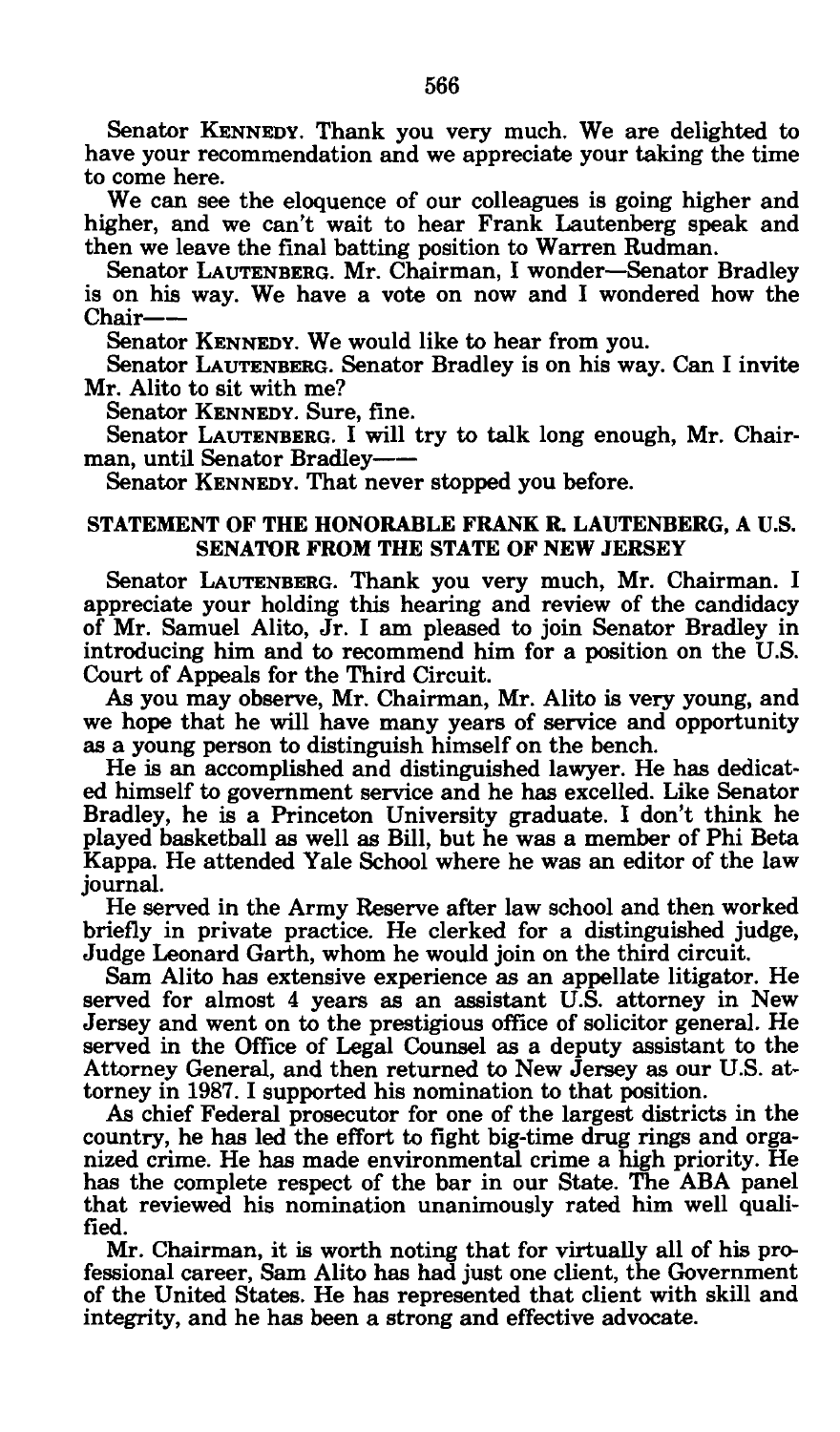As a judge, he is going to have to make an important transition, and I am sure it is one he has thought about for a long time. He will have to shed the loyalties he has had to the office he led. When the law and the facts demand it, he is going to need the strength to rule against the Government. He has to be impartial, thoughtful and fair, and I believe he has the experience and the tools to be that kind of a judge. While he won't have the Government as a client, he will still serve the public, and he will serve the same cause, justice, as our adversarial system is designed to achieve it.

Mr. Chairman, I am pleased to commend Mr. Alito to you, and I thank you once again for moving expeditiously to review his nomination.

Senator KENNEDY. Mr. Alito, we are delighted to have you here. I think we will probably recess and then we will hear our other colleagues, should they be here, briefly, and then go on to the nominees.

So we will stand in recess subject to the call of the Chair.

[Recess.]

Senator KENNEDY. I am sure this is very reassuring to those who are going to serve on the judiciary, the way that this institution functions and works. In the course of our hearings today, of course, we always like to hear our colleagues and we are going to hear from—Senator Lautenberg is back. We rarely get a Senator that keeps coming back for a second appearance, but we are delighted, Frank, anyway.

Senator Bradley.

#### STATEMENT OF THE HONORABLE BILL BRADLEY, A U.S. SENATOR FROM THE STATE OF NEW JERSEY

Senator BRADLEY. Thank you very much, Mr. Chairman. I am pleased to introduce to the Judiciary Committee, Mr. Sam Alito, who has been nominated to fill a vacancy on the U.S. Court of Appeals for the Third Circuit.

For the past 3 years, he has served as U.S. attorney for the District of New Jersey, a post he has filled with distinction. This should come as no surprise, since that has been the mark of both his educational and professional careers.

A graduate of Princeton University and Yale Law School, Sam Alito has spent most of his 14-year legal career in public service. He clerked for one of the third district's outstanding judges, Leonard Garth. Subsequently, he joined the U.S. attorney's office for the District of New Jersey as an assistant U.S. attorney.

After 4 years in the U.S. attorney's office, he came to Washington, first in the Solicitor General's office as an assistant, then in the Attorney General's office as a deputy assistant attorney general in the Office of Legal Counsel.

As you can see, Sam Alito has extensive experience as a practitioner in the Federal court system, regularly appearing in both civil and criminal matters. During the time he has served as U.S. attorney for New Jersey, he has had a reputation of being tough, but fair. Without a lot of fanfare, without calling daily press con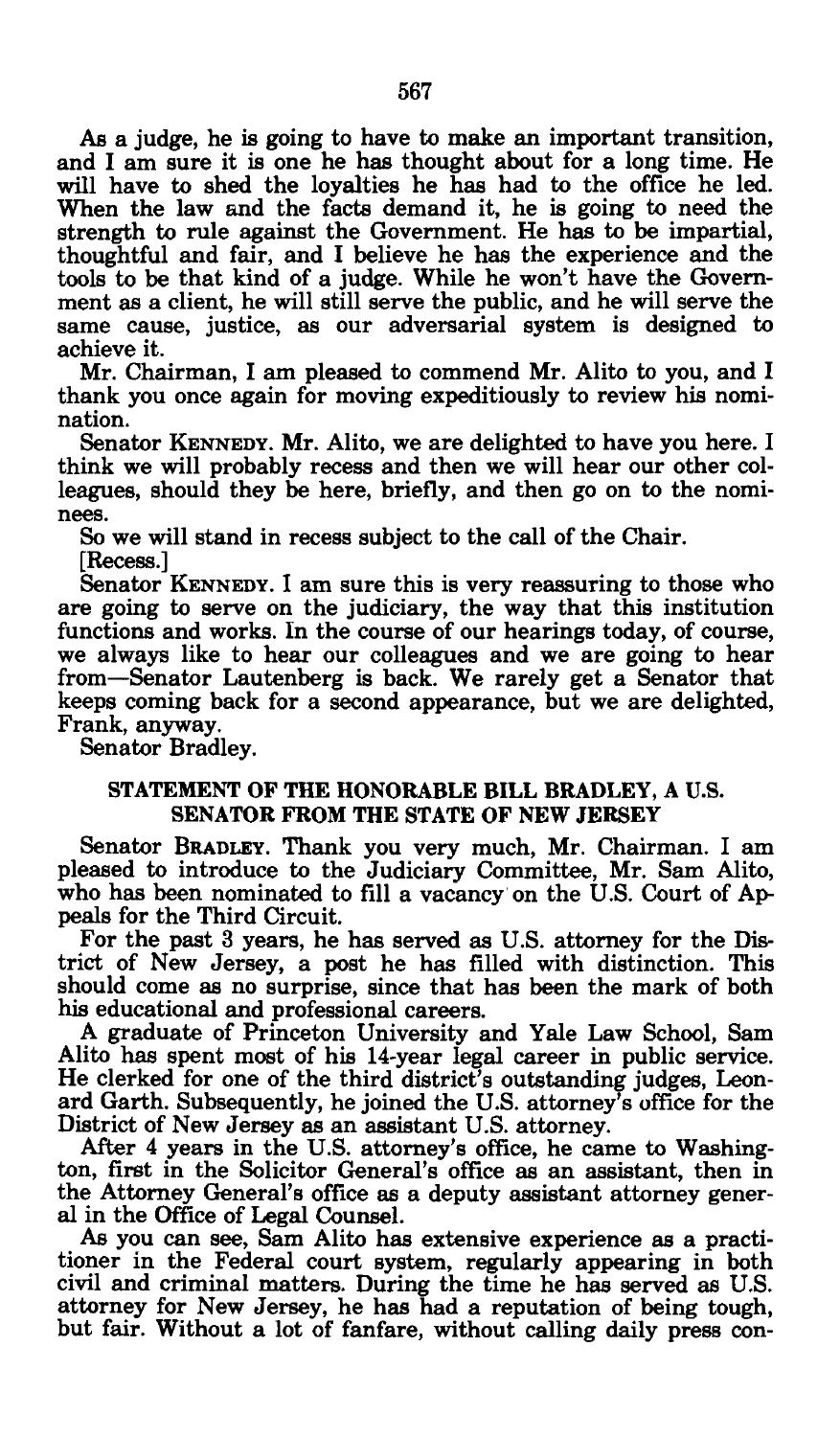ferences, he has inspired his office with a low key sense of professionalism.

You might be interested in a comment Judge Garth, his mentor and soon to be his colleague, made about Mr. Alito. When asked to rate Sam on a scale of  $\check{1}$  to 10, he gave him a 16<sup>1</sup>/<sub>2</sub>, which is an indication of high praise from a tough reviewer. It's the way someone on the court of appeals takes liberty with the parameters of any request.

So let me tell you I am very pleased to be here to introduce him to the committee. He is also relatively young, I would say, compared to many others, which means he has an opportunity to make a contribution for a long time, and a contribution that I think will stand the test of time. And I am very pleased to be here today to back him a hundred percent.

Senator KENNEDY. Very fine. We are delighted to have you, as well as Senator Lautenberg here, and we thank you very much for coming, Senator Bradley.

I noted Senator Specter was here as a member of the committee as well.

Senator Rudman, and we will ask Justice Souter to come forward, if he would. We are glad to welcome Senator Rudman to the committee, a former State attorney general who has taken a great deal of interest in a wide variety of different matters affecting our judicial system—legal services programs and other issues as well. So we are very glad to have him as well as our other colleagues here.

Senator Rudman.

#### STATEMENT OF THE HONORABLE WARREN RUDMAN, A U.S. SENATOR FROM THE STATE OF NEW HAMPSHIRE

Senator RUDMAN. Mr. Chairman, thank you very much. I must tell you, Mr. Chairman, this is a very special day for me. I met David Souter some 20 years ago when I became attorney general of New Hampshire. He was then a young assistant attorney general in that office.

It took me a very short time to recognize that there was an unusual talent in that office that ought to be recognized, and it was not long before now Justice Souter became my deputy. He went onto become attorney general of New Hampshire, to serve in our trial court and presently serves in our highest court.

Senator Humphrey has told you of his extraordinary educational background, including his Rhodes Scholarship at Magdalen College at Oxford, where he received two degrees. But I am here simply to tell you of his qualifications, as someone that worked with him for a long time. I am sure the chairman will know what I mean when I tell him that one of the greatest satisfactions of serving here in the Senate is to be able to recommend people who are highly qualified for public service.

I decided a long time ago, never dreaming I would be here in the U.S. Senate, that could I do so, I would like to have this man at the highest levels of the Federal judiciary that he could attain. Thus, when my very good friend, Hugh Bownes, elected to go on senior status from the circuit, I was delighted that, by consensus in our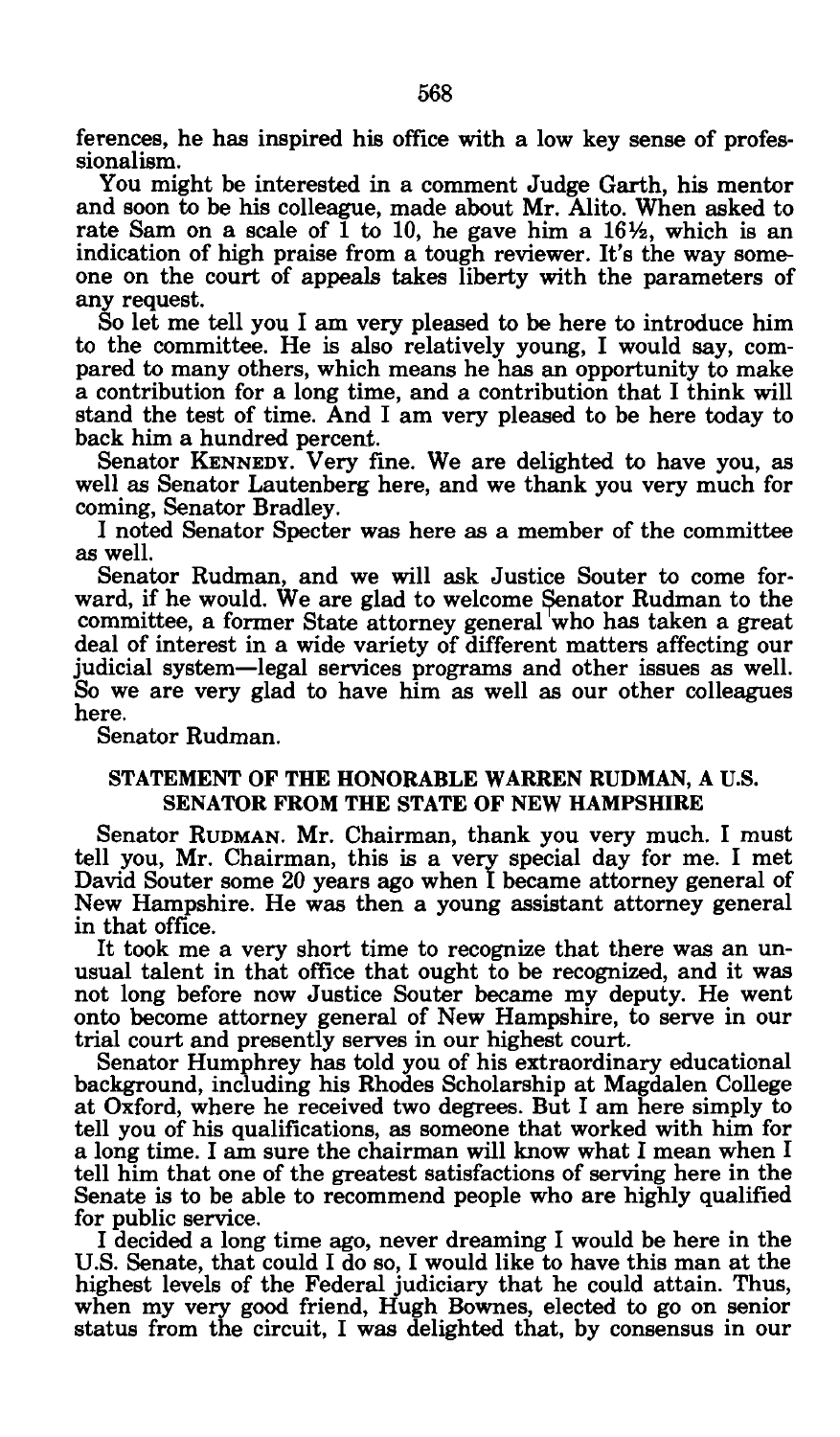State, there was no question as to which person in New Hampshire should move on to the First Circuit Court of Appeals.

It is unusual, even in a State as small as New Hampshire, that by consensus everybody said if David Souter wishes to leave the New Hampshire Supreme Court, then he ought to be on the first circuit.

The chairman knows, as I know, that we in New England hold that circuit in very special and high regard. It has had a long history of excellence, and Justice Souter will add to that history of excellence.

I hope that some of your staff and some of the committee members have had a chance to look at some of the opinions that Justice Souter has written as a member of our court. They are known not only in our State, they are known in many parts of our country for their crispness, for their strength of reason, for their clarity, and for the intellectual attainment that those opinions reflect.

And so, Mr. Chairman and Senator Specter, I repeat, this is a very special day for me. Twenty years ago when I was attorney general of New Hampshire, at the beginning of that term it occurred to me that somehow, some place, I could take this then very young man, still a young man, but a very young man, and help him to achieve whatever his aspirations were.

And so that is why I chose to be last to sit here with him and to savor the moment because it has been something that has meant a great deal to me and to my colleagues in New Hampshire.

I have here something that arrived in the mail today which I will ask the chairman to place in the record—unusual for our bar association. They sent me a copy of a resolution they adopted commending Justice Souter to the committee and to the Senate, and I will give this to your clerk.

I thank you for the courtesy of appearing before this very distinguished committee today.

Senator KENNEDY. We will make that a part of the record.

[The resolution referred to follows:]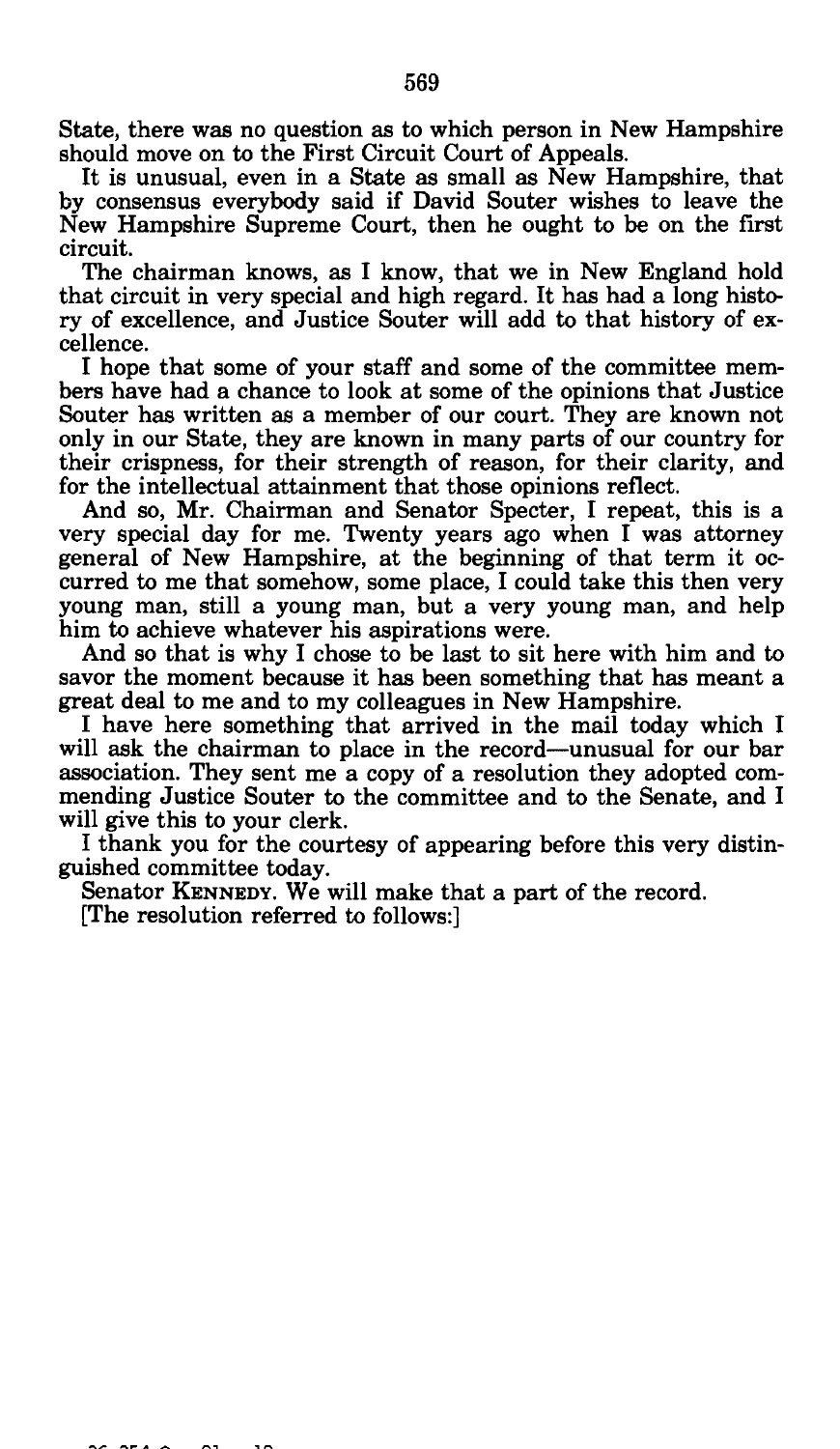

**BOARD OF GOVERNORS OFFICERS THOMAS H RICHARDS Manchester, P.O. Box 3701<br>Manchester, New Hampshire 03105<br>668.0100** 666-0300<br>|CDHN T BRODERICK, JR<br>President-Elect<br>|Manchester, New Hampshire 03104<br>|GI6-1000<br>| **214 North Main Street PO Box 1415 Concord, New Hampshire 03302-1415**  224-1101<br>*JOHN E TOBIN, IR***<br>Secretary<br>Concord, New Hampshire 03301<br>224-3333 UNDAS LETHEREN 39 EM Pearl Street Nashua, New Hampshire 03060 •89-5959 STEPHEN L TOBER Immediate Past President 381 Middle Street, PO Box 1151 GOVERNORSAT-LARGE Thomas R Watson**<br>**Ponsmouth Anthony A McManus Dover Timothy C Kerrigan Nashua lack P. Crop, fr Berlin Robert R COUNTY GOVERNORS Martha W Coptthorne BeaVnap County Warren R bndsey Carroll County Joseph W Worthen Cheshire County Peter H Bomstetn Coos County Patrick T Hayes Grafton County Kevin C Dewne HiHsborough County Graham / Chynoweth Merrimack County Bnand T Wade Rockingham County ludith E Hotham Strafford County Vanessa M Wilson Sullivan County ASSOCIATION ABA DELEGATE lack B Middleton Manchester STAfF £ lien V Banal Executive Director Steven B Scudder Deputy Executive Dtrectoi/ Director of Legal Sen/tees Lucy C Meeting; Bar Foundation Director foanne Piper Lang Director of Continuing Legal Education**  *leanmne L McCoy*<br>**Dianone L McCoy**<br>Dianotor of Administration **Director of Administration Elizabeth A Durkm** 

#### **NEW HAMPSHIRE BAR ASSOCIATION**

112 PLEASANT STREET . CONCORD, NEW HAMPSHIRE 03301 603-224-6942 • FAX\* 603-224-2910

#### **RESOLUTION**

WHEREAS, David H. Souter has been a member of the New Hampshire Bar Association for twenty-four years, and

WHEREAS, he has been active within the Bar and the community and has served with distinction as New Hampshire Attorney General, as a member of the New Hampshire Superior Court bench and most recently as an Associate Justice on the New Hampshire Supreme Court bench, and

WHEREAS, throughout his legal career he has demonstrated exceptional legal knowledge and competence and outstanding judicial Intellect and proficiency, and

WHEREAS, he has been nominated by President Bush to serve on the United States Court of Appeals for the First Circuit,

BE IT RESOLVED, that the New Hampshire Bar Association, on behalf of Its 3,400 members, acting through Its Board of Governors, unanimously and enthusiastically supports and endorses the nomination of David H. Souter and proudly commends<br>its respected member for confirmation to the Federal Bench by<br>the United States Senate, this f*i*fteenth day of March 1990.

Thomas H. Richards

President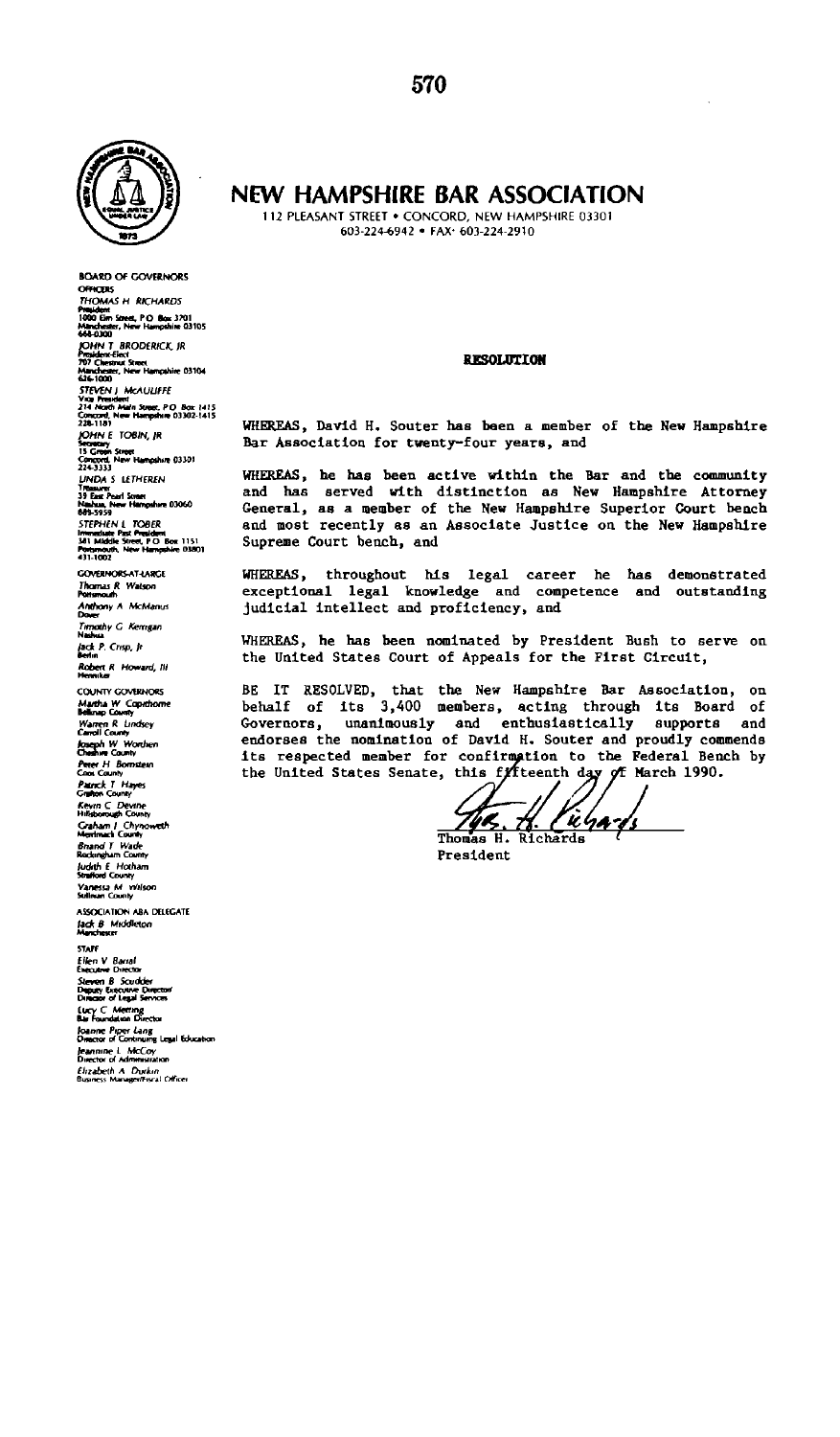Senator KENNEDY. Justice Souter, we are glad to have you here. Judge SOUTER. Thank you, Mr. Chairman.

Senator KENNEDY. Would you be kind enough to rise, please?<br>De you gwear that the information you give have at the com-

Do you swear that the information you give here at the committee is the truth, the whole truth, and nothing but the truth, so help you God?

Judge SOUTER. I do.

ouuge Sooten. 1 uu.<br>Senator Krnnrnv Senator KENNEDY. Sustice Souter, is there anyone that you wish<br>introduce here? to introduce here.

#### **TESTIMONY OF DAVID H. SOUTER, CONCORD, NH, TO BE U.S. COURT OF APPEALS JUDGE FOR THE FIRST CIRCUIT**

Judge SOUTER. NO. Thank you, sir.

Senator KENNEDY. Are there any comments that you would like to make before I get into just a couple of questions?

Judge SOUTER. NO, thank you, Mr. Chairman. I am ready for your questions.

Senator KENNEDY. YOU have been on the New Hampshire Supreme Court for about 7 years, and you served on the State superior court for 5 years before that. You joined or authored hundreds of opinions. There are a couple that I would like to ask you about briefly, and I understand my staff has let you know what they are.

Judge SOUTER. That is right.

Senator KENNEDY. Both deal with criminal law issues. In one, you ruled in favor of the Government, and in the other in favor of the defendant. The first is *State* v. *Coppola.* There you authored an opinion for the court upholding a conviction following a trial in which the trial judge refused to exclude from evidence the defendant's statement when he was questioned by the police at his home, quote, "I am not one of your country bumpkins. I grew up on the streets of Providence, Rhode Island, if you think I am going to confess to you, you are crazy."

You upheld the trial judge's ruling largely because you construed the statement as carrying with it the necessary.implication that the defendant had something to confess about. The U.S. Court of Appeals for the First Circuit, the court on which you will sit if confirmed, threw out the conviction in an opinion that was rather critical of the views you expressed.

Let me read from the court's opinion:

Any refusal to speak, no matter how couched, in the face of police interrogation, raises an inference that the person being questioned probably has something to hide. Under the reasoning of the New Hampshire court, any pre-arrest invocation of the privilege, no matter how worded, could be used by the pr protection of the Fifth Amendment is not limited to those in custody or charged with a crime.

Do you have any response to the first circuit's criticism of your opinion?

Judge SOUTER. Well, I do. Just having heard Senator Rudman give me credit for clarity, I think the first thing I have to admit is that apparently I was not clear enough for the first circuit.

I think there are really two points that should be made about the disagreement between my court and the opinion that I authored and the opinion of the first circuit, which, by the way, was au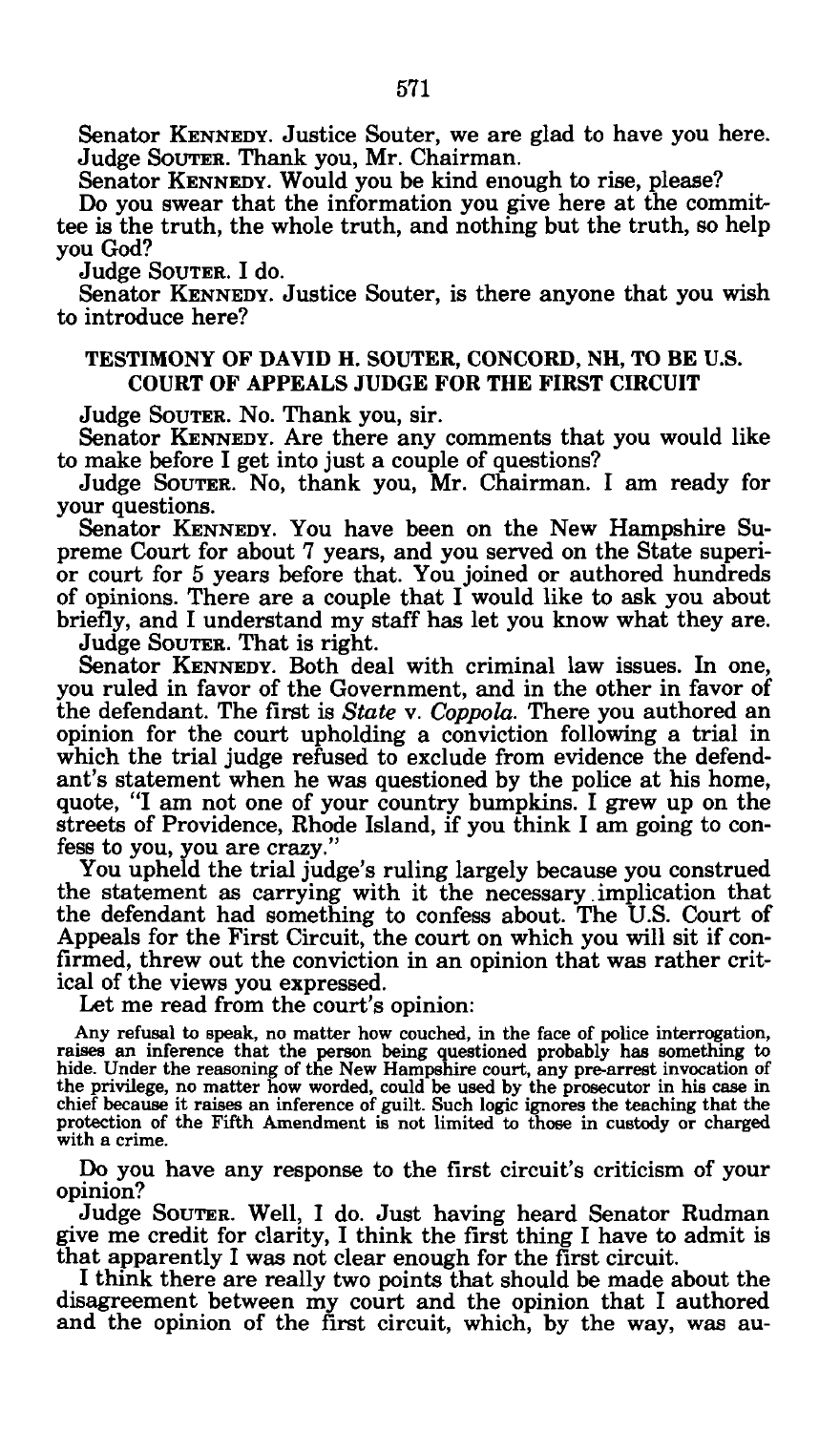thored by Judge Bownes, who is the judge who has taken senior status.

I think the first is to respond to the quotation that you just read from Judge Bownes in which he indicated that he understood the reasoning of the opinion that I had authored to be that if any statement, at least any precustodial statement, contained both exculpatory—strike that—inculpatory statements as well as an arguable invocation of fifth amendment rights, that the inculpatory statement or the inculpatory aspect of it would always prevail in the court's analysis. And if that was the first circuit's view of it, as I indicated a moment ago, apparently I wasn't as clear as I could have been.

The view which we took and which I took in writing that opinion was that the particular statement which you have quoted was essentially an inculpatory statement and was not, in its context, fairly read as a fifth amendment invocation.

I think the other thing to be said about the disagreement between the Supreme Court and the circuit on that point is that there is no disagreement on the principles applicable to the decision of the case. The first circuit made a point of indicating that, certainly, technical language usage was not necessary for a fifth amendment invocation, and that any such invocation should be read in a fashion liberal to the defendant.

The disagreement between the two courts rather came at the point at which the line should be drawn. Specifically, the defendant made the statement which you have quoted, and that was then followed in the record, as I recall, by a response by the police officer to the effect that all they wanted to do at that point was to give him Miranda warnings and ask him further questions.

And it was after that point in the colloquy that the defendant quite clearly indicated that he did not wish to speak, and any statements which he made after that point were excluded from the record. And I think that, therefore, the nub of the disagreement is that the language which you quoted is language which we read to be essentially inculpatory and not a fifth amendment invocation.

And I think where probably we have to leave the matter is that although we have agreement on basic principles, we don't have agreement on its practice, and I would have to disagree with Judge Bownes' opinion as respectfully as he disagreed with mine.

Senator KENNEDY. Well, the fifth amendment guarantee against compelled self-incrimination is one of the hallmarks of our constitutional scheme of ordered liberties; and if it is to be meaningful, juries must be forbidden to infer guilt from a defendant's refusal to talk to police.

What assurance can you give us that you will not take a crabbed view of the scope of that fundamental constitutional protection?

Judge SOUTER. Well, I think the assurance that the principle that you have just enunciated, I think, goes without saying, or should go without saying, in the mind of any judge, including mine. And the difficulty that comes, and I think that this case illustrates, is at what point is a statement which is, in the first instance, or at least in its first aspect, inculpatory devolve into a fifth amendment invocation. And we saw that point as coming later.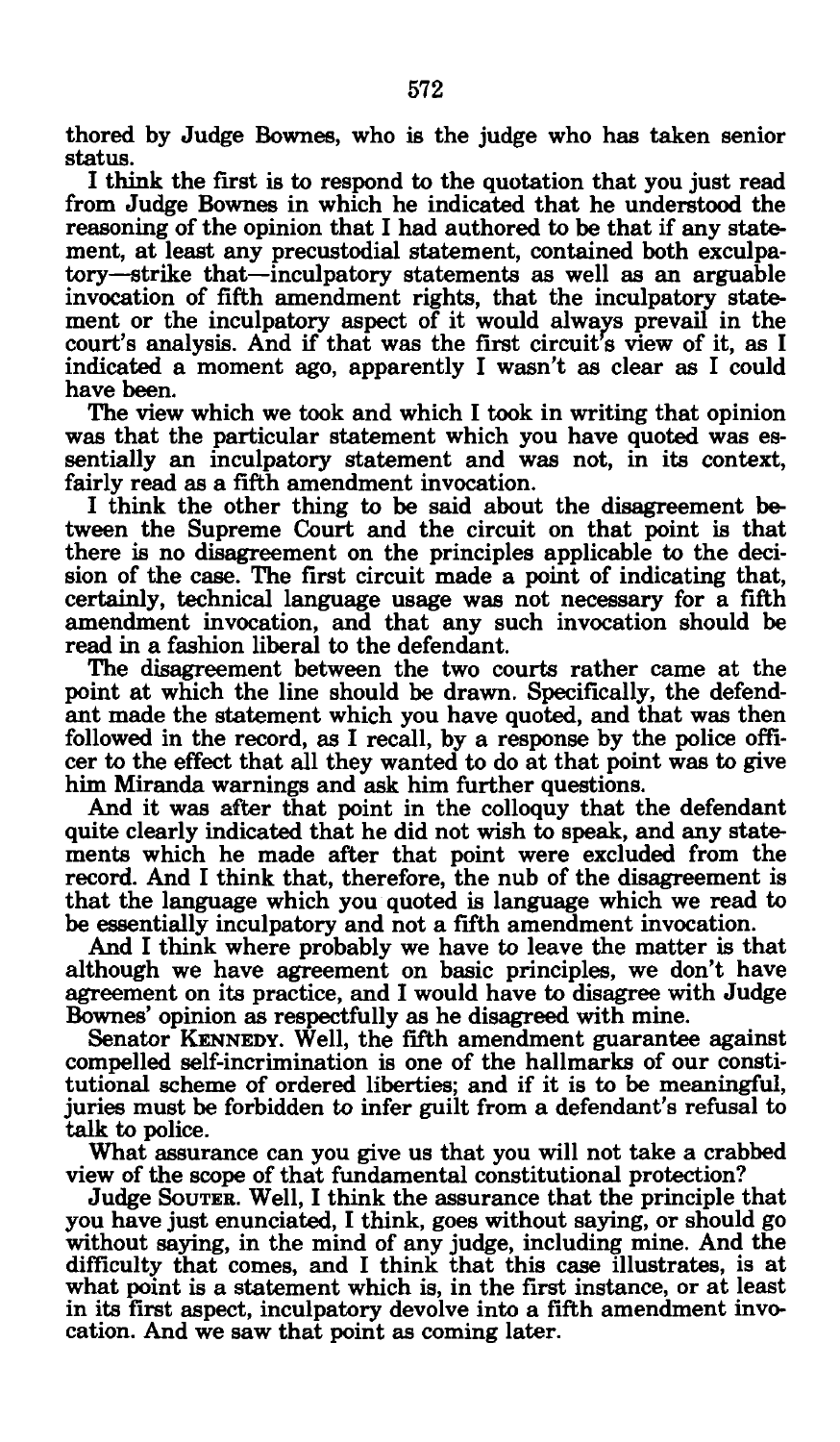Senator KENNEDY. The other case presented a difficult issue. In *State* v. *Kolba,* you authored a unanimous opinion for the New Hampshire Supreme Court reversing a conviction of a defendant accused of aggravated rape on the ground that the trial court had excluded evidence about the victim's public behavior with men, including the defendant, in the hours before the alleged assault.

As I understand it, there was testimony that in a bar on the day the alleged rape occurred, the victim had been making suggestive advances directed at several men, including the defendant.

The New Hampshire rape shield statute barred admission of evidence of, quote, "prior consensual sexual activity between the victim and any person other than the defendant." The trial court instructed the jury that the victim's conduct with other individuals is not relevant on the issue of whether or not she gave consent to the defendant.

Your opinion threw out the rape conviction on the ground that the jury should have been permitted to consider the evidence of the victim's alleged advances toward other men on the day of the alleged assault. The opinion said that the rape shield law had to be construed in light of the defendant's constitutional right to a fair trial, and it indicated that because the victim's alleged advances has taken place in public, the defendant's interest in a fair trial had to take precedence over the victim's interest.

That ruling drew some criticism because it appeared to contradict the clear language of the rape shield law. Those laws are very important in assuring that victims of rape are not victimized a second time by the ordeal of a trial.

So if you are confirmed, will you be sensitive to the privacy interests of rape victims?

Judge SOUTER. Yes. I think historically the moment that rape shield laws were first passed, of which New Hampshire's is representative, there was an obvious tension between, on the one hand, the laudable policy of barring a rape prosecution from turning into, in effect, a prosecution of the complaining witness through embarrassing cross-examination, and on the other hand the undoubted right of a defendant under the sixth amendment both to cross-examine as part of his right to confrontation and to present proofs favorable to himself.

And the basic proposition starting, I suppose, or most recently enunciated, I suppose, in *Davis* v. *Alaska* are applied to these situations. There comes a point at which the testimony which, on the face, is excludable under the rape shield law becomes so relevant and so important to the issue of guilt and innocence that the statute has to yield to the constitutional interests.

This is an issue which has been litigated, or has been litigated in my own State for quite some time, and in a series of cases prior to this one a rule evolved as a general rule of thumb that the behavior of a complaining witness in the period immediately prior to the commission of the offense alleged was generally expected to be relevant and would be the subject of admissible evidence. That, in effect, is exactly the rule that we applied in this case.

As you have pointed out in summarizing the facts, the testimony was, or the testimony which was kept from the jury's consideration was that in a period of hours immediately prior to the complaining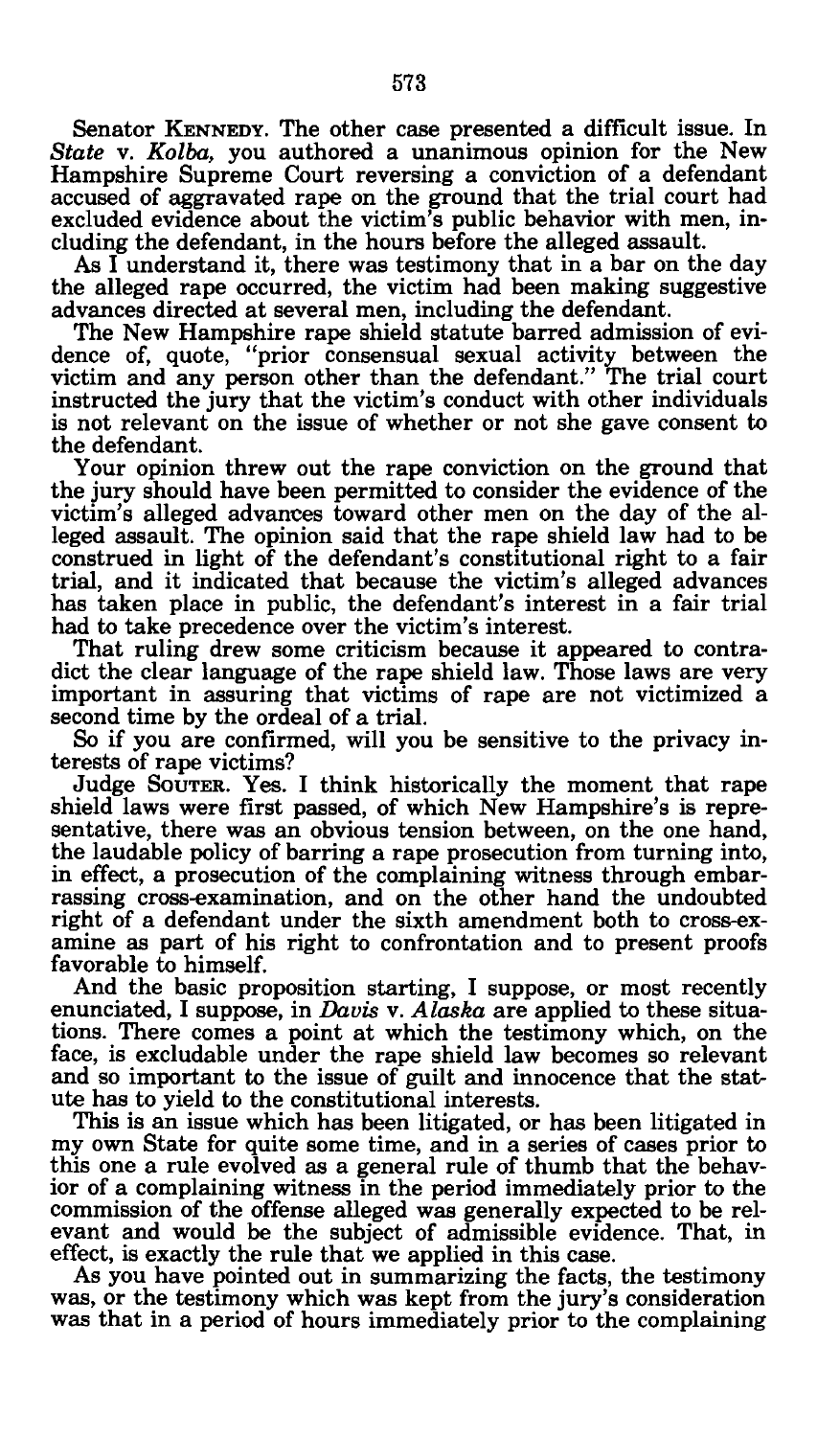witness' departure with the defendant, she had, in his company and in the company of other people, engaged in what was described as sexually provocative conduct.

The issue in the case, or the point upon which the prosecution really turned was on the point whether the admitted sexual relations that the parties had had were consensual or were not. The defense in the case was consent.

Given that fact, the complaining witness' behavior immediately prior to their departure from the public bar in question had a very high degree of significance. So that was an example of a case which is not unfamiliar to us in which the rape shield law had to yield.

Senator KENNEDY. Well, it is obvious that it does, as you stated very clearly, present some very sensitive, important privacy and constitutional kinds of issues, the way that those shield laws will be interpreted. I think sensitivity to that particular dilemma is something which is enormously important in terms of the balance of the interests, for the reasons I think you pointed out. So we welcome hearing your explanation, and also your concern.

Judge SOUTER. Thank you, sir.

Senator KENNEDY. I don't know whether Senator Specter has any questions.

[Pause.]

Senator KENNEDY. DO you plan to stay here for a few moments, and then if he does, we would ask you to come back?

Judge SOUTER. I certainly will.

Senator KENNEDY. So we will excuse you. We are glad to have you.<br>Judge Souter. Thank you, sir.

Senator KENNEDY. The second nominee, Samuel Alito, Jr., of Schator KENNEDY. The second nominee, Samuel Alito, 91., of<br>Swark NJ has been nominated to be U.S. Court of Anneals Newark, No, has been nominated to be U.S. Court of Appeals<br>Judge for the Third Circuit Judge for the Third Circuit.<br>Would you stand? Do you swear the evidence that you give to the

would you stand? Do you swear the evidence that you give to the<br>mmittee is the truth the whole truth and nothing but the truth. committee is the truth, the whole truth, and nothing but the truth,<br>so help you God? so help you God?

Senator KENNEDY. We welcome you here, Mr. Alito. I don't know if there is anyone that you want to present, if you have members of your family here. your family here.

#### TESTIMONY OF SAMUEL A. ALITO, JR., NEWARK, NJ, TO BE U.S. COURT OF APPEALS JUDGE FOR THE THIRD CIRCUIT

Mr. ALITO. Yes, I would like to, Mr. Chairman. My wife, Martha, is here; my son, Phillip, who is almost 4.

Senator KENNEDY. We are glad to have you.

Mr. ALITO. And my daughter, Laura, is running around someplace.<br>Mr. P. ALITO. And me, too.

Senator KENNEDY. And who are you? [Laughter.]

Do you want to sit up here with your daddy? Do you want to sit up here? You can sit up here; you can sit in the chair right next to him. We will question you afterwards. [Laughter.]

him. We will question you afterwards. [Laughter.]<br>You will give the real information the real story You will give the real information, the real story. [Laughter.]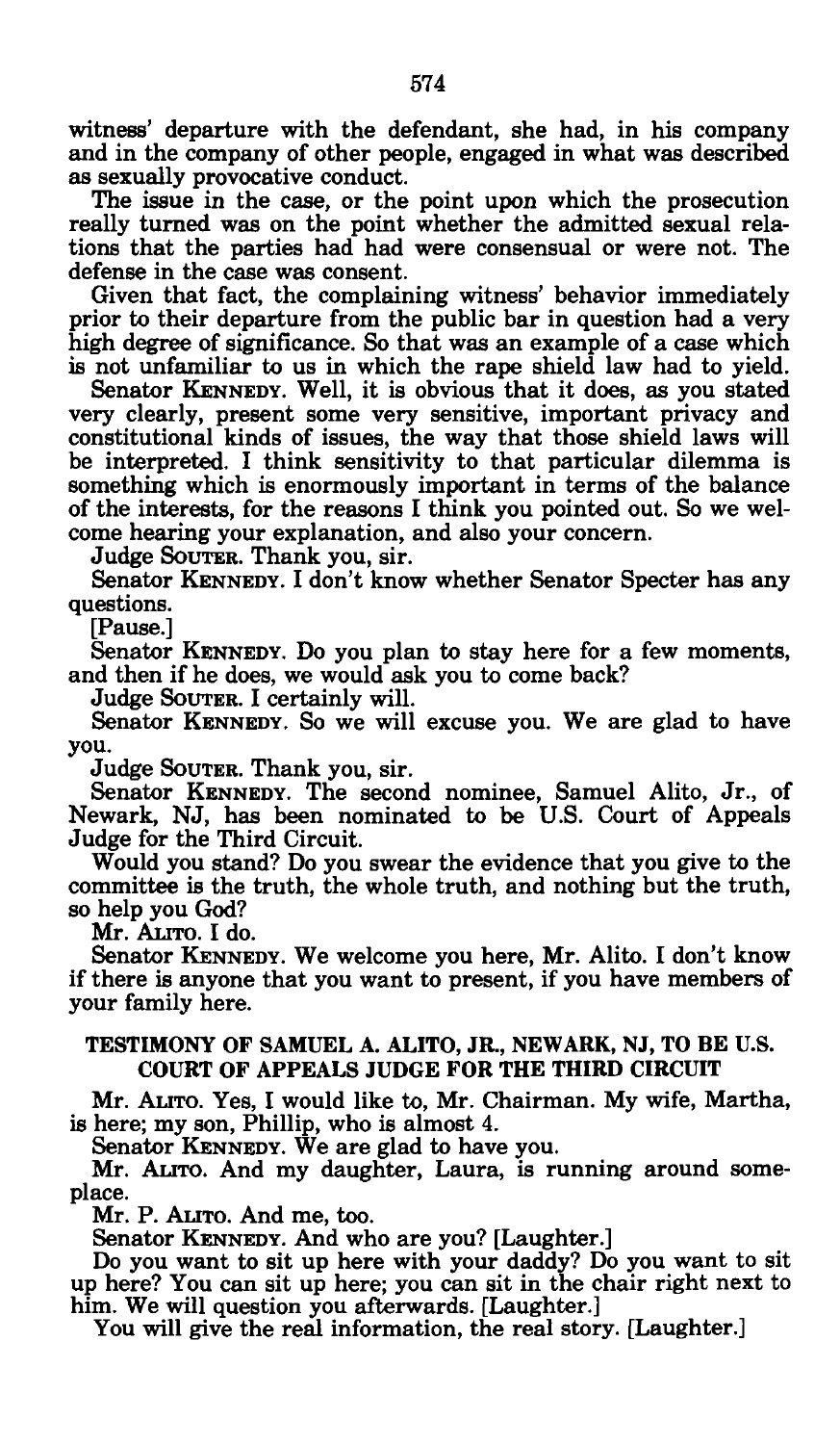Well, we are delighted to have you here. By the age of 40, you have already had a distinguished and varied career in Government service—assistant U.S. attorney, assistant to the Solicitor General, Deputy Assistant Attorney General in the Office of Legal Counsel, U.S. Attorney for New Jersey.

Throughout your career, your client has been the Government. But as a judge you will have to decide the claims of those who assert that they have been treated unfairly by the Government persons seeking benefits, criminal defendants, victims of Government abuses.

If you are confirmed, will you be able to see both sides of the claims against the Government?

Mr. ALITO. I am confident that I can do that. It is correct that my client has been the U.S. Government throughout my legal career, but if I am confirmed I will make a very conscious effort to be absolutely impartial in cases involving the Government.

During one phase of my career in the Solicitor General's Office, one of the major responsibilities we had was to review cases that the Government had lost in the lower courts and decide whether an appeal should be taken. In many of those cases, I came to the conclusion that the Government had not been correct, that the adverse decision was correct, and that no further review should be taken.

So although I have been a career Government lawyer, I certainly am not under the illusion that the Government's litigation positions are always correct.

Senator KENNEDY (speaking to the nomination of Justice Souter). Thank you very much. We will look forward to supporting your nomination and expediting the Senate's consideration of it as well.

Senator RUDMAN. Thank you, Mr. Chairman.

Senator SPECTER. I concur with Senator Kennedy in this case.<br>Senator KENNEDY. In this case, cautiously, cautiously.

Senator RUDMAN. Thank you all very much.

Senator KENNEDY. Mr. Alito, you served for 4 years in the Office of Solicitor General, where you had the opportunity to observe at close range the Supreme Court. Based on your experience there, close range the Supreme Court. Based on your experience there, what qualities do you believe are most important for an appellate

judge?<br>Mr. ALITO. I think perhaps the most important quality is openmindedness to the arguments that are made by the litigants, to pay very close attention to the particular facts and law applicable to very close attention to the particular facts and law applicable to the case, and not to try to pigeon-hole the case or to import a the case, and not to try to pigeon-hole the case of to import a index sound in the case of the case. judge's own view of the law into the law that should be applied to the case.<br>Senator KENNEDY. And what qualities make for the most effec-

Senator INENNEDY. And what qualities make for the most effec-<br>leadvocacy in the Sunreme Court?

tive advocacy in the Supreme Court:<br>Mr. Attro. I think absolute hones the law, and ability to separate the wheat from the chaff, and to get down to the essential issue that is presented by the case.

Senator KENNEDY. Well, I just join in the commendation. You have obviously had a very distinguished record, and I certainly commend you for long service in the public interest. I think it is a commend you for long service in the public interest. I think it is a<br>very commendable career and I am sure you will have a successful very commendable career and I am sure you will have a successful<br>one as a judge. one as a judge.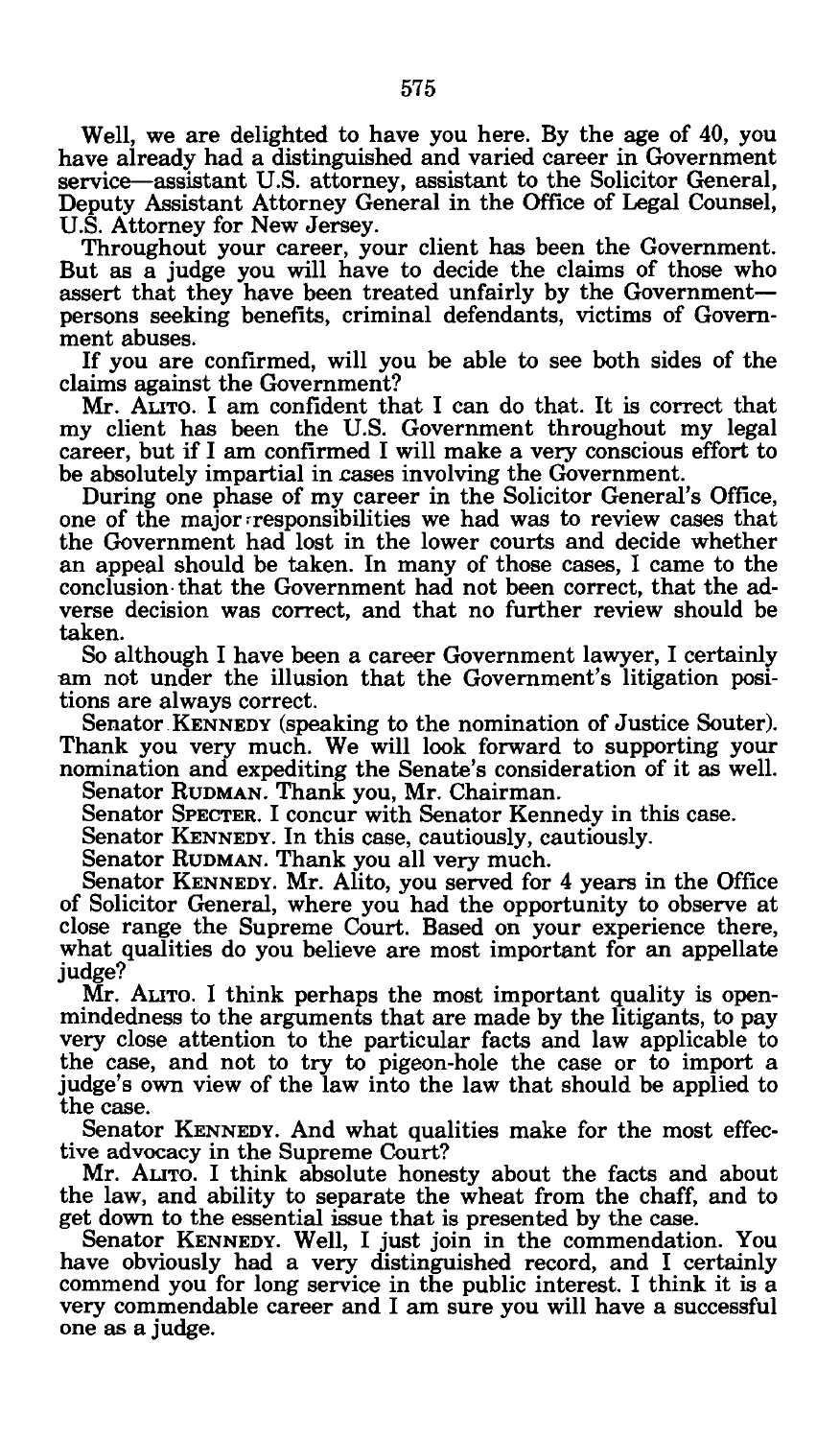Senator Specter.

Senator SPECTER. Thank you, Mr. Chairman.

Mr. Alito, I had thought you might be a little young for the third circuit when I first saw your resume, but you crossed into the promised land on April 1. On Sunday, you turned 40, so you are not as young as you used to be.

You will be joining a very, very prestigious and distinguished court, the Court of Appeals for the Third Circuit. I recollect that Judge Biggs was a little younger than you. Was he 37 when he became a third circuit judge, or maybe you don't know?

Mr. ALITO. I don't know his exact age.<br>Senator Specter. But Judge Becker and the others will regale you with all of the history of all the ages of the people. You do you with all of the history of all the ages of the people. You do<br>have a very outstanding recept, and I join my collecgue. Senator have a very outstanding record, and I join my colleague, Senator Kennedy, in complimenting you on that outstanding record.

Senator Specter. In the absence of any large group complaining. about your nomination, it appears that you will have clear sailing. Mr. ALITO. Thank you very much.

Senator KENNEDY. What about that fellow on your left? Does he have any comment? [Laughter.]

We are glad to have you here and we will look forward to suprting you and voting for you. We are glad your family is here, porting you and voting for you. We are glad your family is here, too.<br>Mr. ALITO. Thank you very much.

Senator KENNEDY. Our third nominee is Judge James McClure, Jr., of Lewisburg, PA, who has been nominated to be U.S. district judge for the Middle District of Pennsylvania.

#### judge for the Middle District of Pennsylvania. STATEMENT OF THE HONORABLE ARLEN SPECTER, A U.S. SENATOR FROM THE STATE OF PENNSYLVANIA

Senator SPECTER. Mr. Chairman, if I might be heard for just a moment, I could not be here when my distinguished colleague, Senator Heinz, introduced Judge McClure. A word or two might be appropriate.

Judge McClure has had a very, very distinguished record. He has served since 1984 in the Court of Common Pleas of Philadelphia for the 17th Judicial District, and before that was a practicing lawyer, and graduated from the University of Pennsylvania Law School, I am advised, fifth in his class, and is a graduate of Amherst College, Phi Beta Kappa, which is a very, very fine academic background.

He will be sitting, I hope, in a satellite court in central Pennsylvania. Senator Heinz and I have been very interested to have satellite courts which will accommodate people in the area so that litigants don't have to travel to the court, but the courts will be located around the State. We finally got one in Johnstown, PA, and are hopeful of opening one in Reading—pardon me—in Lancaster, PA. We have one in Reading now.

Judge McClure brings extraordinary qualifications to this position. His nomination hung in jeopardy for a moment when I found out he knew a man named Donald Cohan, who was my guest for lunch today, and they embraced so warmly in the dining room that I just had a momentary suspicion, but it was soon allayed.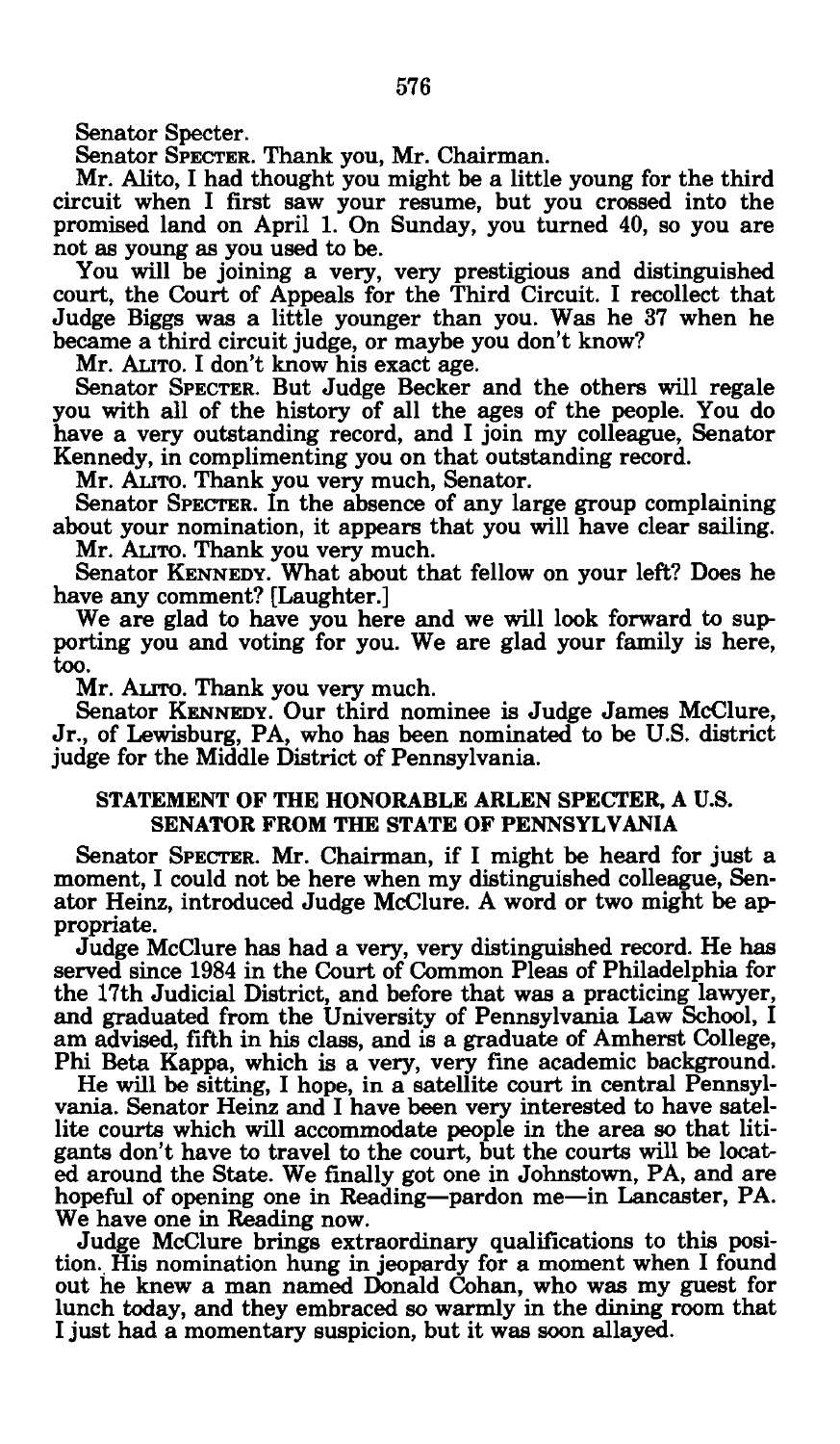I am very glad to see a man of Judge McClure's caliber come to the Federal bench with the experience and qualifications which he brings to this position. In conclusion, I would say that I am not unbiased about his credentials as he comes before this committee.

Senator KENNEDY. If Mr. Cohan will give me landing rights on his pier up in Vineyard Haven, your nomination will go through much more quickly. [Laughter.]

Senator SPECTER. And this transcript will be forwarded to the Ethics Committee. [Laughter.]

Senator KENNEDY. Would you stand? Do you swear the testimony you give will be the truth, the whole truth, and nothing but the truth, so help you God?

Judge MCCLURE. I do.

Senator KENNEDY. Would you like to introduce members of your family?

#### TESTIMONY OF JAMES F. McCLURE, JR., LEWISBURG, PA, TO BE U.S. DISTRICT COURT JUDGE FOR THE MIDDLE DISTRICT OF PENNSYLVANIA

Judge MCCLURE. Mr. Chairman, I have my wife, Betty Lou, and my daughter, Holley Kerwin, who is an attorney, and her husband, Terry Kerwin, who is also an attorney from Harrisburg; and my court administrator-secretary, Kathy McLaughlin, and her husband, Barry.

Senator KENNEDY. We are delighted to welcome all of you. Thank you for coming.

Judge McClure, in your decision in *Fink* v. *Packard Press Corporation,* you ruled against a libel claim of a former judge who had been reported by a local newspaper to have, quote, "attempted to perform exorcism in his chambers on a juvenile appearing before him in a delinquency hearing." You held that a libel claim could not be made out against a public official based on such a statement.

And your opinion was quite eloquent in stating your reasons, and I quote, "An unfortunate but unavoidable side effect of the commitment to preserving and encouraging free and open, public debate is that public officials who are harmed by a reporter's error have no remedy in the judicial system." Many of us on this committee can testify to the accuracy and the wisdom of that observation.

But, seriously, would you explain your views on the proper balance to be struck between protecting the individual's reputation, including public officials, from false statements and respecting journalists' as well as other individuals' first amendment rights?

Judge MCCLURE. Well, it is a very difficult area, as you realize. In this particular case, the standard that has been set by the U.S. Supreme Court with respect to the first amendment bar, if you will, to libel actions is to protect the free flow of ideas from the press.

And in this case, there must be actual malice shown, even though the statement as printed was incorrect, and in this case I granted summary judgment in favor of the defendants because there was absolutely nothing in the record which would have indicated or provided any evidence to a jury sufficient for them to find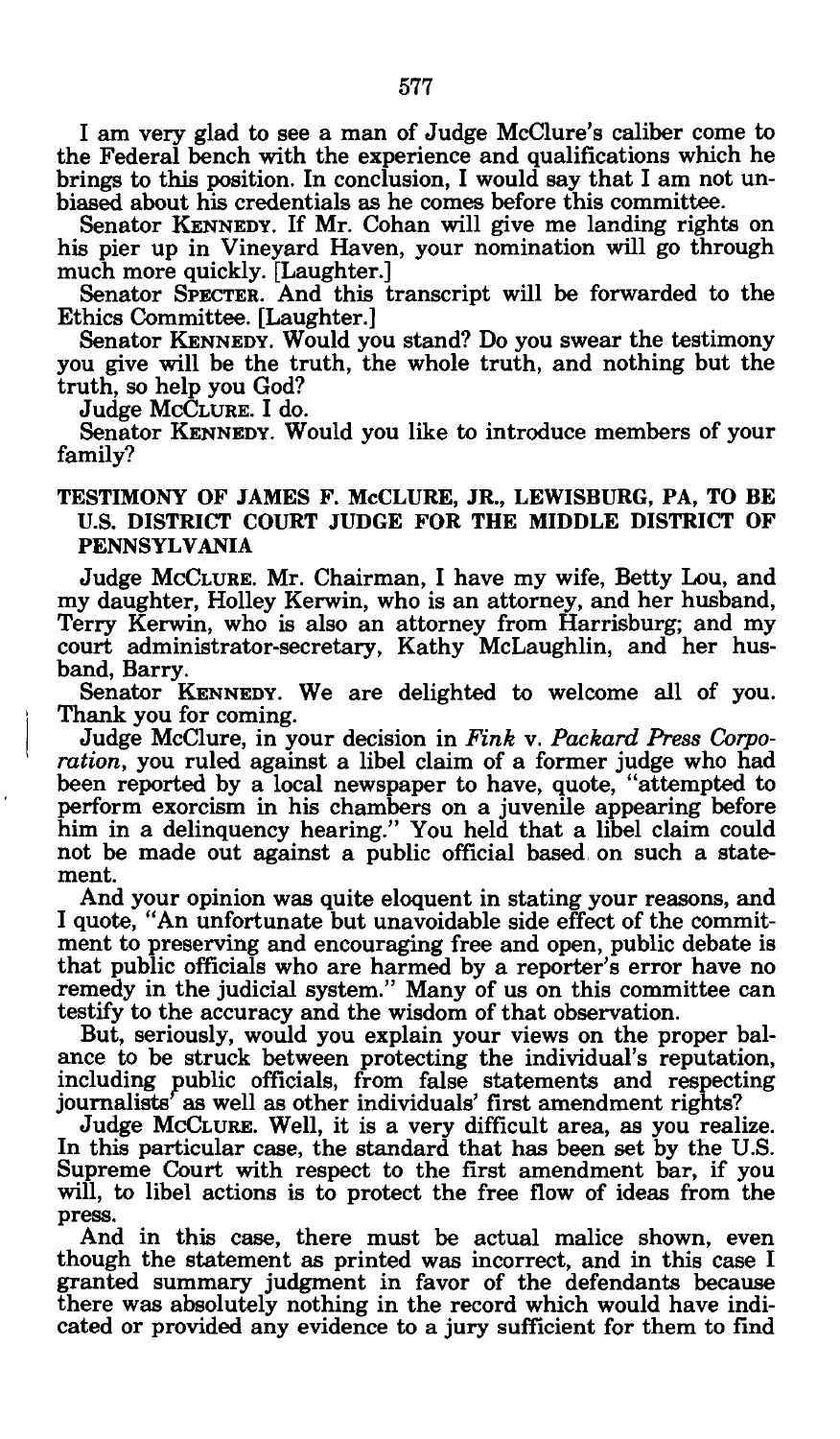**1. Full name (include any former names used.)** 

**Samuel A. Alito, Jr.** 

**2. Address: List current place of residence and office address(es).** 

> **Home: 14 Seymour Street Caldwell, New Jersey 07006**

**Office: 970 Broad Street Newark, New Jersey 07102** 

**3. Date and place of birth.** 

**April 1, 1950. Trenton, New Jersey.** 

**4. Marital Status (include maiden name of wife, or husband's name). List spouse's occupation, employer's name and business address(es).** 

> **Married. Martha-Ann Bomgardner Alito. Librarian. Not currently employed.**

**5. Education: List each college and law school you have attended, including dates of attendance, degrees received, and dates degrees were granted.** 

**1968-1972: Princeton University, A.B. 1972 1972-1975: Yale Law School, J.D. 1975** 

**6. Employment Record: List (by year) all business or**  professional corporations, companies, firms, or other<br>enterprises, partnerships, institutions and organizations,<br>nonprofit or otherwise, including firms, with which you were<br>connected as an officer, director, partner, prop

> **January - June 1976: Law clerk, law firm of Warren, Goldberg** *t* **Barman, Trenton, New Jersey.**

**July 1976 - August 1977: Law clerk, Hon. Leonard I. Garth, U.S. Court of Appeals for the Third Circuit.** 

**November 1977 - August 1981: Assistant U.S. Attorney, District of New Jersey.** 

**August 1981 - December 1985: Assistant to the Solicitor General.** 

**December 1985 - March 1987: Deputy Assistant Attorney General, Office of Legal Counsel.**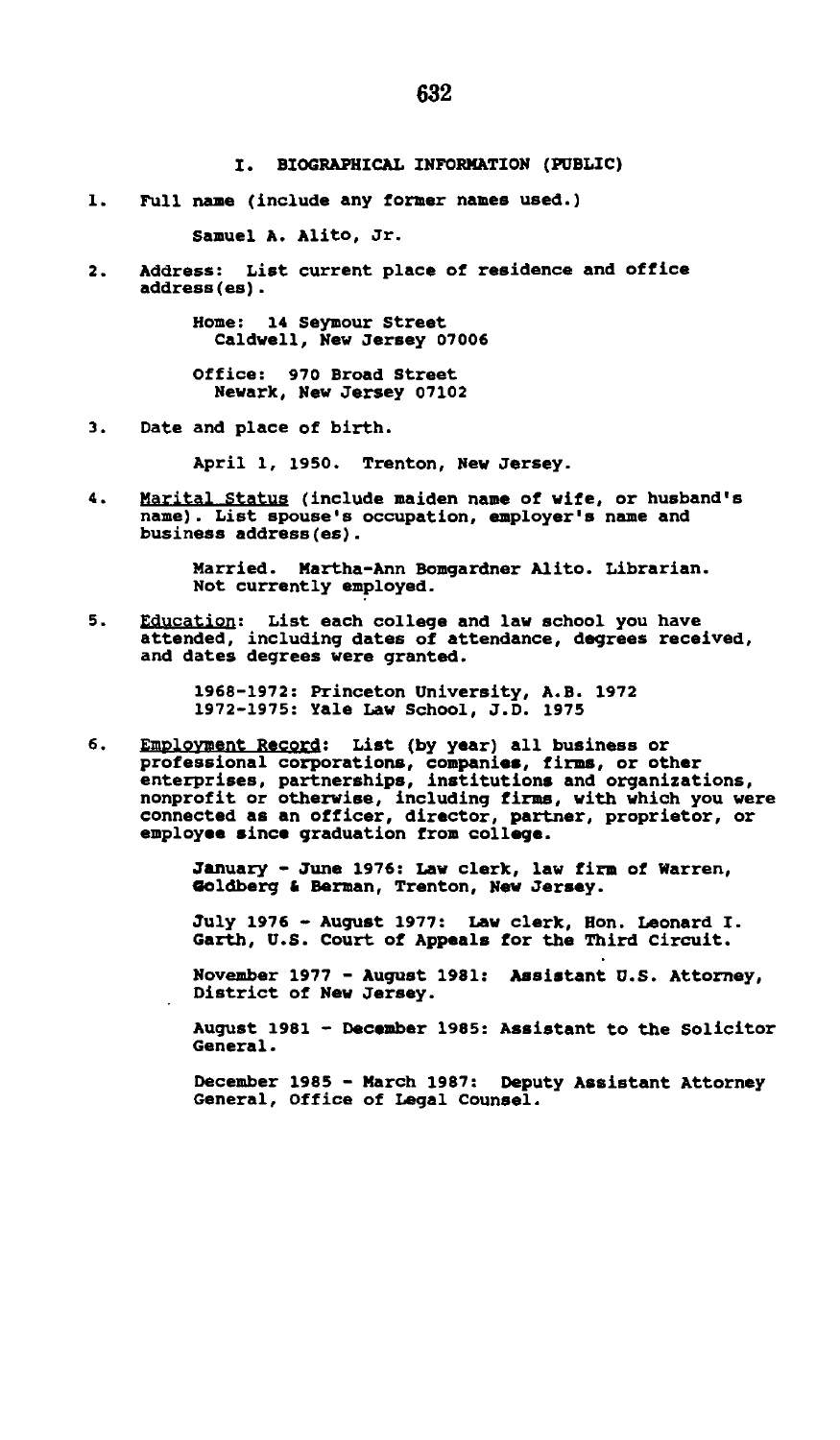**March 1987 - present: United States Attorney for the District of New Jersey.** 

7. **Military Service; Have you had any military service? If so, give particulars, including the dates, branch of service, rank or rate, serial number and type of discharge received.** 

> **I was commissioned as a second lieutenant in the Army upon graduation from college in 1972. After law school, I was on active duty for training from September to December 1975. I was in the Army Reserves from 1972 to 1980, when I was honorably discharged as a captain. My serial number was 149-42-4878.**

8. **Honors and Awards; List any scholarships, fellowships, honorary degrees, and honorary society memberships that you believe would be of interest to the Committee.** 

**A number of Department of Justice Awards.** 

**Yale Law School: Awards for best moot court argument and best contribution to Yale Law Journal.** 

**Princeton University: Phi beta kappa; selected Scholar of Woodrow Wilson School of Public and International Affairs; McConnell Foundation Scholarship for summer thesis research.** 

 $\bullet$ . **Bar Associations: List all bar associations, legal or judicial-related committees or conferences of which you are or have been a member and give the titles and dates of any offices which you have held in such groups.** 

> **Member of Lawyers' Advisory Committee for the United States District Court for the District of New Jersey from 1987 to present.**

**Association of the Federal Bar of New Jersey, member of the Advisory Board from 1988 to present.** 

**New Jersey State Bar Association, member of Executive Board of Federal Practice and Procedures Committee from 1988 to 1989.** 

**American Bar Association.** 

**Federalist Society for Law and Public Policy Studies.** 

 $\boldsymbol{h}$ 

633

 $\overline{2}$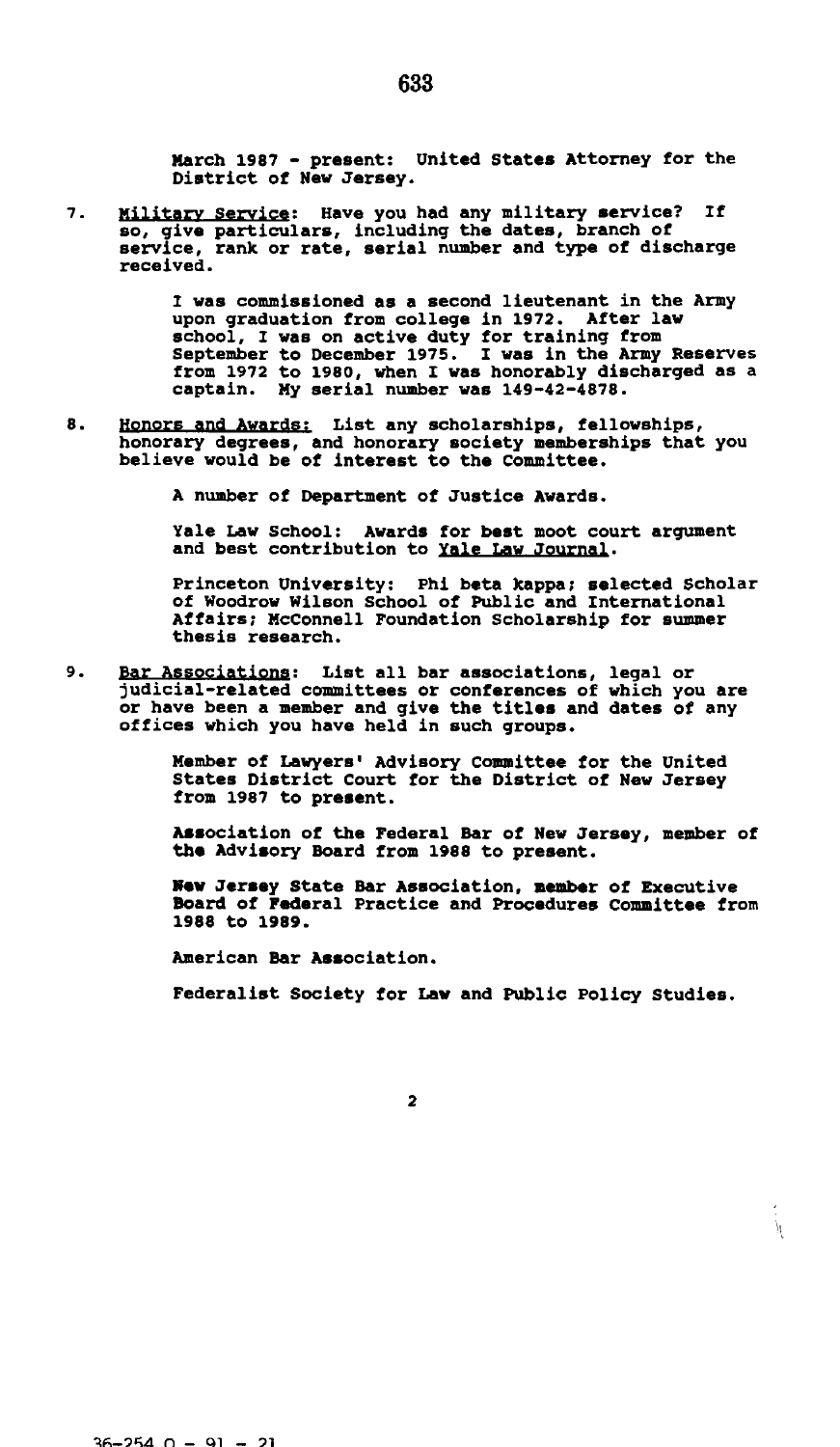Advisory Board, Vera Institute of Justice Federal Sentencing Reporter from 1988 to present.

National Environmental Enforcement Council.

 $10.$ Other Memberships: List all organizations to which you belong that **are** active in lobbying before public bodies. Please list all other organizations to which you belong.

No organization engaged in lobbying.

Other organizations:

Yale Law School Alumni Association of New Jersey.

Princeton Alumni Council Careers Committee.

Princeton Alumni Association of Essex County, N.J.

11. Court Admission; List all courts in which you have been admitted to practice, with dates of admission and lapses if any such memberships lapsed. Please explain the reason for any lapse of membership. Give the same information for administrative bodies which require special admission to practice.

> U.S. Court of Appeals for the District of Columbia Circuit, 1987.

New York courts, 1982.

U.S. Court of Appeals for the Second Circuit, 1981.

U.S. Supreme Court, 1979.

U.S. Court of Appeals for the Third Circuit, 1976.

U.S. District Court for the District of New Jersey, 1975.

**Mew Jersey** courts, 1975.

 $12.$ Publ^|K#d Writings; List the titles, publishers and dates of **bodies, articles, reports,** or other published material you have written or **edited.** Please supply one copy of all published material not readily available to the Committee. Also, please supply a copy of all speeches by you on issues involving constitutional law or legal policy. If there were press reports about the speech, and they are readily available to you, please supply them.

634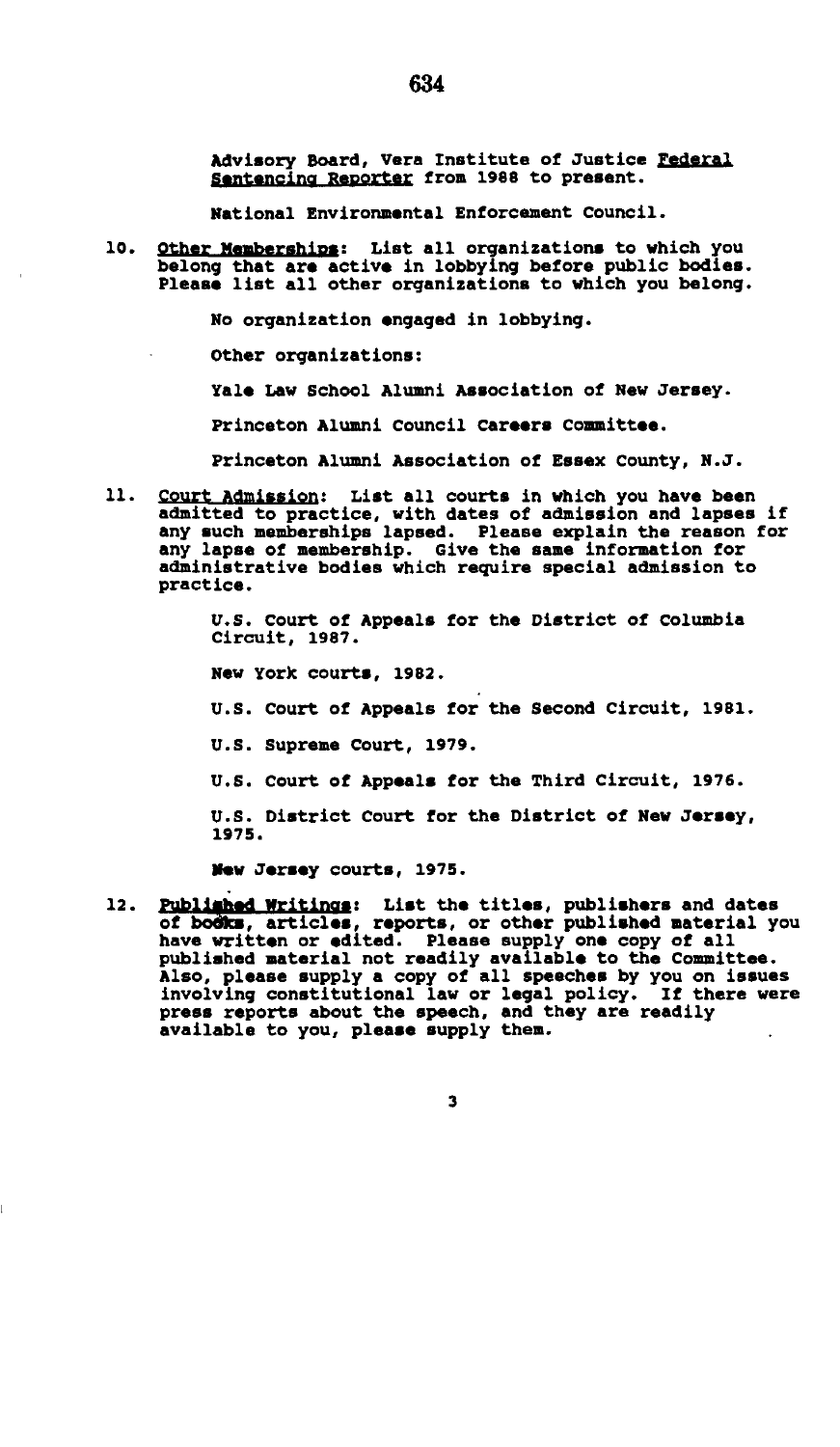**"Racketeering Made Simple(r)", in The RICO Racket (copy enclosed).** 

**Documents and the Privilege against Selfincrimination. 48 U.Pitt.L. Rev. 27 (1986).** 

**Ecrual Protection and Classifications Based on Family Membership. 80 Dickinson L.Rev. 410 (1976).** 

**The "Released Time" Cases Revisited: A Study of Group Decisionmaking bv the Supreme Court. 83 Yale L.J. 1202 (1974).** 

**13. Health; What is the present state of your health? List the date of your last physical examination.** 

**Excellent. May 23, 1989.** 

**14. Judicial Office; State (chronologically) any judicial offices you have held, whether such position was elected or appointed, and a description of the jurisdiction of each such court.** 

**None.** 

**is. citations:** 

**Not applicable.** 

**16. Public Office; state (chronologically) any public offices you have held, other than judicial offices, including the terms of service and whether such positions were elected or appointed. State (chronologically) any unsuccessful candidacies for elective public office.** 

> **1987 - present. U.S. Attorney for District of New Jersey. Appointed.**

**1985 - 1987. Deputy Assistant Attorney General, Office of Legal Counsel. Appointed.** 

**1981 - 1985. Assistant to the Solicitor General. Appointed.** 

**1977- 1981. Assistant U.S. Attorney. Appointed.** 

- **17. Legal Career;** 
	- **a. Describe chronologically your law practice and experience after graduation from law school including:**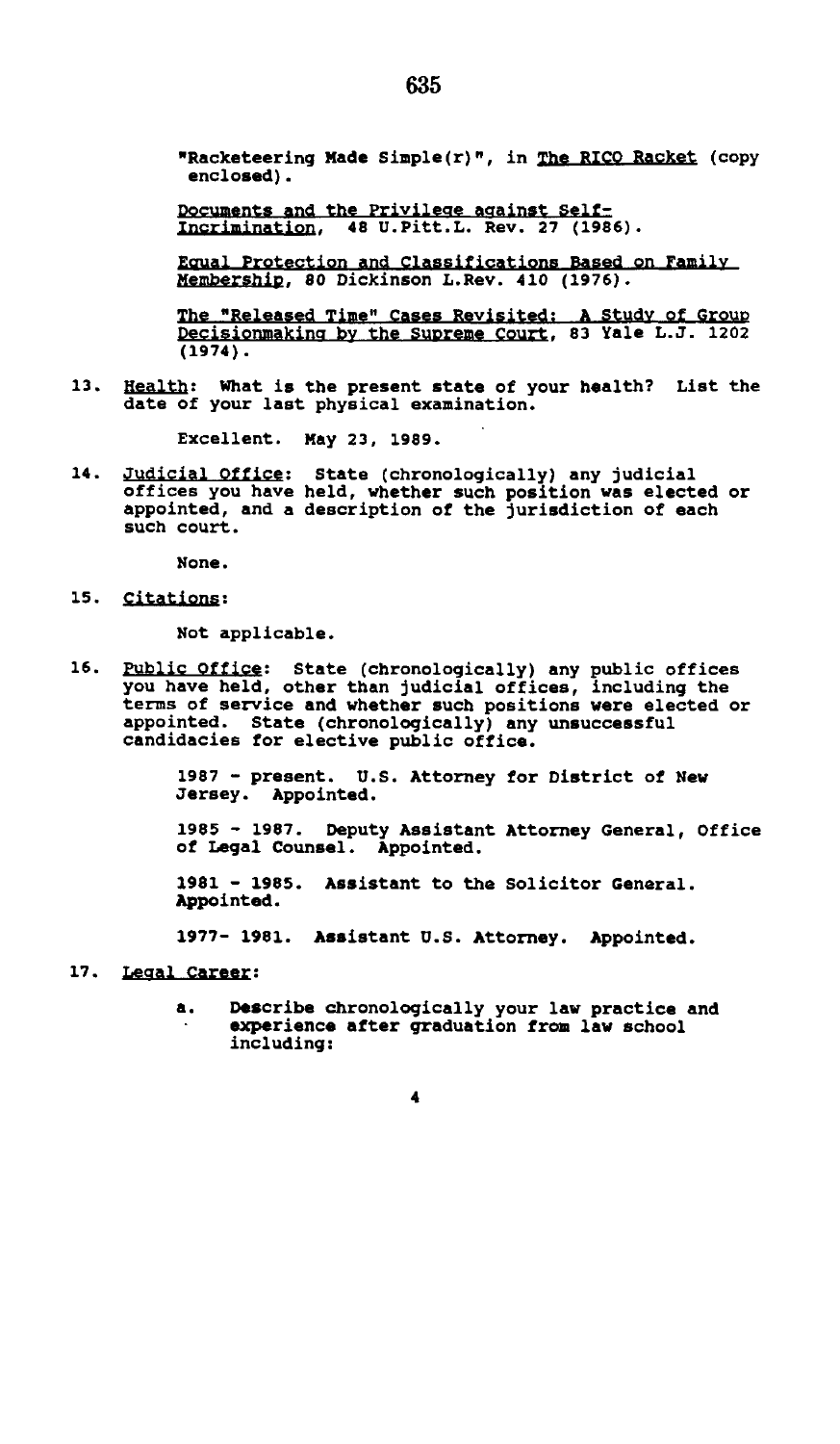- 1. **whether you served as clerk to a judge, and if so, the name of the judge, the court, and the dates of the period you were a clerk;**
- **whether you practiced alone, and if so, the**   $2.$ **addresses and dates;**
- **the dates, names and addresses of law firms**   $\overline{\mathbf{3}}$ . **or offices, companies or governmental agencies with which you have been connected, and the nature of your connection with each;**

**January - June 1976: Law clerk, law firm of Warren, Goldberg & Berman, Trenton, New Jersey. Supervisor: David J. Goldberg, Esq., Cohen Shapiro Polisher Shiekman & Cohen, 997 Lenox Drive, Lawrenceville, New Jersey 08648, (609) 895-1600.** 

**July 1976 - August 1977: Law clerk, Hon. Leonard I. Garth, U.S. Court of Appeals for the Third Circuit, U.S. Courthouse and Post Office Building, Newark, New Jersey 07102, (201) 645- 6521.** 

**November 1977 - August 1981: Assistant U.S. Attorney, 970 Broad Street, Newark, New Jersey 07102. Supervisor: Honorable Maryanne T. Barry, U.S. Courthouse and Post Office Building, Newark, New Jersey 07102, (201) 645- 2133.** 

**August 1981 - December 1985: Assistant to the Solicitor General, Department of Justice, Washington, D.C. 20530. Supervisor: Rex E. Lee, President of Brigham Young University, Provo, Utah 84602, (801) 378-2521; Professor Charles Fried, Harvard Law School, Cambridge, Massachusetts 02138, (617) 495-3100.** 

**December 1985 - March 1987: Deputy Assistant Attorney General, Office of Legal Counsel, Department of Justice, Washington, D.C. 20530. Supervisor: Charles J. Cooper, Esq., McGuire, Woods, Battle & Boothe, 1627 I Street, N.W., Suite 1000, Washington, D.C. 10530, (202) 857-1700.**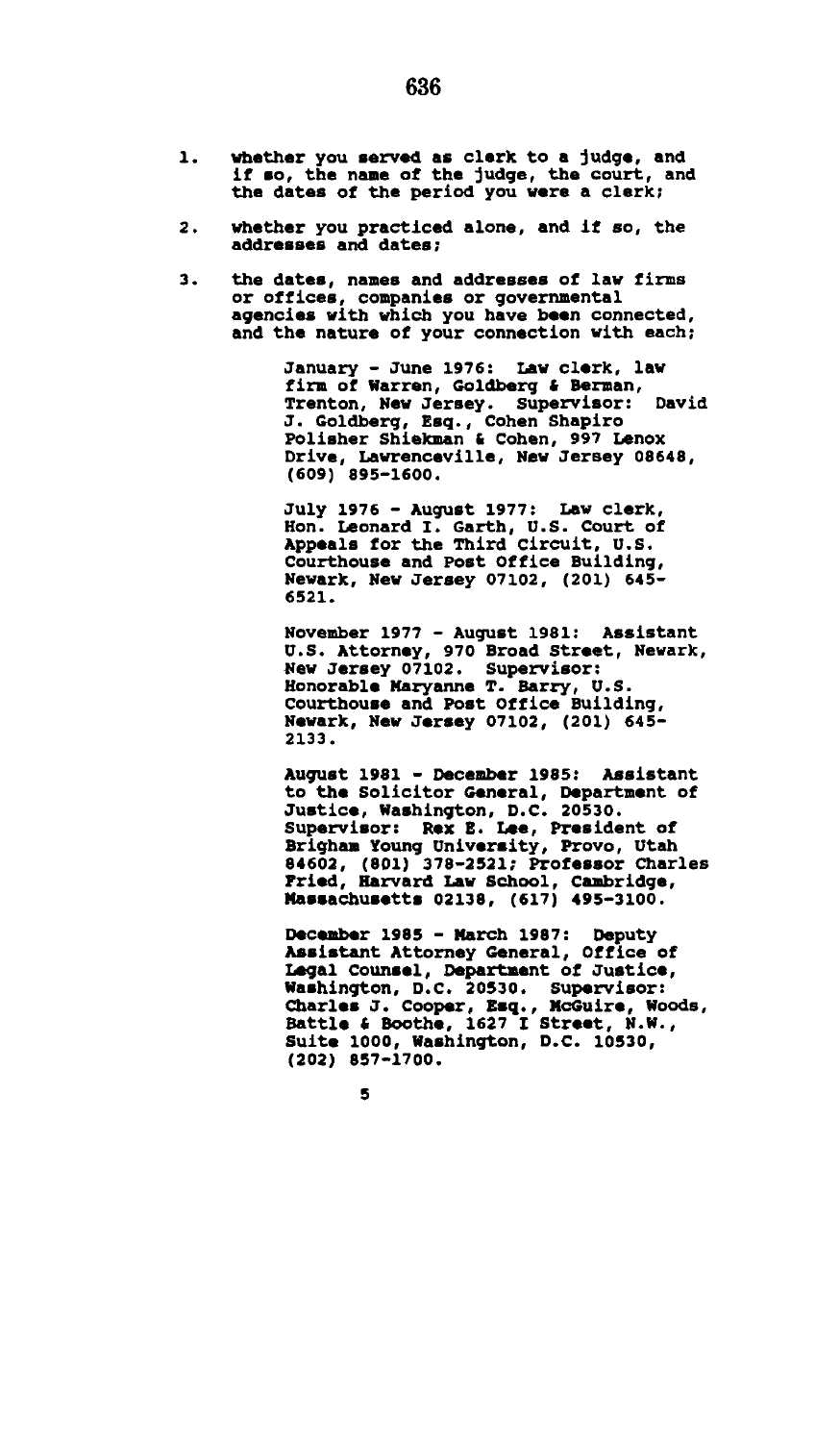**March 1987 - present: United States Attorney for the District of New Jersey, 970 Broad Street, Newark, New Jersey 07102.** 

b.  $\mathbf{1}$ . **What has been the general character of your law practice, dividing it into periods with dates if its character has changed over the years?** 

> **1976 -1977 - As law clerk, legal research and writing for Judge Leonard I. Garth, U.S. Court of Appeals for the Third Circuit.**

> **1977 - 1981 - As Assistant United States Attorney, criminal litigation for governmnent.**

**1981 - 1985 - As Assistant to the Solicitor General, civil and criminal litigation for government and federal agencies in U.S. Supreme Court.** 

**1985 - 1987 - As Deputy Assistant Attorney General in the Office of Legal Counsel, providing legal advice for the Justice Department and other executive agencies.** 

**1987 - present - As United States Attorney for the District of New Jersey, civil and criminal litigation for government.** 

 $2.$ **Describe your typical former clients, and mention the areas, if any, in which you have specialized.** 

> **All "clients" have been federal agencies. With the exception of time spent as an Assistant United States Attorney doing principally criminal work, my practice has been highly diversified.**

 $\mathbf{c}$ .  $\mathbf{1}$ . **Did you appear in court frequently, occasionally, or not at all? If the frequency of your appearances in court varied, describe each such variance, giving dates.**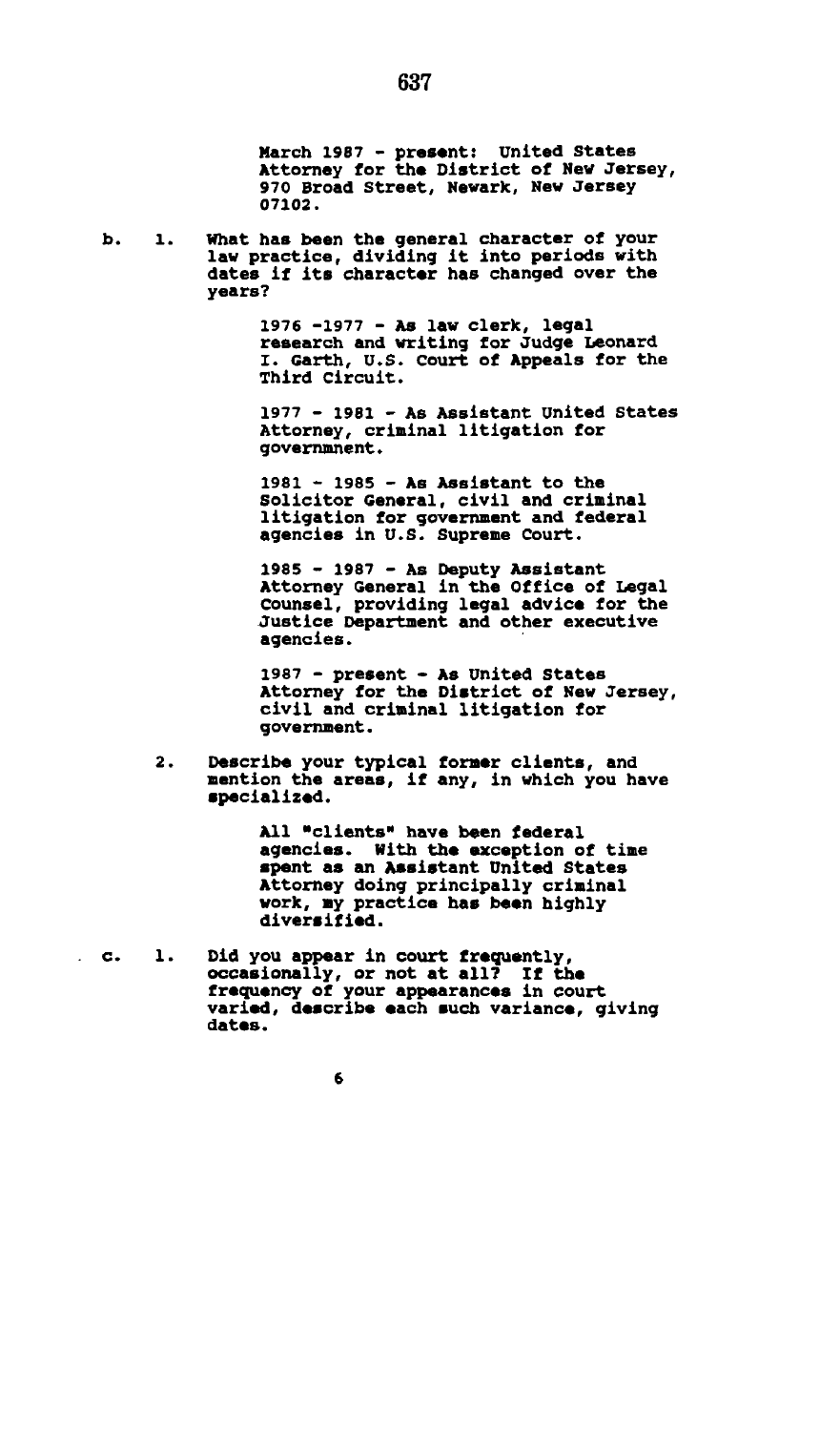**With the exception of the period when I was in the Office of Legal Counsel (Dec. 1985 - March 1987), I have appeared in court regularly.** 

- **2. What percentage of these appearances was in:** 
	- **(a) federal courts;**
	- **(b) state courts of record;**
	- **(c) other courts.**

**All federal.** 

- **3. What percentage of your litigation was:** 
	- **(a) civil;**
	- **(b) criminal.**

**About evenly divided between civil and criminal.** 

**4. State the number of cases in courts of record you tried to verdict or judgment (rather than settled), indicating whether you were sole counsel, chief counsel, or associate counsel.** 

> **As United States Attorney (March 1987 to present), I personally served as lead counsel in two criminal cases tried to verdict or judgment, including one involving an attempted terrorist bombing (United States v. Kikumura)** in which a **verdict of guilty on all counts was reached on stipulated facts following extensive pretrial hearings. This verdict was followed by a detailed factual hearing at which the nature and circumstances of the offenses were proved for purposes of sentencing. In addition, as United States Attorney, I have personally participated in court proceedings or in major trial decisions in more than one dozen cases prosecuted by the office, as well as reviewing in detail the proposed charges and evidence in all major cases prosecuted by the office. During this time, I also personally argued four appeals, three criminal and one civil.**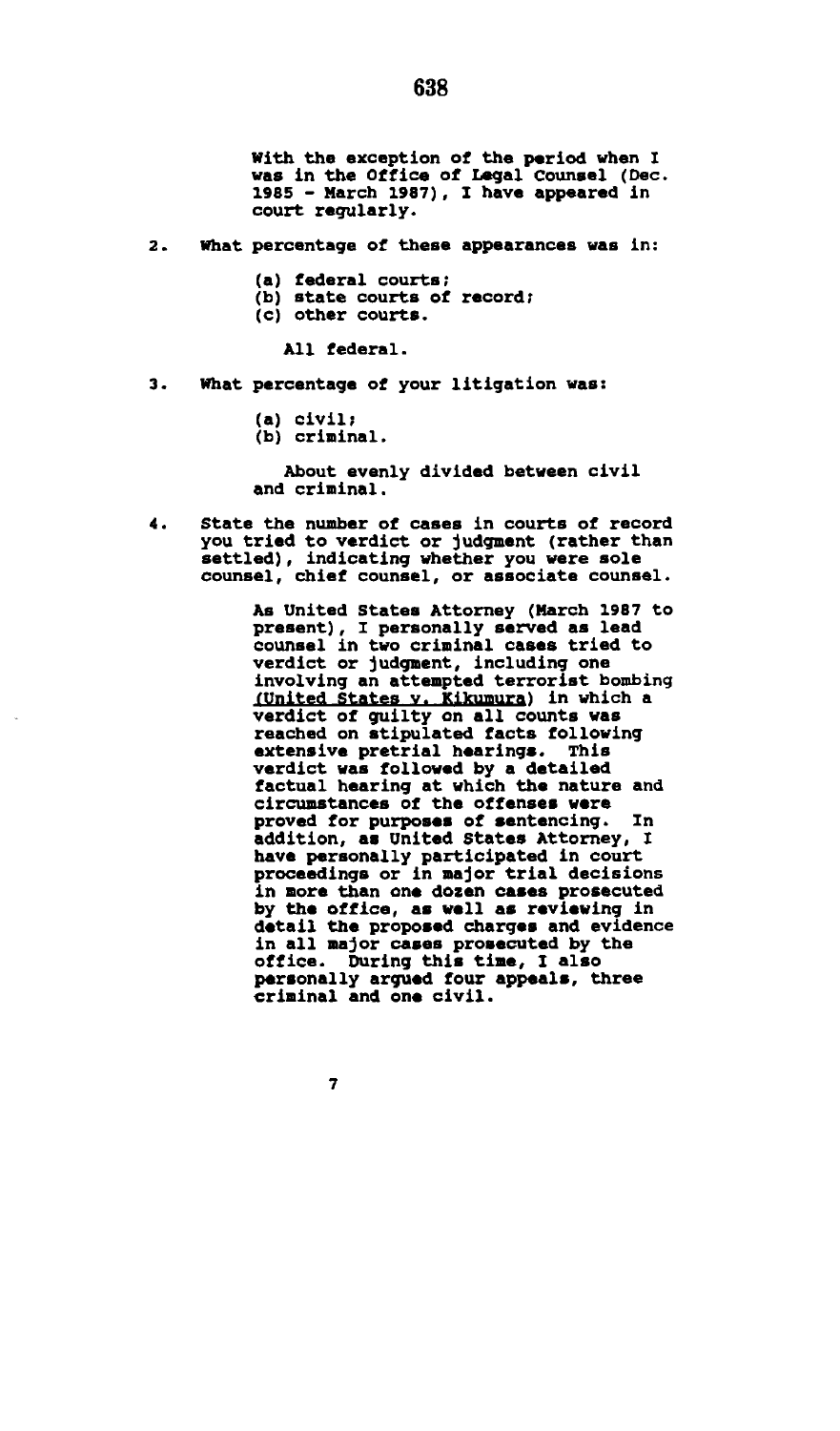**As an Assistant to the Solicitor General, I argued 12 Supreme Court cases, wrote merits briefs or petitions for certiorari in about 50 cases, and was responsible for briefs in opposition to certiorari petitions in more than 200 cases.** 

**As an Assistant United States Attorney, I was associate counsel in a lengthy espionage trial, united states v. Enaer. and assisted with other significant trials and investigations. During this time, I also argued more than 20 cases and briefed more than 75 cases in the Third Circuit.** 

- **5. What percentage of these trials was:** 
	- **(a) jury;**
	- **(b) non-jury.**

**All trials except Kikumura were jury.** 

- **18. Litigation; Describe the ten most significant litigated matters which you personally handled. Give the citations, if the cases were reported, and the docket number and date if unreported. Give a capsule summary of the substance of each case. Identify the party or parties whom you represented; describe in detail the nature or your participation in the litigation and the final disposition of the case. Also state as to each case:** 
	- **(a) the date of representation;**

**\*** 

- **(b) the name of the court and the name of the judge or judges before whom the case was litigated; and**
- **(c) the individual name, addresses, and telephone numbers of co-counsel and of principal counsel for each of the other parties.**
- *11)* **Oregon v. Kennedy. 456 U.S. 667 (1982).**

**Issue was whether the Double Jeopardy Clause prohibits retrial of a criminal defendant who successfully moves for a mistrial on the basis of prosecutorial error that was not intended to**  provoke the mistrial request. **because a rule of law prohibiting retrial on these grounds would have substantially impaired society's right to secure a resolution of criminal charges and would have created grave practical**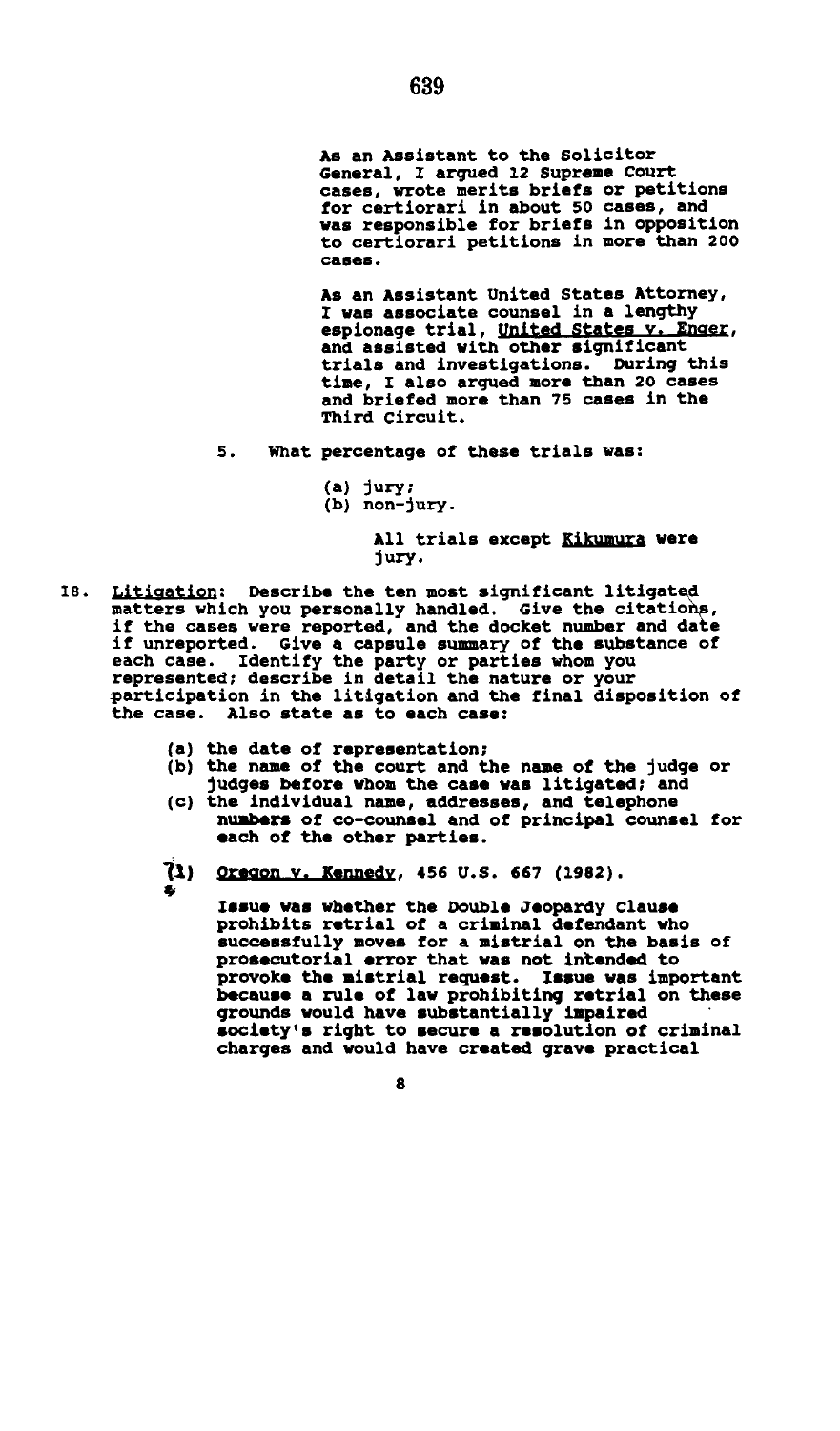**problems for judicial administration.** 

**I was principally responsible for drafting the government's brief as amicus curiae, and I argued the case in the Supreme Court on March 29, 1982.** 

**The Supreme Court sustained our position.** 

**Other counsel were -Hon. David Frohnmayer, Attorney General of Oregon, Department of Justice, Salem, Oregon 97310, (503) 378-4400.** 

**-Donald C. Walker, Esq., 2302 Lloyd Center, Portland, Oregon, (503) 282-2577.** 

**(2) Russello v. United States. 464 U.S. 16 (1983).** 

**Issue was whether racketeering profits and proceeds are subject to forfeiture under the RICO statute.** 

**Issue was highly important because forfeiture of illegal profits and proceeds is an important weapon in efforts to combat organized criminal activity.** 

**I was principally responsible for drafting the government's brief, and I argued the case in the Supreme Court on October 5, 1983.** 

**The Supreme Court unanimously sustained our position.** 

**Opposing counsel was Ronald A. Dion, Esq., 18305 Biscayne Boulevard, North Miami Beach, Florida.** 

**(3) United States v. Villamonte-Marouez. 462 U.S. 579 (1983).** 

**Issue was whether the Fourth Amendment permits Customs officers to board vessels on inland waters for the purpose of inspecting the vessels' documents without a reasonable suspicion of a violation of law.** 

**Issue was important because authority to conduct such boardings was needed to combat drug importation and other crimes.**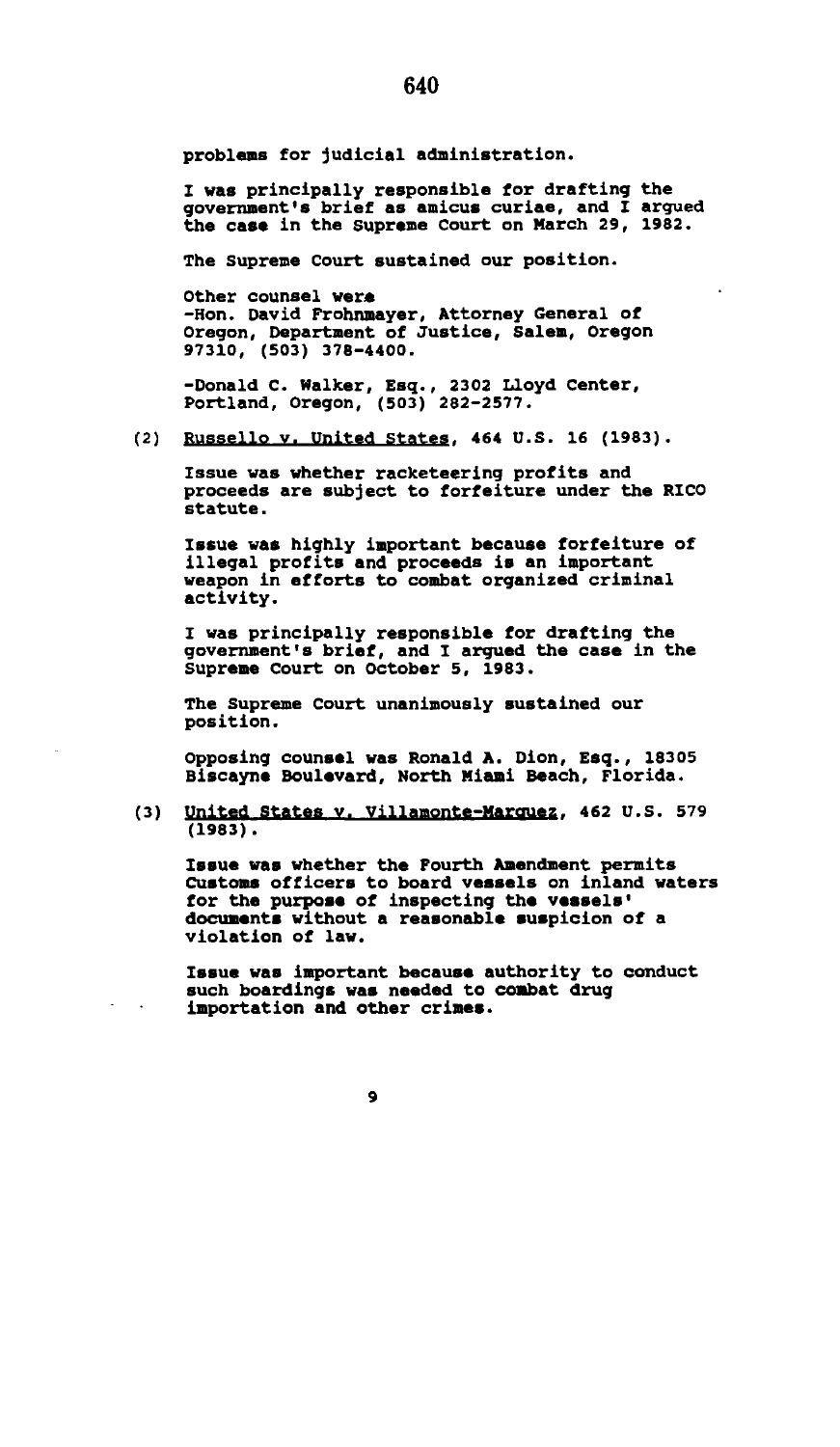**I was principally responsible for drafting the government's brief, and I argued the case in the Supreme Court on February 23, 1983.** 

**Opposing counsel was Richard P. Ieyoub, Esq., 625 Cleveland Street, Lake Charles, Louisiana, (318) 439-6383.** 

**(4) United States v. Weber Aircraft Corp.. 465 U.S. 792 (1984).** 

**Issue was whether confidential statements made by witnesses in an Air Force air crash safety investigation were protected from disclosure under the Freedom of Information Act.** 

**The Air Force believed that this issue had important implications for safety and readiness.** 

**I was principally responsible for drafting the government's certiorari petition and brief, and I argued the case in the Supreme Court on March 30, 1984.** 

**Our position was unanimously upheld.** 

**Opposing counsel was Jacques E. Soiret, Esq., Kirtland & Packard, 626 Wilshire Boulevard, 6th Floor, Los Angeles, California 90017, (213) 624- 0931.** 

**(5) United States v. Doe. 465 U.S. 605 (1984).** 

**Issues were (1) whether the Fifth Amendment privilege against self-incrimination may be properly invoked by a sole proprietor in response to a subpoena for preexisting business records and (2) whether a person may properly resist compliance with a subpoena duces tecum on the ground that the act of production would be self-incriminating, despite the availability of use immunity with respect to the act of production.** 

**Issues were important in investigations of complex criminal activity.** 

**I was principally responsible for drafting the government's certiorari petition and brief, and I argued the case in the Supreme Court on December 7, 1983.** 

641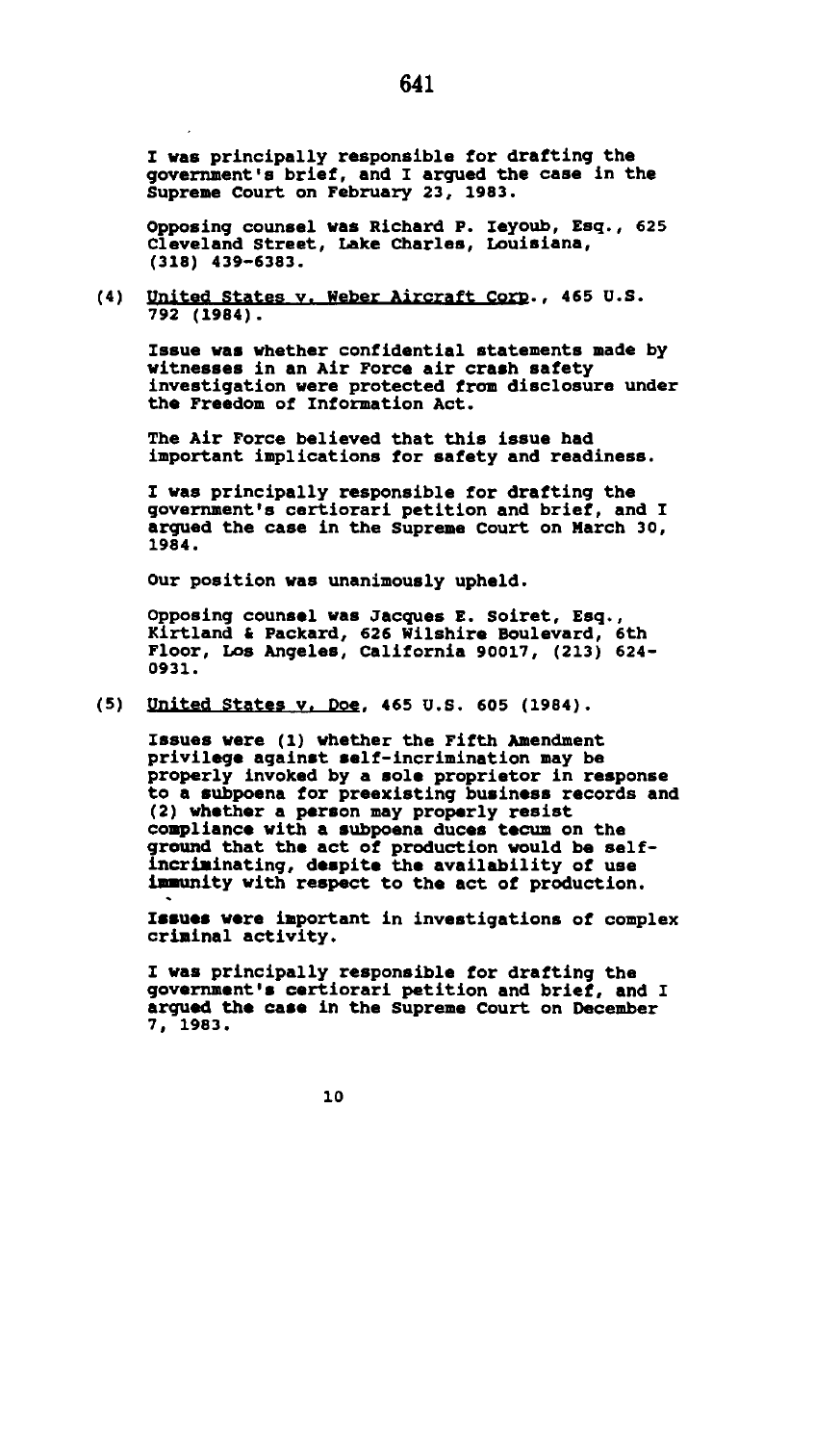**Our position substantially prevailed, although the Court held that statutory, not informal, immunity was needed.** 

**Opposing counsel vas Richard T. Philips, Esq., Stryker, Tarns & Dill, 33 Washington Street, Newark, New Jersey 07102, (201) 624-9300.** 

 $(6)$ **Community Television of Southern California v. Gpttfrjefl, 459 U.S. 498 (1983.** 

**Issue was whether the Federal Communications Commission, in a broadcast licensing proceeding concerning a public television station, must make an independent assessment of the station\*s compliance with Section 504 of the Rehabilitation Act (prohibiting handicap discrimination) even through enforcement of that provision is committed to other federal agencies.** 

**Issue was important to ensure that the congressionally mandated scheme for enforcement of the Rehabilitation Act was followed.** 

**I was principally responsible for drafting the FCC's certiorari petition and briefs, and I argued the case in the Supreme Court on October 12, 1982.** 

**Our position was sustained.** 

**Other counsel were: -Edgar F. Czarra, Jr., Esq., (for Community Television), Covington and Burling, 1201 Pennsylvania Avenue, N.H., Washington, D.C. 20044, (202) 662-6000.** 

**-Charles M. Firestone, Esq., (for Gottfried) Mitchell, Silberberg & Knupp, 11377 West Olympic Boulevard, Los Angeles, California 90064, (213) 312-2000.** 

#### $(7)$ **<u>rederal Communications Commission v. League of</u> Women Voters of California. 468 U.S. 364 (1984).**

**Whether 47 U.S.C. 399, which prohibited "editorializing" by public broadcasting stations that received grants from the Corporation for Public Broadcasting, violated the First Amendment.** 

**The case was significant because it involved the constitutionality of an Act of Congress and an important First Amendment issue. I was**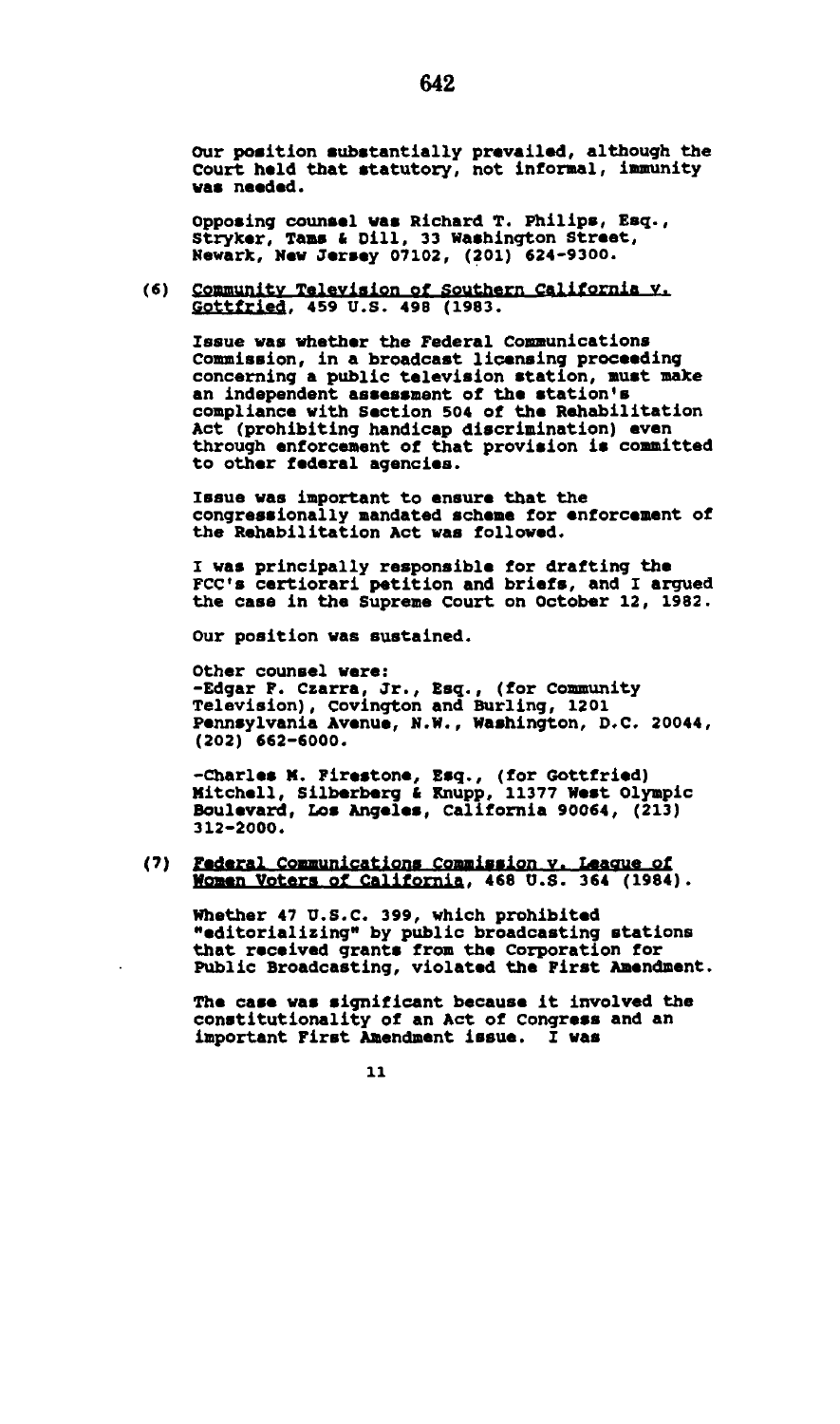**substantially responsible for drafting the government's brief, and I argued the case in the Supreme Court on January 16, 1984.** 

643

**The statute was struck down by a vote of five to four. In 1979, the Attorney General had refused to defend the statute, concluding that no reasonable arguments could be advanced to support it. Following appearance by U.S. Senate counsel to defend the statute, the Justice Department undertook the defense.** 

**Opposing counsel was Frederic D. Hoocher, Esq., 3580 Wilshire Boulevard, Suite 800, Los Angeles, California 90010, (213) 736-2261.** 

**(8) Chemical Mfrs. Ass'n. v. Natural Resources Defense SfiuncH, 470 U.S. 116 (1985).** 

**Issue was whether the Clean Water Act bars the Environmental Protection Agency (EPA) from granting variances for toxic pollutants to plants having fundamentally different factors from those considered by EPA in establishing national standards.** 

**Issue was important because the lower court decision prohibiting such variances threatened to interfere with the EPA's longstanding plan for implementing the Clean Water Act, to imperil the existing categorical standards, and to delay the promulgation of new pretreatment standards.** 

**I was principally responsible for drafting the certiorari petition and briefs for the EPA, and I argued the case in the Supreme Court on November 6, 1984.** 

**The Supreme Court sustained our position.** 

**Other counsel were:** 

**-Frances Dubrowski, Esq., (for the NRDC), 1350 New York Avenue, N.W., Washington, D.C. 20005, (202) 783-7800.** 

**-Theodore L. Garrett, Esq., (for the CNMA), Covington & Burling, 1201 Pennsylvania Avenue, N.W., Washington, D.C. 20044, (202) 662-6000.**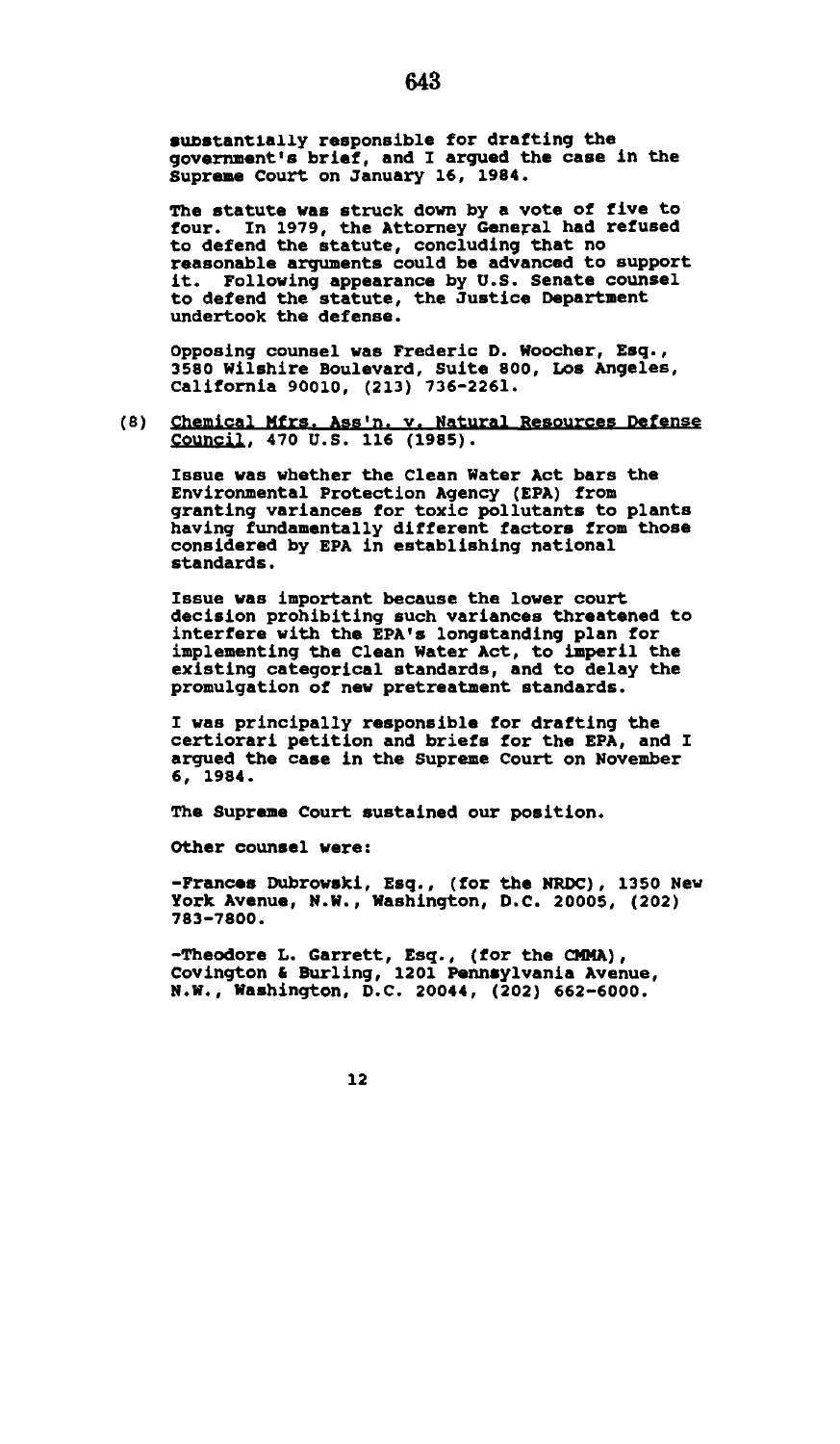**(9) AtKing Y. ParKer, 472 u.s. 115 (1985).** 

**Issue was whether the notice given to food stamp recipients in connection with a congressional amendment of eligibility requirements violated due process. The case involved an important due process issue.** 

**I argued the case in the Supreme Court on November 27, 1984, on behalf of Agriculture Secretary Block.** 

**Our position was upheld.** 

**Other counsel were:** 

**-Ellen L. Janos, Esq. (for Massachusetts), Gaston & Snow, One Federal Square, Boston, Mass. 02110, (617) 426-4600.** 

**-Steven A. Hitov, Esq. (for Parker et al.), 192 Willow Street, Roxbury, MA. 02032, (617) 325-6417.** 

**(io) United States v, madj, 475 u.s. 387 (1986).** 

**Chief issue was whether the Confrontation Clause bars the prosecution from introducing statements falling within the co-conspirator exception to the hearsay rule unless the prosecution establishes that the declarant is unavailable to testify at trial.** 

**This issue was of great practical significance in criminal trials.** 

**I was substantially responsible for drafting the government's briefs.** 

**Our position was upheld.** 

*V.* 

*i* **Opposing counsel was Holly Maguigan, Esq., 1420**  387-5286.

**387-5286. 19. Legal Activitiest Describe the most significant legal activities you have pursued, including significant litigation which did not progress to trial or legal matters that did not involve litigation. Describe the nature of ' your participation in this question, please omit any information protected by the attorney-client privilege (unless the privilege has been waived.)**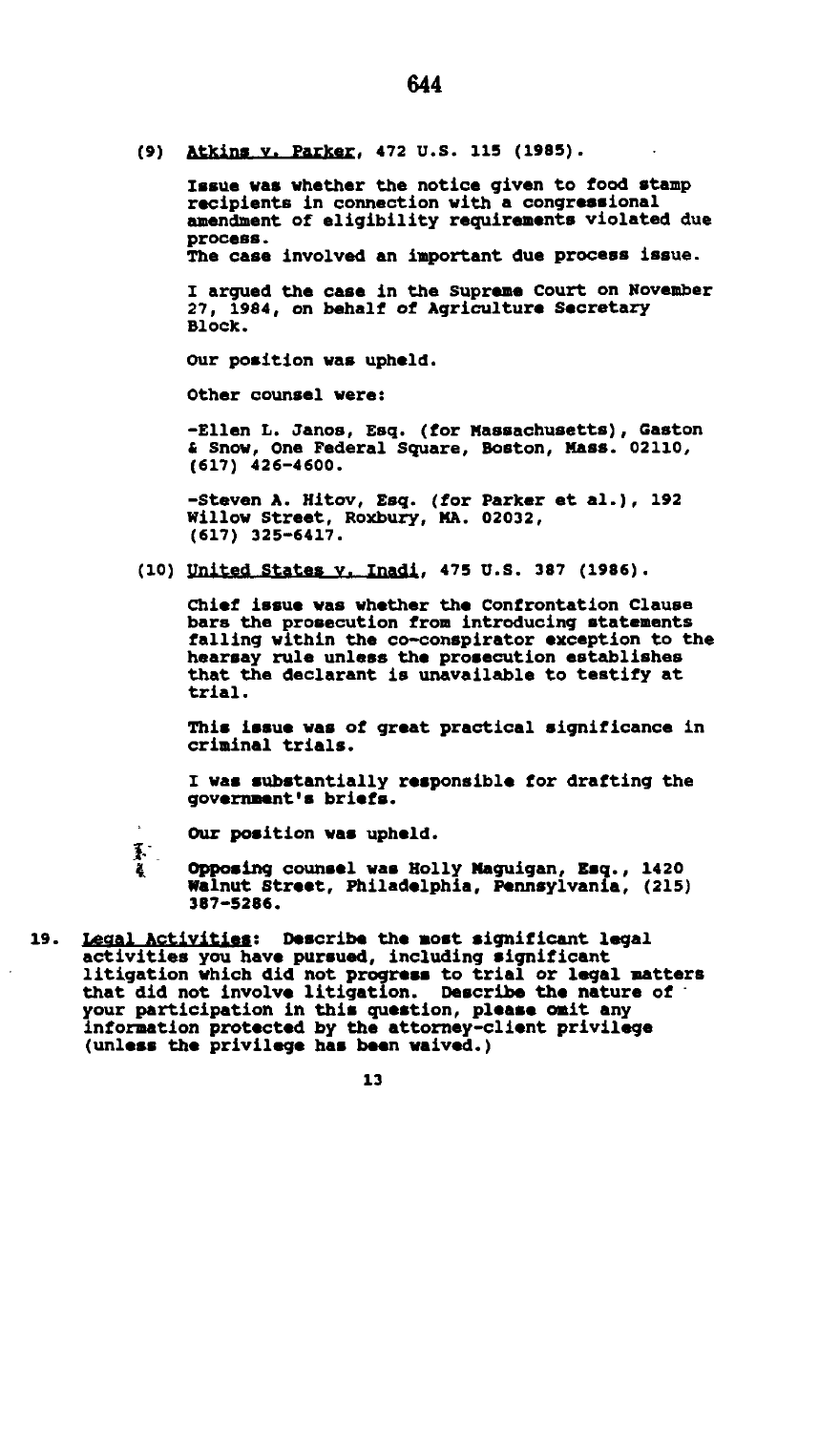**One of the important reponsibilities of the Solicitor General is to decide whether the government should appeal adverse district court and court of appeals cases. In many cases, the Solicitor General refuses to authorize further review despite the objection of the litigating division or agency. As an Assistant to the Solicitor General, I analyzed and wrote extensive recommendations regarding whether further review should be sought in over 200 such cases.** 

**In the Office of Legal Counsel, I assisted in providing legal advice to the Justice Department and other executive agencies on a very broad range of difficult legal issues, on many of which there was sharp division between government agencies. I wrote or supervised the preparation of approximately 50 such memoranda.** 

**I have regularly served as an instructor for the New Jersey Institute for Continuing Legal Education on topics relating to federal criminal practice.**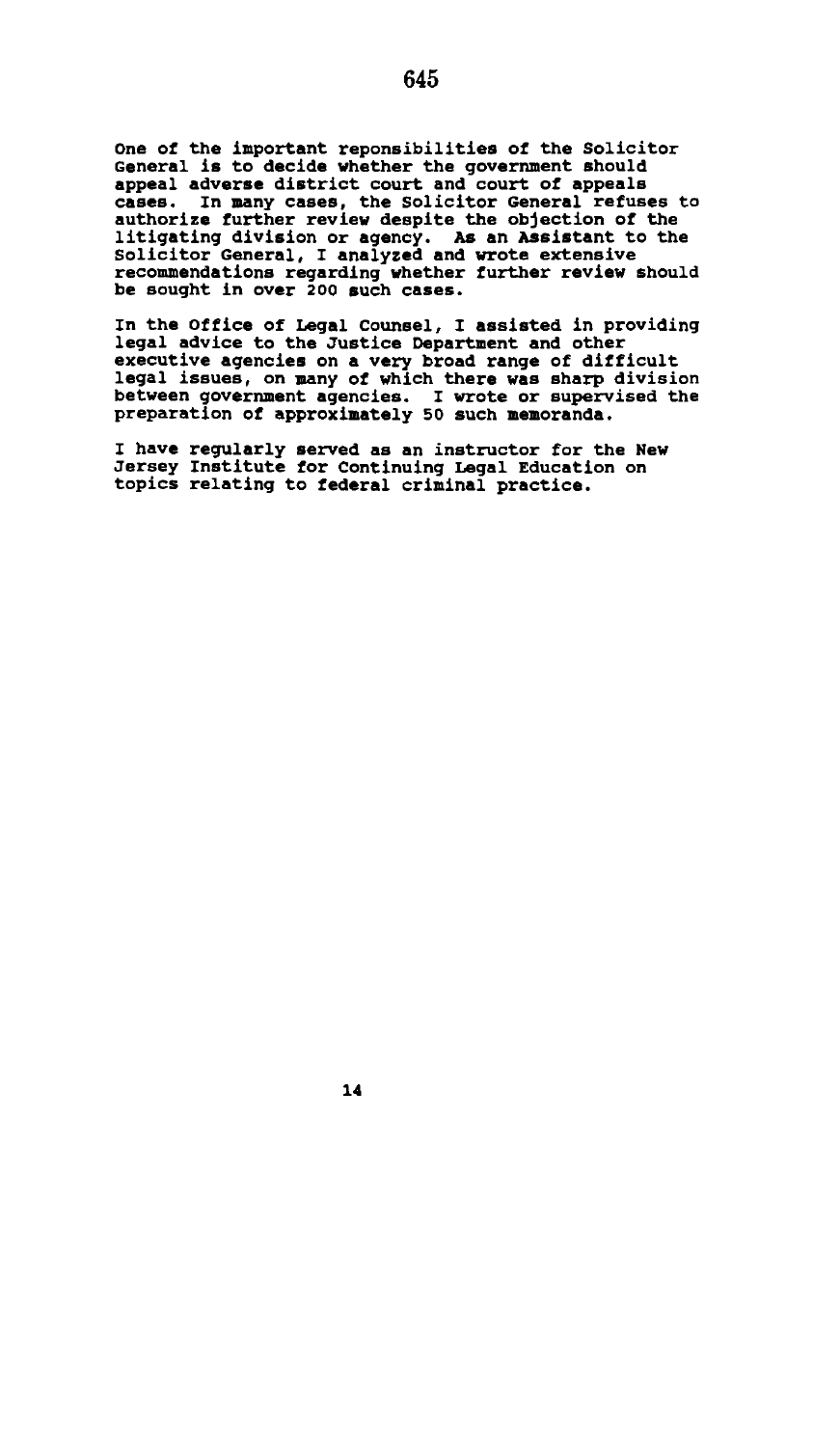**II. FINANCIAL DATA AND CONFLICT OF INTEREST (PUBLIC)** 

 $\overline{1}$ . **List sources, amounts and dates of all anticipated receipts from deferred income arrangements, stock, options, uncompleted contracts and other future benefits which you expect to derive from previous business relationships, professional services, firm memberships, former employers, clients, or customers. Please describe the arrangements you have made to be compensated in the future for any financial or business interest.** 

**None.** 

 $2.$ **Explain how you will resolve any potential conflict of interest, including the procedure you will follow in determining these areas of concern. Identify the categories of litigation and financial arrangements that are likely to present potential conflicts-ofinterest during your initial service in the position to which you have been nominated.** 

> **I would adhere to the applicable standards for disqualifications, including Canon 3C of the Code of Judicial Conduct, 18 U.S.C. 207, and related regulations. I would adhere to Canon 5 to minimize the risk of future conflicts.**

**I do not believe that conflicts of interest relating to my financial interests are likely to arise. I would, however, disqualify myself from any cases involving the Vanguard companies, the brokerage firm of Smith Barney, or the First Federal Savings & Loan of Rochester, New York.** 

**I would disqualify myself from any case involving my sister's law firm, Carpenter, Bennett & Morrissey, of Newark, New Jersey.** 

**I would disqualify myself from any case in which I participated or that was under my supervision in the United States Attorney's Office or in any prior position.** 

 $3 -$ **Do you have any plans, commitments, or agreements to pursue outside employment, with or without compensation, during your service with the court? If so, explain.** 

**None.**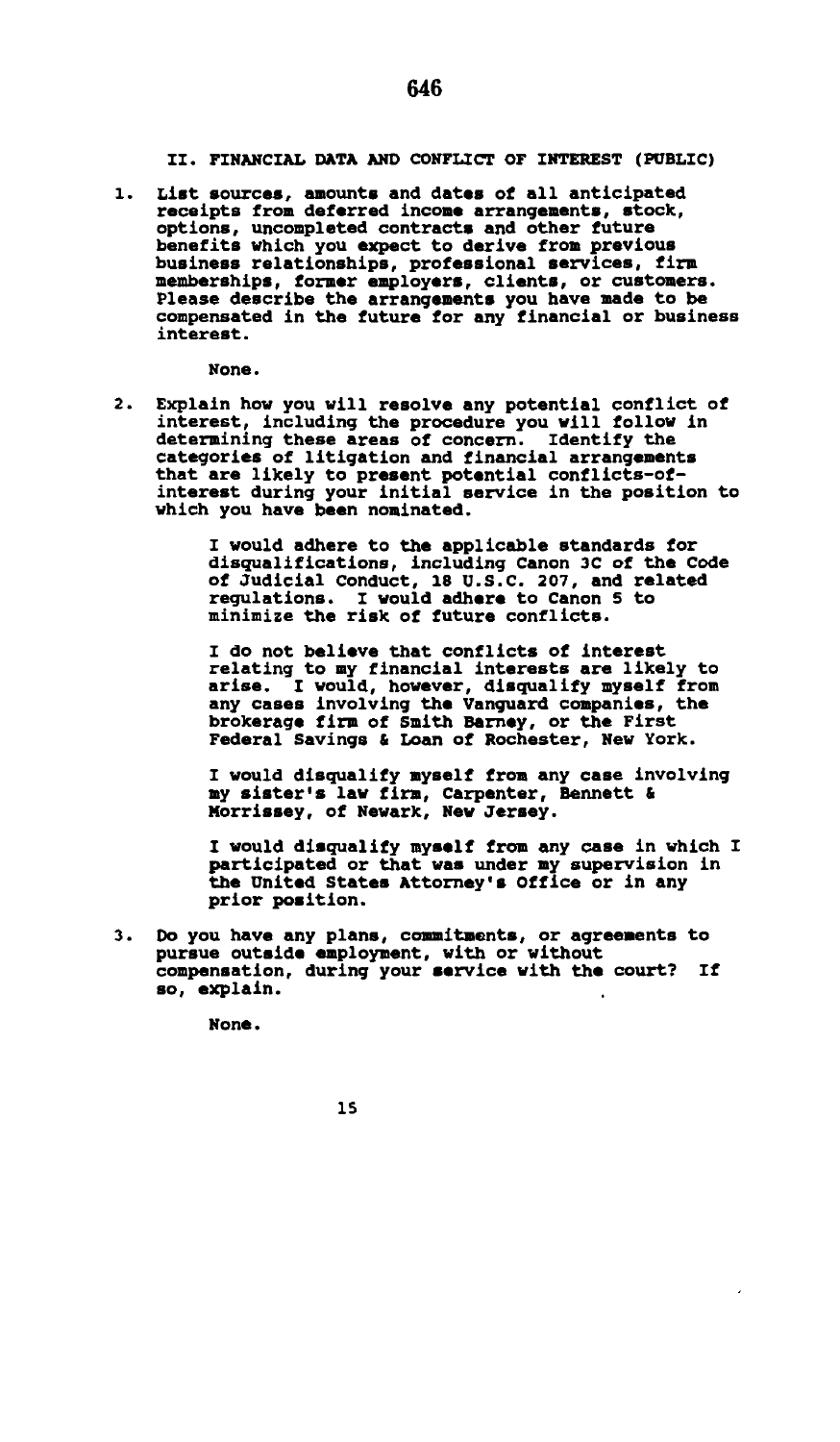4. List sources and amounts of all income received during<br>the calendar year preceding your nomination and for the<br>current calendar year, including all salaries, fees,<br>dividends, interest, gifts, rents, royalties, patents,<br>

**Copies of my financial disclosure reports filed in 1989 and 1988 are attached.** 

**5. Please complete the attached financial net worth statement in detail (Add schedules as called for).** 

**Statement attached.** 

**16** 

**6. Have you ever held a position or played a role in a political campaign? If so, please identify the particulars of the campaign, including the candidate, dates of the campaign, your title and responsibilities.** 

**No.** 

J,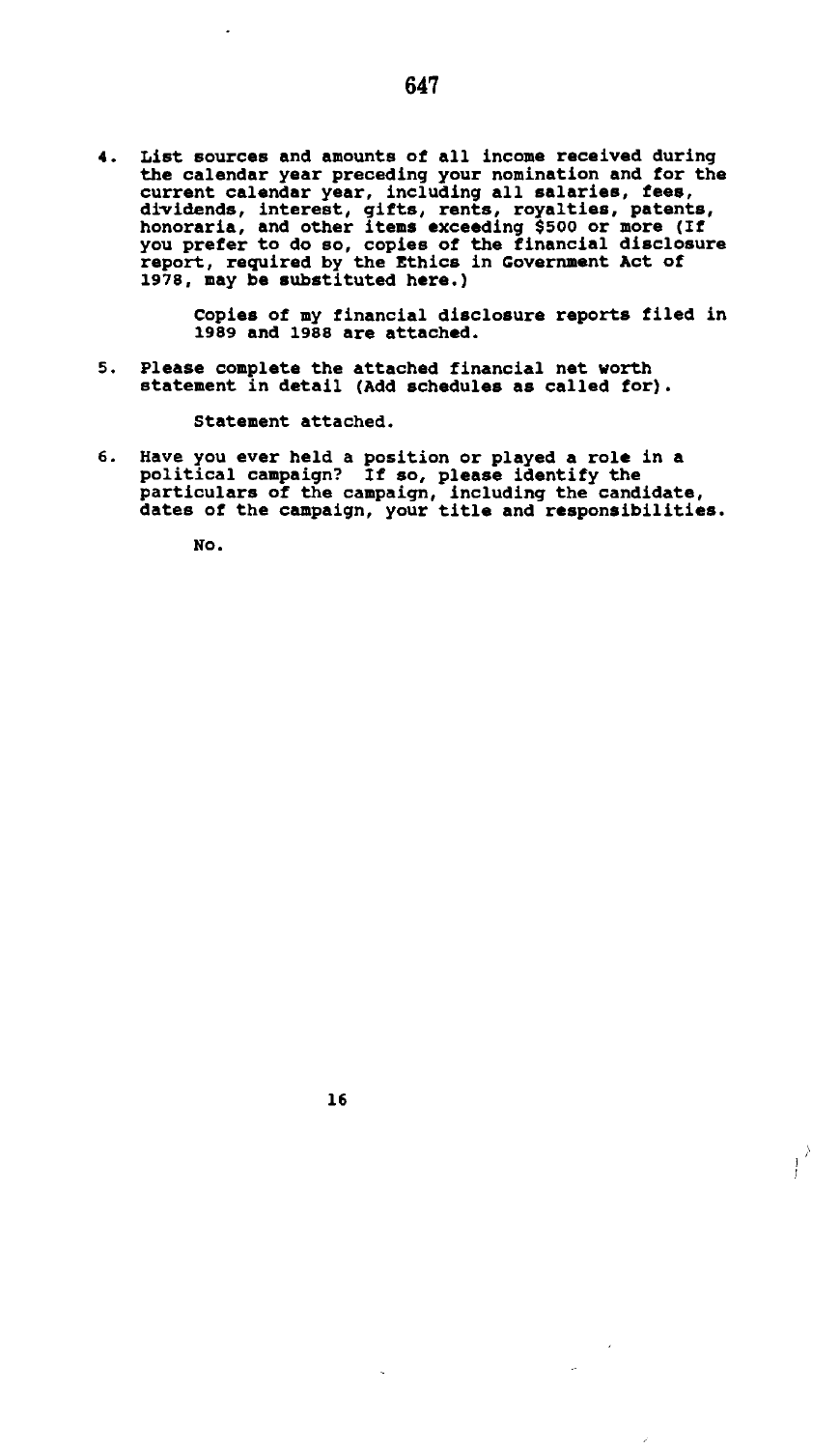#### **III. GENERAL (PUBLIC)**

**An ethical consideration under Canon 2 of the American**  1. **Bar Association's Code of Professional Responsibility calls for "every lawyer, regardless of professional prominence or professional workload, to find some time to participate in serving the disadvantaged." Describe what you have done to fulfill these responsibilities, listing specific instances and the amount of time devoted to each.** 

> **Because I have been a Department of Justice attorney for virtually my entire professional career, I have been restricted by federal regulation (28 C.P.R. 45.735-9) with respect to outside pro bono work. I believe, however, that employment as a government attorney is a form of public service.**

**While in law school, I worked one summer for the New Jersey Public Defender in Trenton.** 

 $2.$ **The American Bar Association's Commentary to its Code of Judicial Conduct states that it is inappropriate for a judge to hold membership in any organization that invidiously discriminates on the basis of race, sex, or religion. Do you currently belong, or have you belonged, to any organization which discriminates through either formal membership requirements or the practical implementation of membership policies? If so, list, with dates of membership. What have you done to try to change these policies?** 

**I have never belonged to any such organization.** 

**Is there a selection commission in your jurisdiction to**   $\mathbf{a}$ . **recommend candidates for nomination to the federal**  If so, did it recommend your nomination? **Please describe your experience in the entire judicial selection process, from beginning to end (including the circumstances which led to your nomination and interviews in which you participated).** 

> **To my knowledge, there is no selection commission in New Jersey.**

**I believe that I was recommended to the Justice**  Department by attorneys familiar with my work. **also personally discussed my interest in a judgeship with Department officials. I was interviewed by officials from the Department of Justice, and I completed documents for the Federal Bureau of Investigation and the American Bar Association.**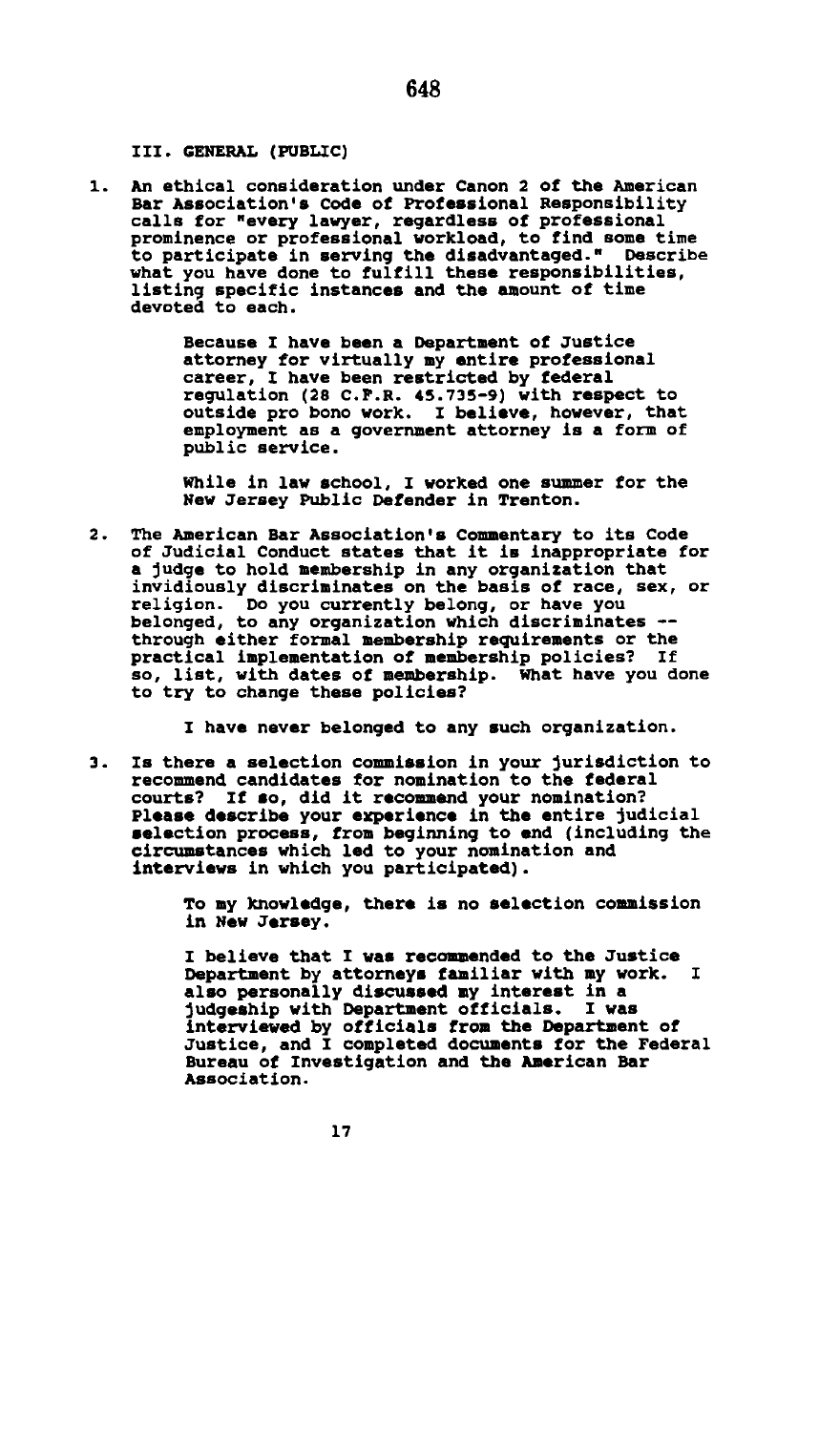**Has anyone involved in the process of selecting you as**  4. **a judicial nominee discussed with you any specific case, legal issue or question in a manner that could reasonably be interpreted as asking how you would rule on such case, issue, or question? If so, please explain fully.** 

**No such discussion occurred.** 

 $5.$ **Please discuss your views on the following criticism involving "judicial activism."** 

**The role of the Federal judiciary within the Federal government, and within society generally, has become the subject of increasing controversy in recent years. It has become the target of both popular and academic criticism that alleges that the judicial branch has usurped many of the prerogatives of other branches and levels of government.** 

**Some of the characteristics of this "judicial activism" have been said to include:** 

- **a. A tendency by the judiciary toward problem-solution rather than grievanceresolution;**
- **b. A tendency by the judiciary to employ the individual plaintiff as a vehicle for the imposition of far-reaching orders extending to broad classes of individuals;**
- **c. A tendency by the judiciary to impose broad, affirmative duties upon governments and society;**
- **d. A tendency by the judiciary toward loosening jurisdictional requirements such as standing and ripeness; and**
- **e. A tendency by the judiciary to impose itself upon other institutions in the manner of an administrator with continuing oversight responsibilities.**

**Under our constitutional system, the federal judiciary has critical responsibilities, including the preservation of individual rights, which it must not hesitate to discharge despite popular or academic criticism. In fulfilling these responsibilities in cases properly brought in the federal courts, the judiciary should make appropriate use of sanctioned remedies.** 

**18** 

 $\mathbf{r}$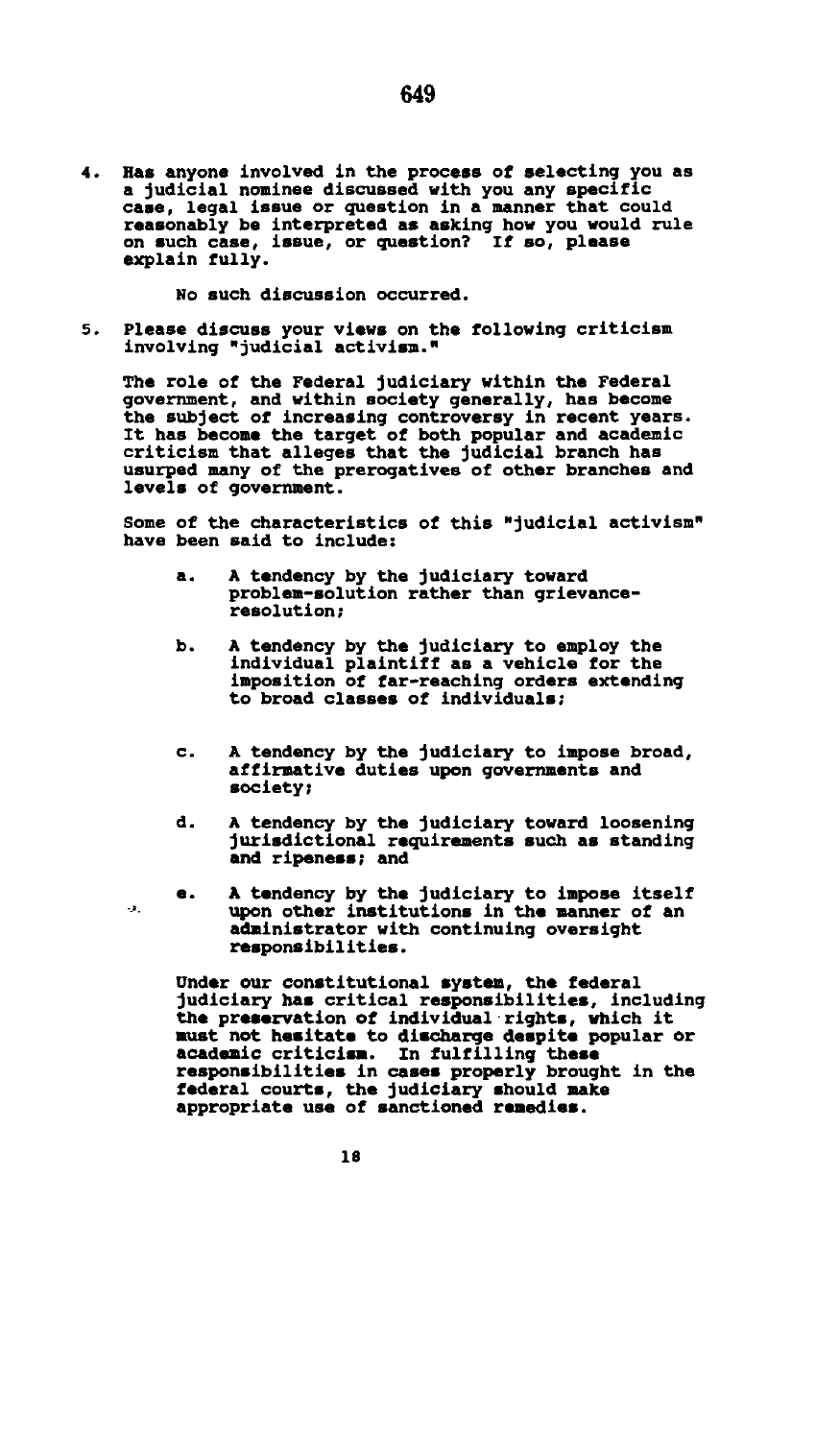**At the same time, however, the judiciary should be careful not to usurp the rightful powers of the other branches of the federal government or those -of the states and their subdivisions, for ultimately the separation and distribution of government powers is one of the most important safeguards of freedom under our Constitution. One of the ways in which the Constitution seeks to confine federal courts to their proper sphere is by limiting their jurisdiction and by restricting the judicial power to actual "cases" and "controversies" (Art. Ill, sec. 2). Accordingly, as the Supreme Court has pointed out, federal courts must faithfully respect the limits of their jurisdiction and must heed the doctrines of standing and ripeness, which are rooted in vital Article III concerns.** 

**While courts should use all proper judicial remedies to correct violations of law, the courts must ensure that they do not step over the line into the fields of lawmaking or governmental administration, where the judiciary generally lacks both authority and expertise. Courts are well suited to decide the particular cases that come before them, but they cannot match the ability of legislative bodies to gather facts or frame comprehensive rules of law regulating complex activities. Similarly, courts cannot equal the resources or expertise generally employed by executive agencies in administering large governmental facilities or programs for extended periods of time.** 

**In sum, our system of government works best when the federal judiciary — and indeed, all three branches —resist the temptation to extend their powers beyond their intended spheres.**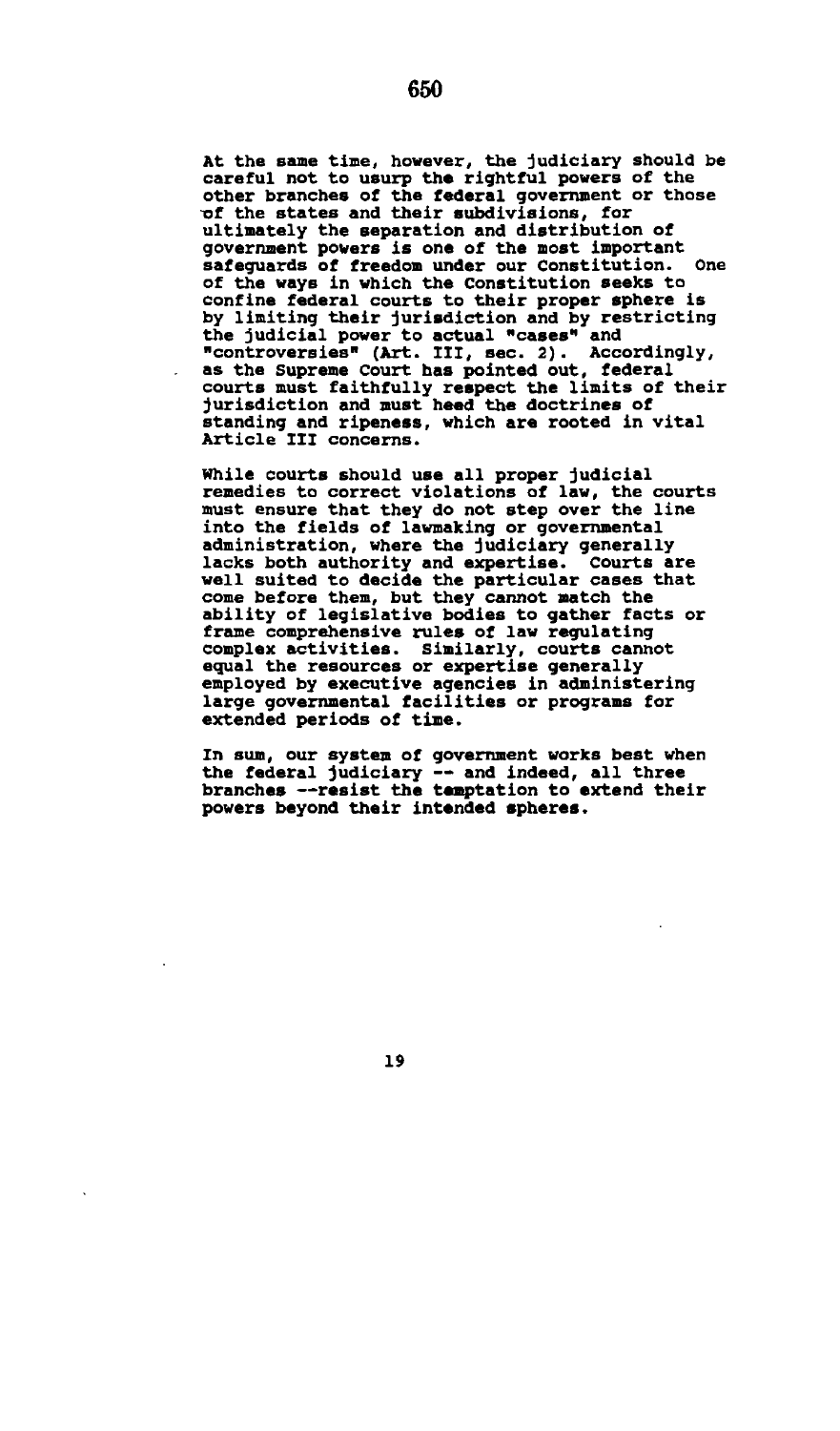×,

#### **AFFIDAVIT**

**I, SAMUEL A. ALITO. JR.. do swear that the information provided in this statement is, to the best of my knowledge, true and accurate.** 

 $\frac{F_{ab}R}{(DATE)}$   $\frac{S_{0}C_{ab}R_{ab}C_{ab}R_{ab}}{(NAME)}$  $S_{\infty}$ 

**(NOTARY)** 

**ELVIRA SISTO**<br>**MOTMRY PUBLIC OF NEW JERSE\***<br>My Commission Expires Dec. 7, 1991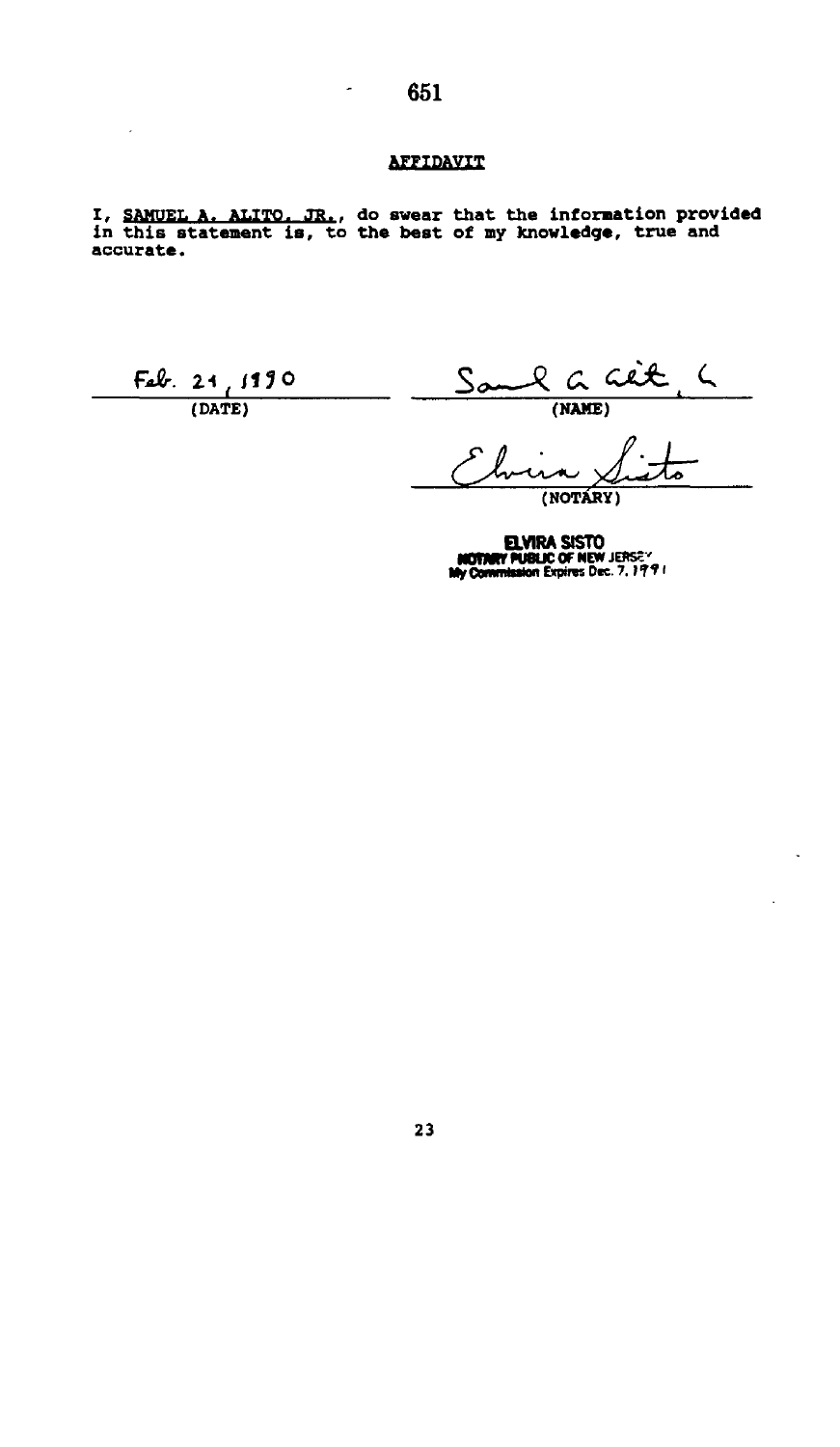#### **FINANCIAL STATEMENT**

 $\overline{a}$ 

 $\ddot{\phantom{a}}$ 

#### **NET WORTH**

Provide a complete, current financial net worth statement which Remizes in detail all assets (including bank<br>accounts, real estate, securities, trusts, investments, and other financial holdings) all liabilities (Including **your household.** 

| ASSETS                                |                          |                          |               | <b>LIARILITIES</b>                     |                |                          |  |  |
|---------------------------------------|--------------------------|--------------------------|---------------|----------------------------------------|----------------|--------------------------|--|--|
| Cash on hand and in henits            | $13.000$ 00              |                          |               | Notes payable to banks-account         | -              |                          |  |  |
| U.S. Gavernment accurities-odd        |                          |                          |               | <b>Notes anywhich in hords-weaven</b>  |                |                          |  |  |
| <b>Achadule</b>                       | 40,300 00                |                          |               | Notes payable to relatives             | -              |                          |  |  |
| Listed securities-add schedule        | 20,2001.00               |                          |               | <b>Notes payable to athors</b>         | -              |                          |  |  |
| Unlisted accurition-add schedule      |                          |                          |               | Accurate and latin due                 | -              |                          |  |  |
| <b>Accounts and notes receivable:</b> |                          |                          |               | يدن مصححين انتمعول                     | -              |                          |  |  |
| Dan from minitum and blands           | --                       |                          |               | Other smeald tax and laterest          |                |                          |  |  |
| <b>Due from athens</b>                | --                       |                          |               | Real estate merigages payable-add      |                |                          |  |  |
| <b>Countries</b>                      | --                       |                          |               | متعاصدته                               | 202.40d        | 0d                       |  |  |
| Real estate sweed-add achedulo        | BOS.OOO 01               |                          |               | Chettel mortgages and other lions      |                | $\overline{\phantom{a}}$ |  |  |
| Real estate mortasges recaivable      |                          |                          |               | anvidio<br>Other debts---Berniza:      | $\overline{a}$ | -                        |  |  |
| Autos and other sersonal property     | 35.OOA                   | $\Delta$                 |               |                                        |                |                          |  |  |
| Cash value-life insurance             |                          |                          |               |                                        |                |                          |  |  |
| Other susta-Remize:                   | 97.300 OI                |                          |               |                                        |                |                          |  |  |
| (schedule attached)                   |                          |                          |               |                                        |                |                          |  |  |
|                                       |                          |                          |               |                                        |                |                          |  |  |
|                                       |                          |                          |               | <b>Turni Schiffing</b>                 | 202,400 00     |                          |  |  |
|                                       |                          |                          |               | <b>But worth</b>                       | B08.400        | 00                       |  |  |
| Total assets                          | 510.800 01               |                          |               | <b>Tatal liabilities and net worth</b> |                |                          |  |  |
| <b>CONTINGENT LIABILITIES</b>         |                          |                          |               | GENERAL INFORMATION                    |                |                          |  |  |
| As enderser, complex or guaranter     | $\overline{\phantom{0}}$ | ÷                        | $\rightarrow$ | Are any season piedged? Until school   | No.            |                          |  |  |
| <b>On leases or medration</b>         | $\blacksquare$           | $\equiv$                 |               |                                        |                |                          |  |  |
| <b>Lacel Claims</b>                   |                          | $\equiv$                 |               | Are you defendant in any suits or      | Yes*           |                          |  |  |
| Provoinc for Federal Incente Tax      |                          | -                        |               | How you over taken benkneder!          | $17 -$         |                          |  |  |
| Other special date                    |                          | $\overline{\phantom{0}}$ |               |                                        |                |                          |  |  |
|                                       |                          |                          |               |                                        |                |                          |  |  |

**•Solely in my official capacity as U.S. Attorney**